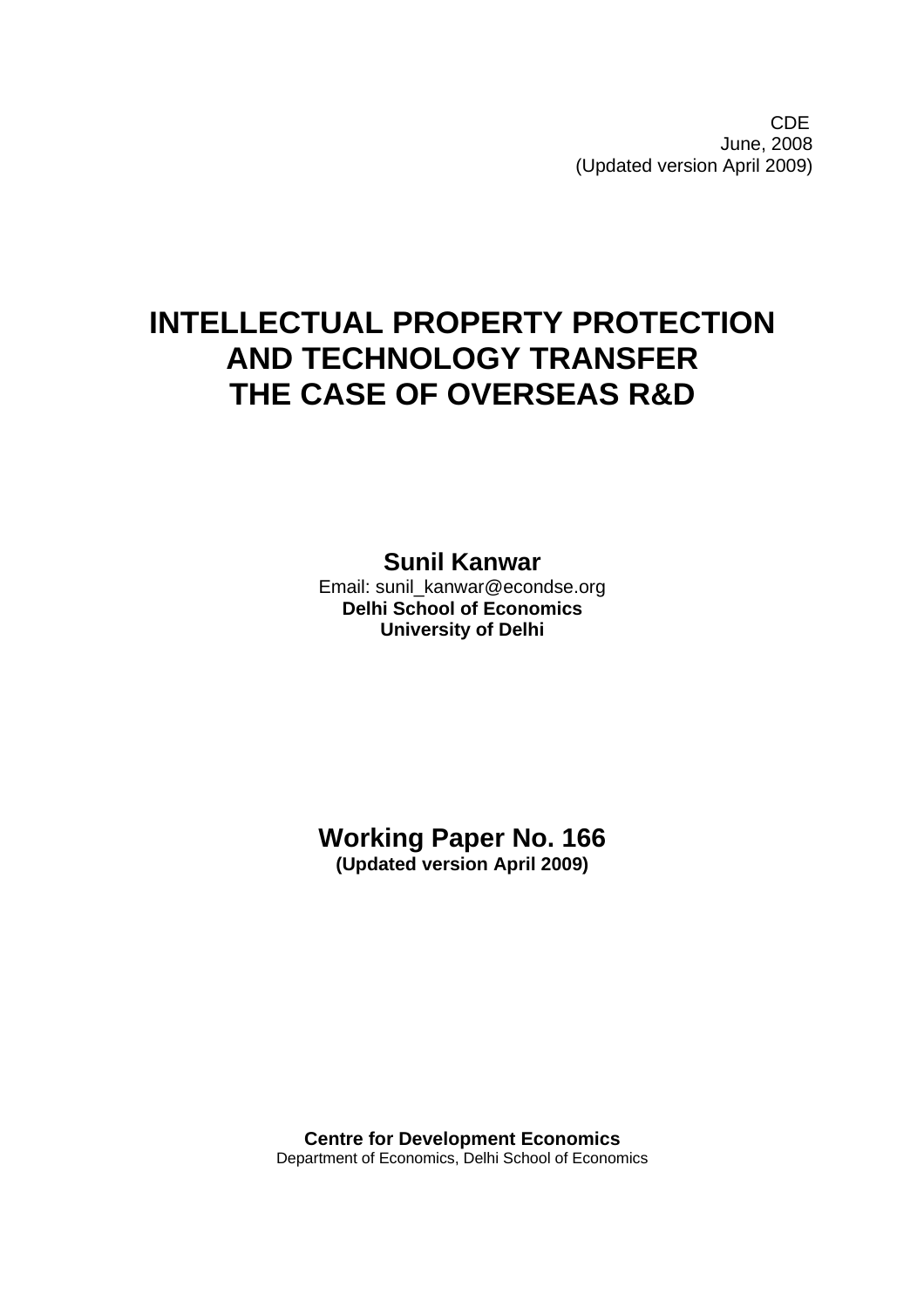# Intellectual Property Protection and Technology Transfer The Case of Overseas R&D

# Sunil Kanwar**\*** Delhi School of Economics

# **Abstract**

This paper investigates whether, in what direction, and to what extent one mode of technology transfer – namely, overseas  $R&D$  – is influenced by the strength of intellectual property protection that host nations provide. Using data spanning the period 1977-2004, we find weak support at best for the claim that strengthening intellectual property rights will have a significant positive influence on the magnitude of overseas R&D investment by (US) multinationals. This result is found to be robust to dis-aggregation of both the measure of intellectual property protection into its component indices, as well as to dis-aggregation of overseas R&D into industry-specific magnitudes. Instead, the host country market size and availability of local human capital resources are found to be the consistently important explanatory variables.

JEL Codes: O34, O31 Keywords: intellectual property, technology transfer, overseas r&d

| * Correspondence address: | Department of Economics<br>Delhi School of Economics<br>University of Delhi, Delhi 110007<br>India |
|---------------------------|----------------------------------------------------------------------------------------------------|
|                           | Tel: 91-11-27667005                                                                                |
|                           | Fax: 91-11-27667159<br>Email: sunil_kanwar@econdse.org                                             |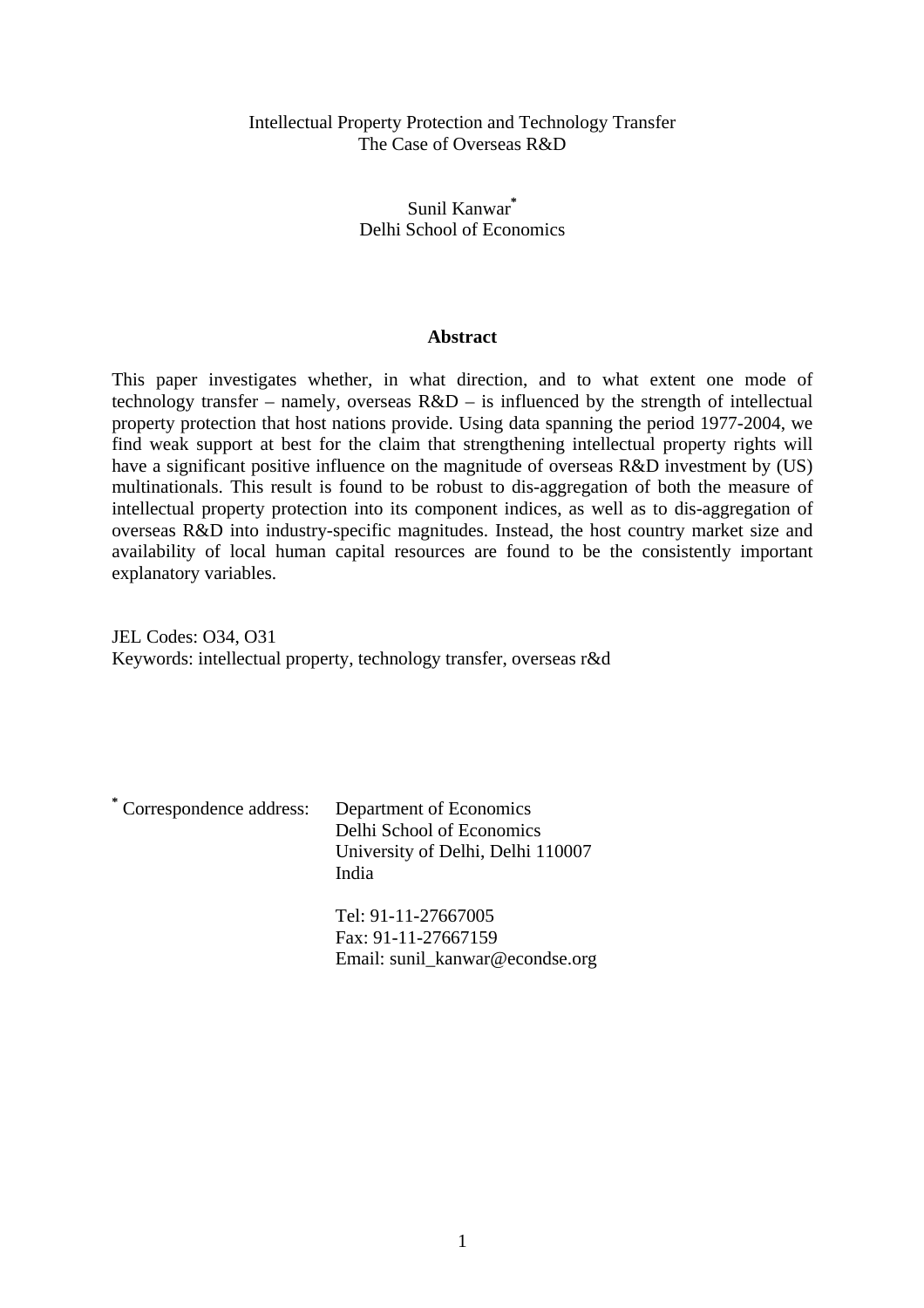### Intellectual Property Protection and Technology Transfer The Case of Overseas R&D

Sunil Kanwar Delhi School of Economics

## **1. The Larger Picture**

Today innovation or technological change<sup>[1](#page-40-0)</sup> is seen as a prime motive force behind economic growth.<sup>[2](#page-40-1)</sup> The innovation in a given country may be conducted by domestic entities and/or foreign entities resident there. For many countries, the latter or the research and development activities of multinationals may be a notable source of both technology transfer as well as technology diffusion. Thus, Harrison (1994) avers that new technology may not always be available on the market via licensing arrangements; so that joint ventures with innovating multinationals may be the best means of learning new technology. Further, such tie-ups with foreign innovating firms may be the best source of certain forms of managerial human capital formation, with possible spillovers into the domestic economy. While this may be more likely in the case of developing countries (which have been net technology-importers), it may be true of developed countries as well (insofar as technical and scientific manpower moves between firms in developed countries too). To the extent that such spillovers are a more important mode of technology transfer and diffusion for developing countries (e.g. Javorcik 2004a, Poole 2008), it is a mode these countries are oftentimes exhorted to encourage (United Nations 1974). Of the alternative instruments that exist to encourage multinational R&D and innovation, the strength of intellectual property protection in the host nation is arguably a potentially important one.<sup>[3](#page-40-2)</sup> The use of the instrument of intellectual property protection, however, has been extremely vexed. It was only after rather long drawn-out and bitter negotiations between the developing and developed countries that the agreement on Trade-Related Intellectual Property rights was inked in 1994. The actual implementation of the agreement, however, took several more years, with many developing countries amending their domestic intellectual property protection laws only by the very fag end of 2004, the end of their implementation period. And even so, in the field of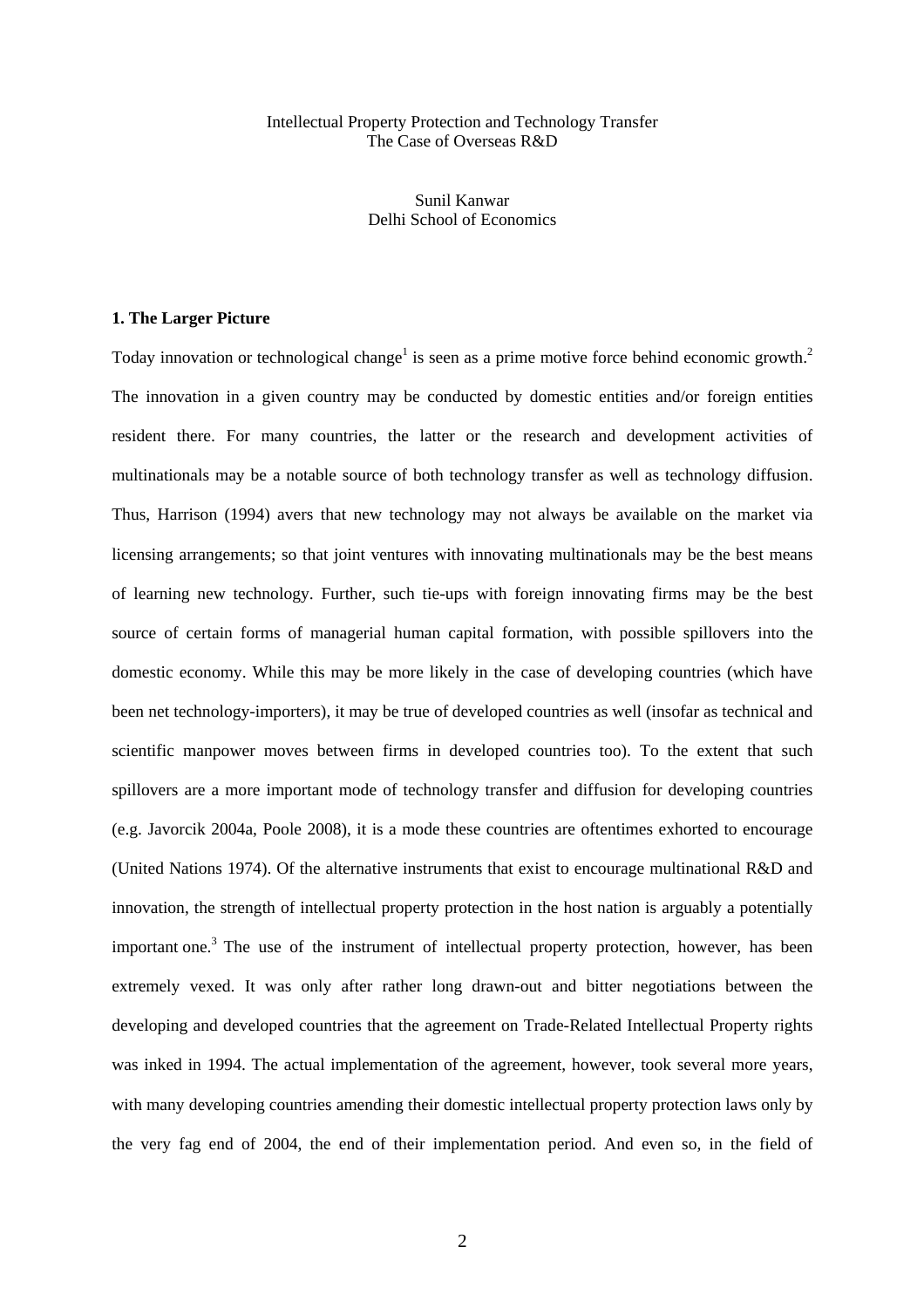agriculture, many countries opted for a *sui generis* form of protection that is considered weaker than patent protection.

One of the prime concerns, needless to add, has been whether stronger protection does in fact spur domestic innovation. The empirical evidence in this regard has not been very helpful either. While Sakakibara and Branstetter (2001), and Lerner (2002) find that stronger protection does not stimulate innovation, Kanwar and Evenson (2003), and Chen and Puttitanum (2005) find that it does. Even if the latter verdict is accepted, there is still not much clarity about which sectors of the economy would benefit the most from stronger protection. Mansfield (1986) and Levin et.al (1987) present somewhat impressionistic evidence based on surveys of R&D executives in various American industries, to show that while patent protection is considered overwhelmingly important in the pharmaceuticals and chemicals industries, it rates much lower in the protection of other industries. Qian (2007) concludes, that although domestic pharmaceutical patent protection does not stimulate domestic pharmaceutical innovation, domestic innovation does accelerate in countries with higher overall economics development. In her review of the available evidence, Hall (2007) adds software and biotechnology to this list. Empirical evidence also shows stronger protection to matter in the field of agriculture in general (Alfranca and Huffman 2003).<sup>[4](#page-40-3)</sup>

Domestic innovation, however, is only part of the story. Stronger protection is also supposed to benefit technology transfer. None of the empirical studies cited in the previous paragraph consider this phenomenon. Of course, the transfer of technology is a complex process, and occurs through various means. Some of the more important channels appear to be trade, foreign direct investment, licensing and overseas R&D by multinationals. Ferrantino (1993), Maskus and Penubarti (1995) and Smith (1999, 2001) provide evidence supporting the positive effect of stronger protection on trade. Similarly, Ferrantino (1993), Lee and Mansfield (1996), and Javorcik (2004b) find that stronger protection encourages foreign direct investment. McCalman (2004) shows that, in the context of certain industries, this relationship is likely to be non-linear.

Both these forms of technology transfer are, however, indirect in nature. The more direct modesof transfer are licensing and overseas  $R&D$ <sup>5</sup> Yang and Maskus (2001), and Branstetter, Fisman and Foley (2006) report that stronger protection does in fact stimulate technology transfer as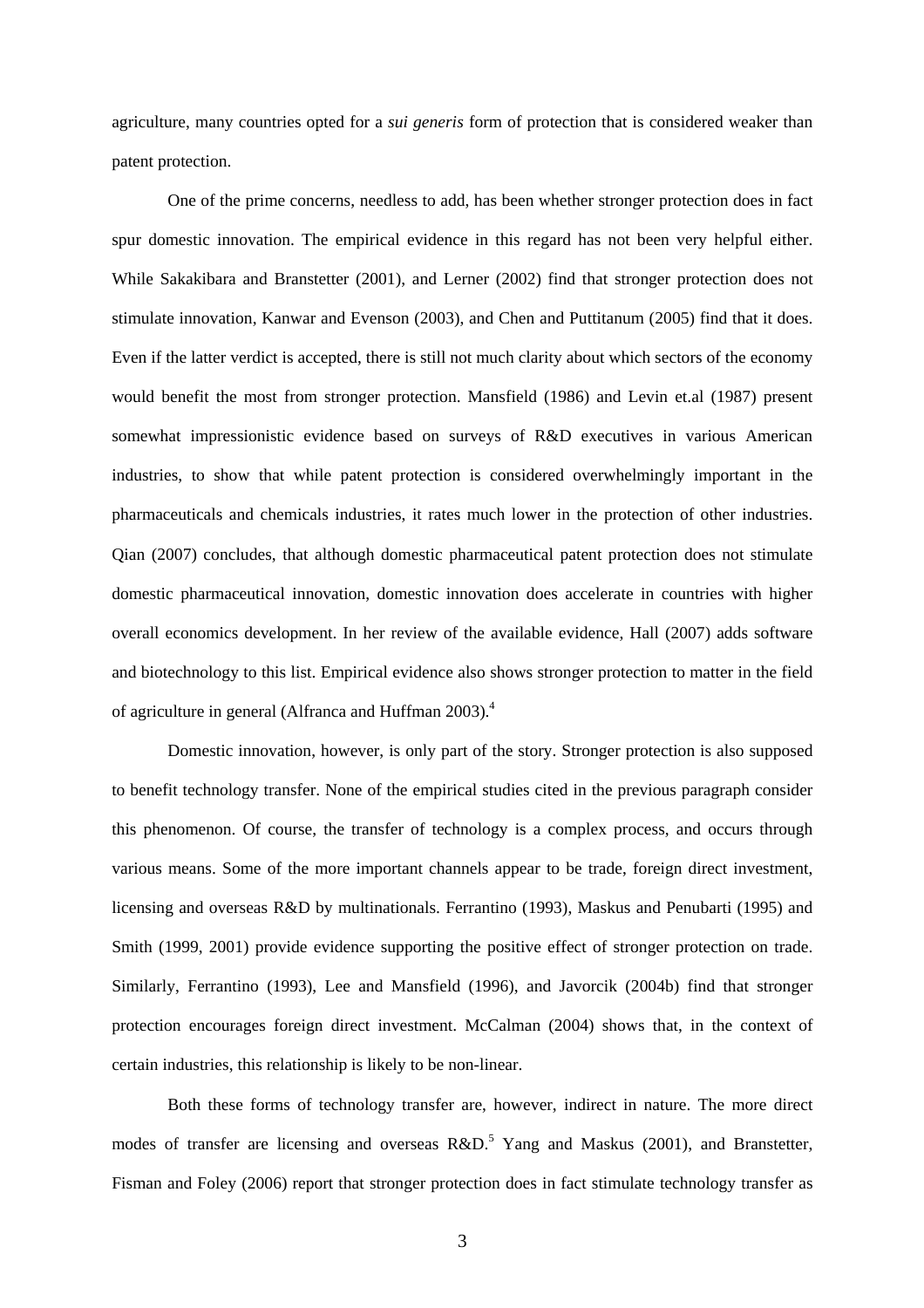measured by royalties and license fees. Note, however, that an increase in royalty and license fees could be entirely on account of an increase in the *cost* of technology transfer (i.e. the 'price' of the license so to speak), and does not necessarily imply an increase in the number of (new) licenses per se. Further, Branstetter, Fisman and Foley (2006) report rather weak results regarding the effect of stronger protection on overseas R&D investment – the index of protection dummy they use is statistically insignificant in five of the six regressions reported (see their Table IV, p.  $340$ ).<sup>[6](#page-40-5)</sup> Additionally, their analysis is limited to mostly developing countries, which account for a very small percentage of the total R&D investment undertaken by the majority-owned overseas affiliates of US firms. Thus, in 1999 (the end of their sample period), the countries in their sample accounted for just 16.2% of the total overseas R&D investment of the majority-owned foreign affiliates of US multinationals; and of this, about 8.4 percentage points was the share of Japan alone, implying that the remaining 15 countries accounted for less than 8% of the total overseas R&D investment in question. Obviously, this would lead us to question the general applicability of their results.

Our study focuses on this latter-most mode of technology transfer – namely, the overseas R&D investment by majority-owned foreign affiliates of US firms – and attempts to gauge whether, in what direction, and to what extent it is influenced by the strength of intellectual property protection that the host nations provide. In doing so, we consider all countries for which such (and other relevant) data are available, and do not limit the set of countries to just the developing or the developed. Nor does our analysis employ an index of protection measure that is episode-specific or country-specific. Using alternative measures of the strength of intellectual property protection over the period 1977-2004, our analysis shows that the strength of protection was probably an insignificant determinant of (at least this mode of) technology transfer. Subsequent analysis shows this result to be robust to the possibility of simultaneity bias, if any. Section 2 fleshes out the basic estimation model of this paper, and extensions thereof. Section 3 provides some detailed information about the data employed. Section 4 discusses the estimation results. Section 5 deals with the possibility of endogeneity in the 'treatment variable'. And finally, section 6 briefly concludes.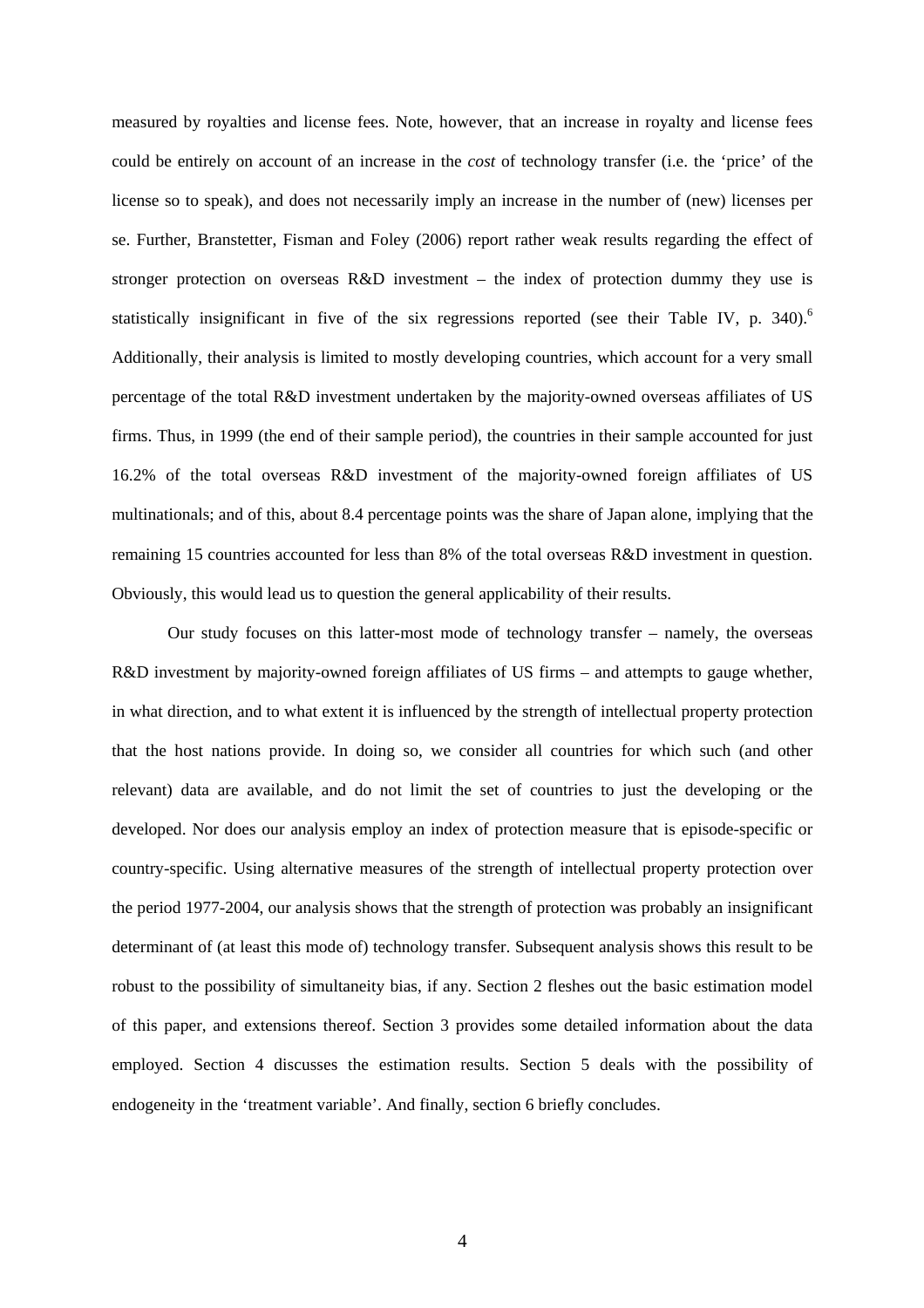#### **2. The Estimation Model**

#### 2.1 *One mode of technology transfer*

The regressand in our estimation exercises is (the total)<sup>[7](#page-40-6)</sup> overseas research and development investment undertaken by the (majority-owned) affiliates of US firms in a given country, as a proportion of the gross product of these affiliates (*RDPA*). A majority-owned foreign affiliate is one in which the direct and indirect ownership interest of a US parent(s) exceeds 50%; so that the latter may be presumed to exercise unambiguous control over the former. The R&D investment undertaken by the affiliates in a given country may, then, be causally related to various characteristic features of both those affiliates as well as that (host) country. Of course, this variable is an underestimate of the technology transfer involved insofar as it does not account for the subsequent spillover effects; however, there is no obvious way of remedying this.

#### 2.2 *Factors which might explain such technology transfer*

## 2.2.1 *The 'treatment variable'*

The main regressor of interest or the 'treatment variable' in our model is the strength of intellectual property protection in the host countries, i.e. the countries receiving R&D investment from US multinationals. Since this variable is of major interest, we use two different indices of this variable available in the literature; although for various reasons that we will make clear, the second index is relatively preferable. The first index that we employ is one that is reported by the World Economic Forum in its Global Competitiveness Report (World Economic Forum, various years). This index (*IPWEF*) is based on surveys of the opinions and experiences of individuals, regarding the strength of intellectual property protection in their specific countries. It is purportedly computed in this impressionistic manner precisely 'to capture what might not be reflected in official statistics'. It relates to the *overall* intellectual property climate in countries, as opposed to the Ginarte-Park index (discussed next) which focuses on *patent* rights only. While this may appear to be a strength of this index at first sight, it may well be its weakness insofar as countries provide differing strengths of protection to different forms of intellectual property.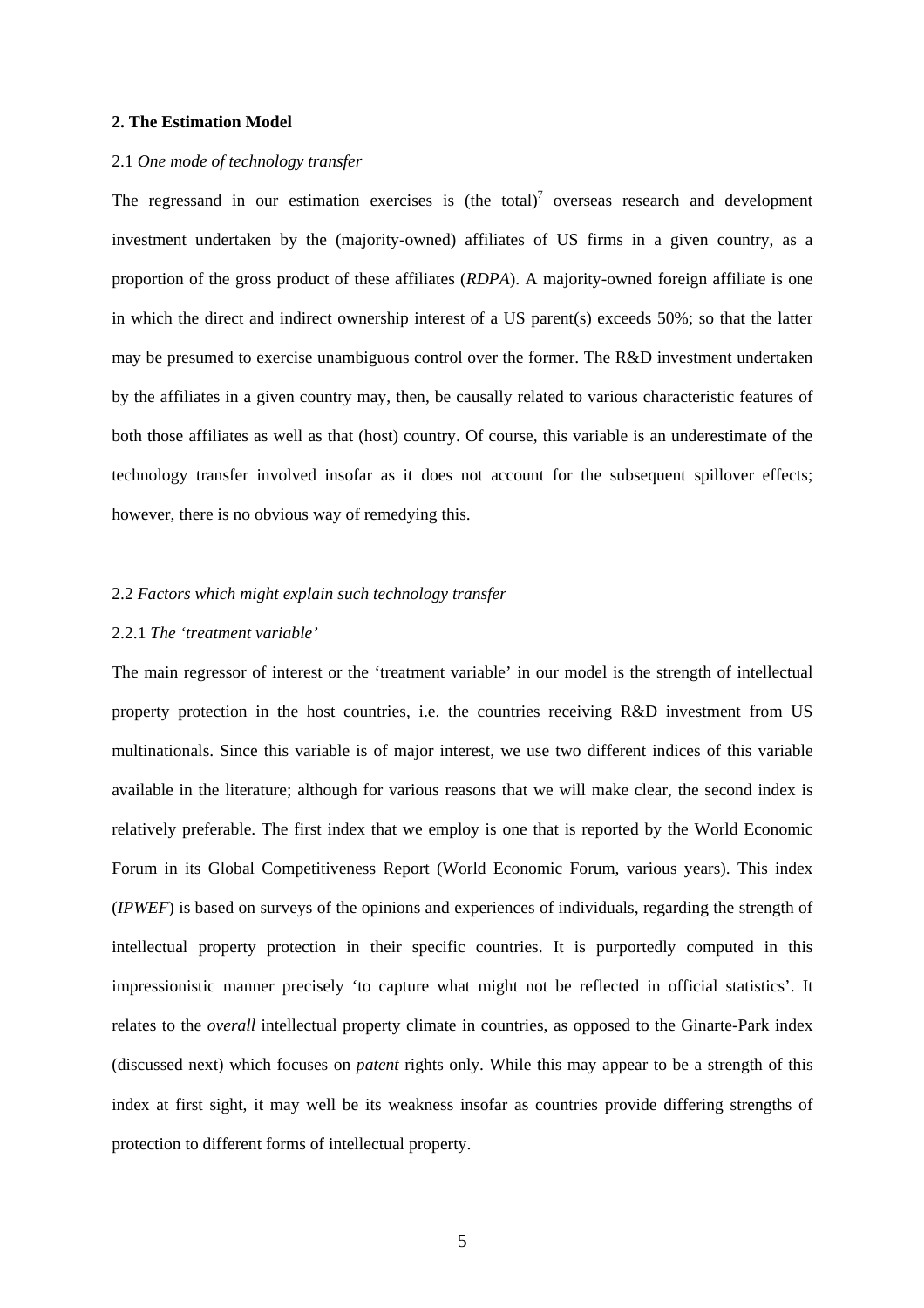The second index we use is taken from Ginarte and Park (1997), and Park (2008). Their index is superior to that of the World Economic Forum, in that it is not based on subjective or ad hoc perceptions; on the contrary, it employs objective criteria to manifest the strength of protection a nation provides. It considers several aspects of patent protection, which makes for greater variation in the index even for the developed countries. Specifically, it considers five aspects of patent laws – extent of coverage (i.e. the matter that can be patented), duration of protection (i.e. the number of years of protection), membership of international property rights agreements, <sup>8</sup> potential revocation of the patent rights once granted (e.g. through provisions such as compulsory licensing), and enforcement mechanisms available in different countries. For each of these five aspects a country receives a score ranging from 0 to 1, a larger score indicating stronger protection in that aspect; which yields five sub-indices – the index of coverage (*ICOV*), the index of duration (*IDUR*), the index of membership (*IMEM*), the index of potential revocation (*IREV*), and the index of enforcement (*IENF*). The overall Ginarte-Park index *IPGP* is computed as the aggregate of these five sub-indices, so that it ranges from 0 to 5, with higher values indicating stronger patent protection. Not only is it computationally superior to the previous index *IPWEF*, it is also available for a larger set of countries and a larger number of time periods. The coefficient of correlation between the World Economic Forum index and the Ginarte-Park index is  $0.71<sup>9</sup>$ .

## 2.2.2 *The control variables*

While the strength of intellectual property protection is the 'treatment variable' in our model, given that the treatment level has not been randomly assigned across countries, we need to control for the other factors that influence overseas R&D by US multinationals. Research in this area shows that a lot of overseas R&D is undertaken to cater to the special design needs of the host markets (Mansfield, Teece and Romeo 1979). It is reasonable to argue that multinationals are likely to respond thus, only to the extent that the host market in question matters to them. Conversely, if the host country market is small, the multinationals are not likely to be sensitive to local requirements. The size of the host country market may, therefore, be used to represent this consideration for local/regional preferences. We use the host country sales<sup>10</sup> of the subsidiary (*SALES*) to proxy this complex factor.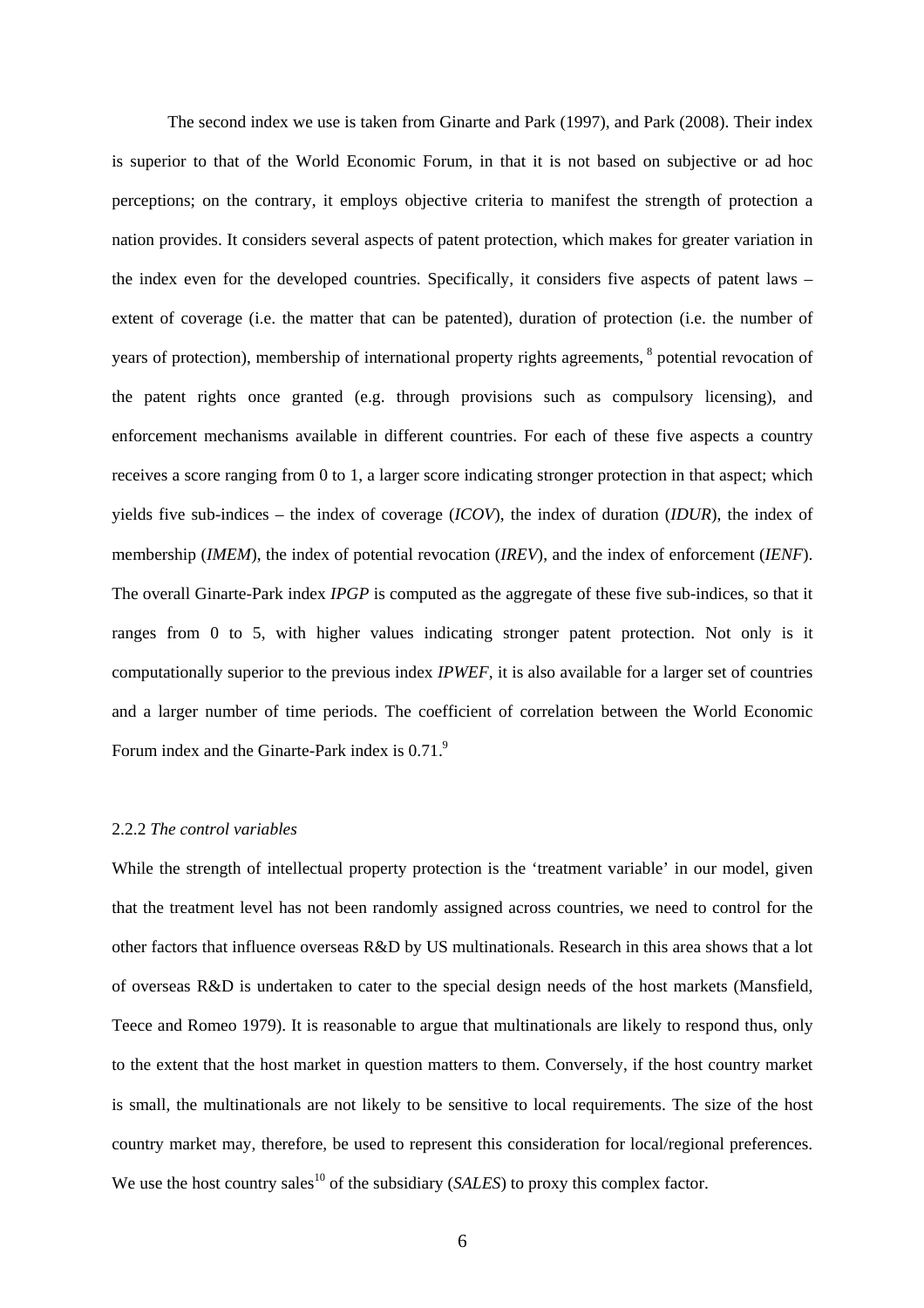Internal funds are arguably very important for R&D investment in general (Hall 1992) and, presumably, for overseas R&D investment as well. While parent multinationals may earmark funds for their overseas subsidiaries, an important component of subsidiary R&D is likely to be the savings generated by the subsidiaries themselves. One reason why financial institutions are reluctant to lend for such purposes is the high risk of such investments; what return such investments are likely to fetch is highly uncertain. As a result, internal funds acquire a lot of importance. Using data on this variable obviates the need for separate data on variables such as host country corporate tax rates, because those would be implicit in the savings data.<sup>11</sup> We capture this variable *(INTFUNDS)* in terms of the net income of the majority-owned affiliates in various countries as a proportion of their gross product. Since the net income of affiliates is computed as gross revenue minus costs minus foreign taxes, it accounts for any R&D tax incentives that foreign governments give to the affiliates. Usually, R&D tax incentives allow the affiliates to pay taxes at some concessional tax rate (as compared to the rate at which they would have to pay if they did not conduct R&D). Thus, R&D tax incentives merely lower the affiliates' tax liability, and leave them with a higher net income.

Multinationals conduct R&D abroad to benefit from various local advantages that may obtain. Thus, the availability of abundant and well-qualified technical and scientific manpower in the host nation might be an attractor (Mansfield, Teece and Romeo 1979). Given the paucity of data on the stock of such manpower, however, we use the stock of human capital as a proxy. The latter is defined as the average gross enrollment rate in primary, secondary and tertiary education in the host country (*ENROLL*).

Openness of the host nation to trade and investment from abroad would be an important consideration in what R&D investment it attracts. While none of the competing measures of openness available in the literature are considered entirely satisfactory in this regard, we use the "freedom to trade" sub-index computed by Gwartney, Lawson and Norton (2008). This sub-index incorporates various aspects of trade openness such as taxes on international trade, regulatory trade barriers (including non-tariff barriers), black market exchange rates, as well as international capital market controls. We call it the trade openness index (*TOI*)., which ranges from 1 to 10, with higher values indicating freer trade.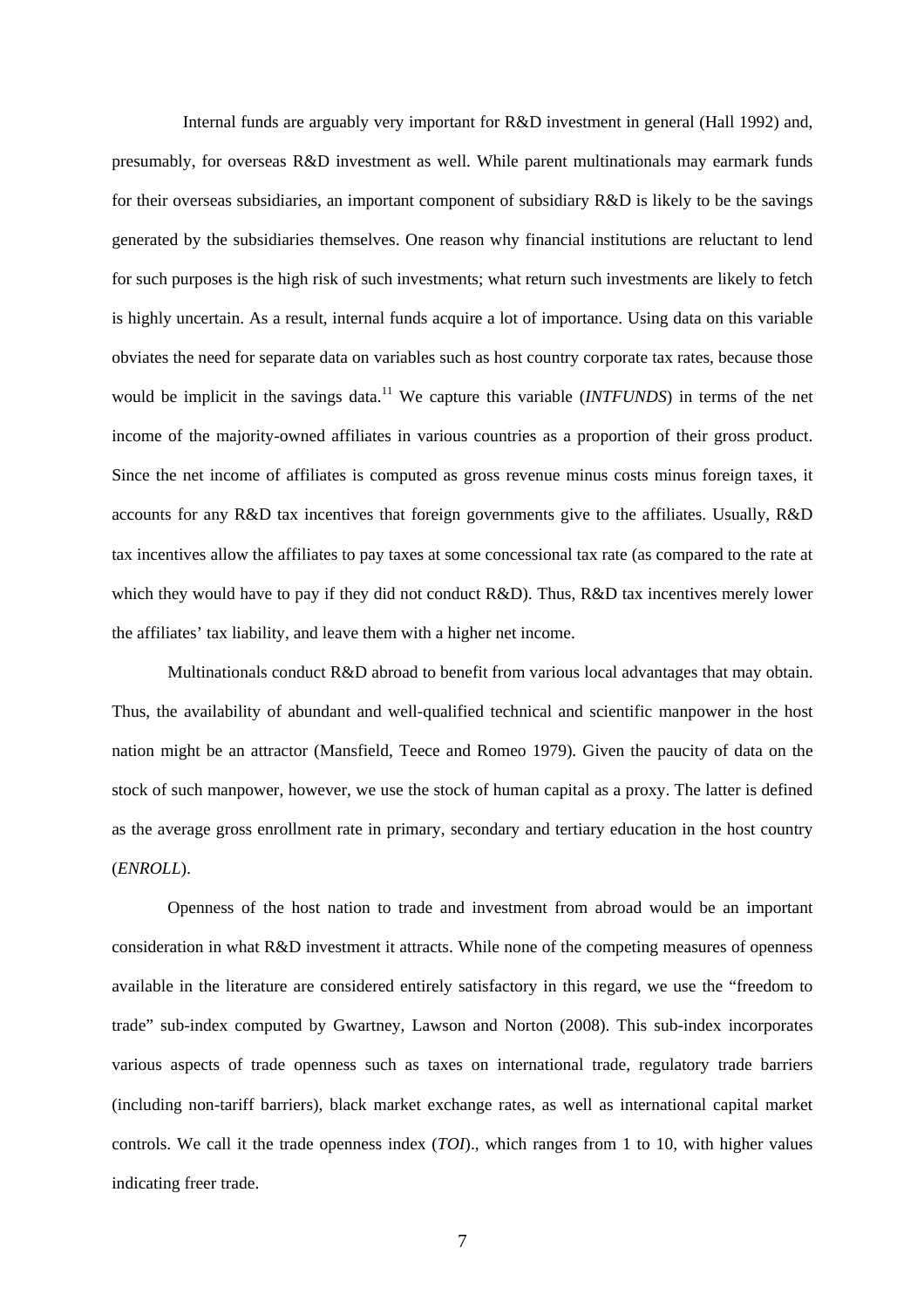The extent of economic freedom in the host country would be another factor of relevance to the magnitude of R&D investment it attracts. One would reckon that the more interventionist the government and the more controls it imposes on economic activity, the less attractive would be the market in question to foreign investors. We compute the economic freedom index (*EFI*) as the average of four sub-indices constructed by Gwartney, Lawson and Norton (2008) – specifically, the magnitude of government taxes, expenditure and enterprises, the legal structure and security of property rights, the access to sound money, and the regulation of credit, labour and business. Thus, we adapt their index of freedom by dropping their fifth sub-index 'freedom to trade', which was used to construct the trade openness variable discussed in the previous paragraph. This re-computed index varies from 1 to 10, with higher values implying greater economic freedom.

## **3. Data Issues**

#### 3.1 *Data and sources*

The data pertaining to the majority-owned foreign affiliates of US multinationals are those collected by the Bureau of Economic Analysis (BEA) of the US Department of Commerce, for various 'benchmark survey years' (Bureau of Economic Analysis, various years). Benchmark surveys were conducted in 1966, 1977, 1982, 1989, 1994, 1999 and 2004, for the universe of US firms investing abroad. The published data, however, are country-level aggregates, i.e. for the sum total of the foreign affiliates (of US firms) in a given country, and these are the data we use. Given that data on many of the variables of interest to us are not available in the 1966 survey, we drop that survey from our basic data set.

The World Economic Forum index of protection *IPWEF* is available for 1989, 1994, 1999 and 2004, and we pair these data with the 1989, 1994, 1999 and 2004 BEA survey data. The Ginarte-Park index of protection *IPGP* is available for all the years for which BEA data are available, roughly corresponding to the BEA survey years. Thus, we pair *IPGP* data for 1975, 1980, 1990, 1995, 2000 and 2005 with the BEA survey data for 1977, 1982, 1989, 1994, 1999 and 2004, respectively.

Data on the other host country variables were taken from several different sources. The human capital data used to compute the average enrollment rate at the primary, secondary and tertiary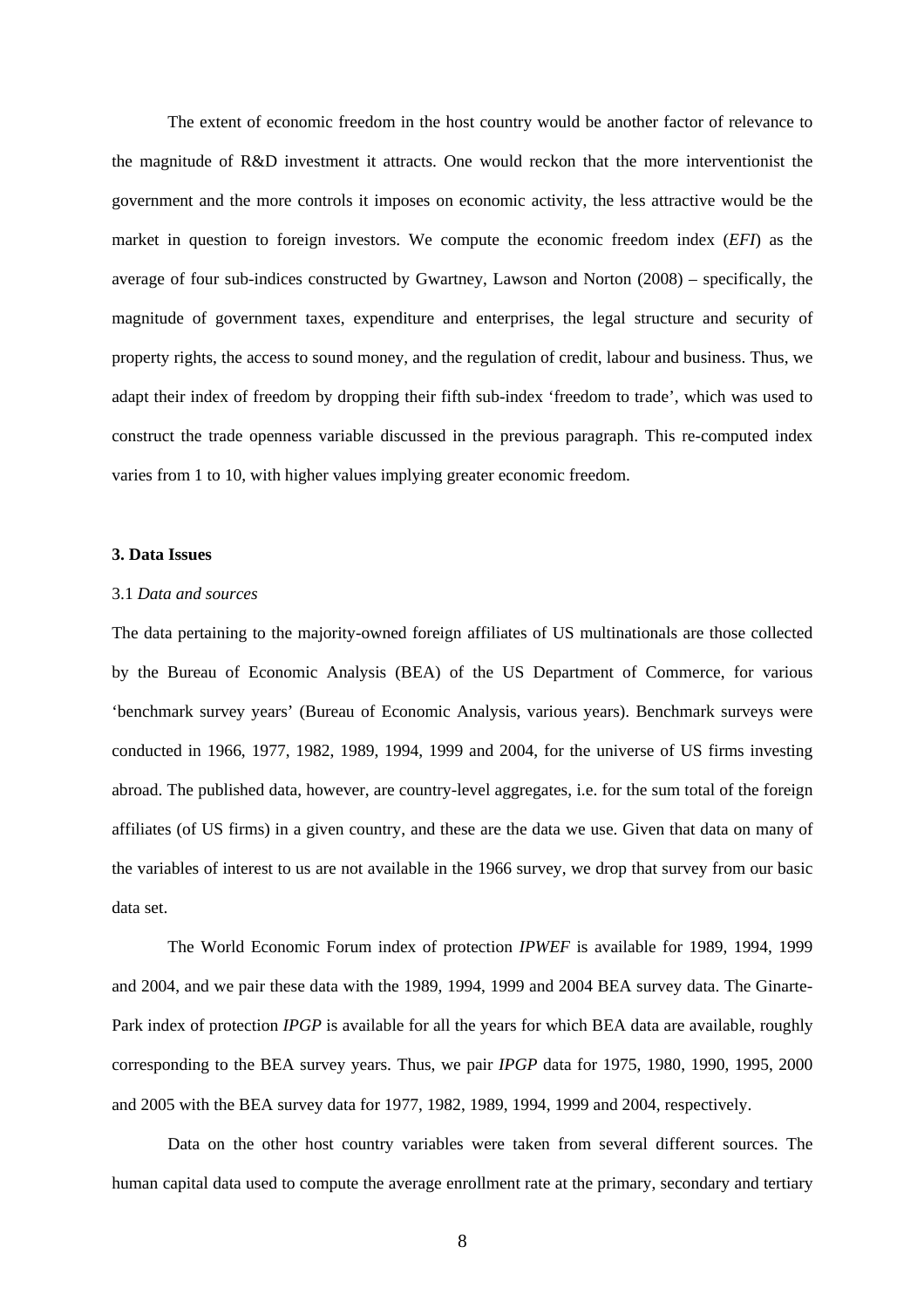levels (*ENROLL*) were taken from World Development Indicators (WDI) (World Bank, various years). The trade openness index (*TOI*) and the economic freedom index (*EFI*) were both computed on the basis of data taken from Gwartney, Lawson and Norton (2008), as noted above. We might add, that for a small number of observations, although data on the regressand and the 'treatment variable' were available, data on some of the other regressors discussed above were missing, and so these observations had to be dropped. In the regression exercises, all variables are defined in logarithms, except the binary variables.

#### 3.2 *Outlining the sample*

The descriptive statistics presented in Table 1 pertain to the sample data used with the Ginarte-Park index of protection, because this data set was available for the largest set of countries and the longest time period. The descriptive statistics in question pertain to the raw data or *un*transformed variables. In addition, summary statistics regarding *IPWEF* are also provided. A cursory examination of the table reveals that the strength of intellectual property protection as measured by *IPGP* (as well as *IPWEF*) rose substantially over the sample period, and so did the overseas R&D investment performed by the affiliates of the US multinationals. This, of course, does not establish any concrete causal relationship between these two variables, and for that we proceed to more formal analysis.

We commence by considering the simple correlation coefficients between overseas R&D investment performed by the affiliates, and each of the alternative indices of protection. The pair-wise correlation coefficients between *RDPA* on the one hand, and *IPWEF* and *IPGP* on the other are, respectively, 0.33, and 0.34. The corresponding pair-wise correlations between the logarithms of these variables are even larger at 0.58, and 0.56. We get a similar picture from the scatter-plots of *RDPA* on each of the indices of protection (with the variables in logarithms), as is evident from Figure 1. Thus, the raw data for both measures suggest a fairly strong, positive relationship between overseas R&D investment by the affiliates of (US) multinationals and the strength of intellectual property protection. How strong this relationship is empirically, and whether it is causal in nature are issues that we attempt to address in the following section.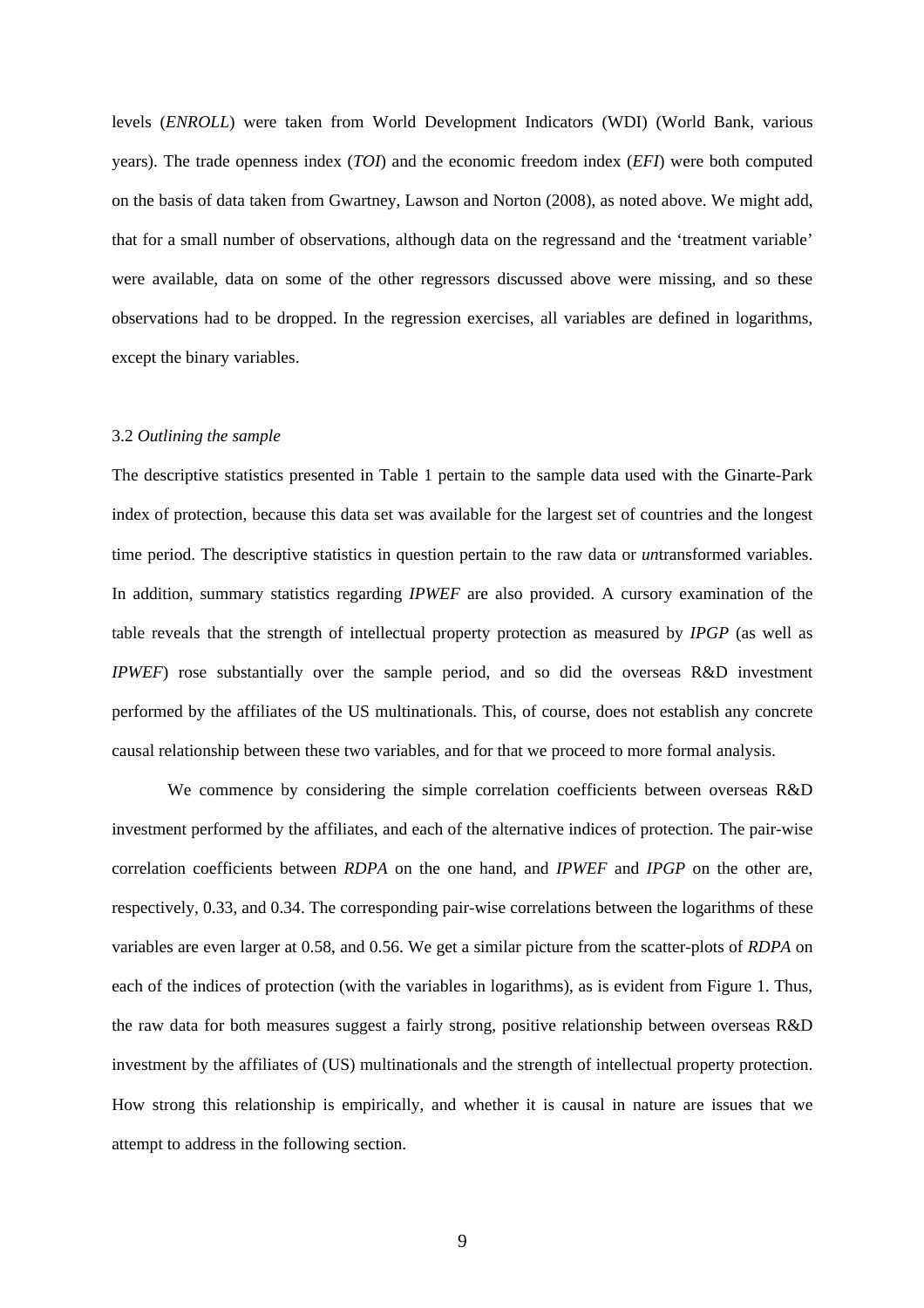#### **4. Estimation Results**

4.1 *R&D performed by affiliates and intellectual property protection (World Economic Forum index)*  The intellectual property protection variable reported by the Global Competitiveness Report of the World Economic Forum, is available for various countries for four of the years for which BEA data are available on the overseas R&D investment of US firms – namely 1989, 1994, 1999 and 2004. Consequently, we have a respectable-sized panel for use with this measure of intellectual property *IPWEF*. From the results presented in Table 2 we find that the hypothesis that all regressors are identically zero is strongly rejected at the 1% level, the *p*-value of the associated test being 0.000 for all the regressions. The regression results in column (1) reveal that the index of protection variable *IPWEF* is positive and strongly statistically significant in explaining variations in technology transfer. When we add the control variables, as in the column (2) regression, variable *IPWEF* continues to be strongly significant, although its coefficient estimate drops substantially in numerical magnitude. Of the other regressors, the market size variable *SALES* is also positive and highly significant. When we add the year fixed effects, as in the column (3) regression, the index of protection variable and the market size variable continue to be positive and strongly significant. An F-test of exclusion restrictions on the year fixed effects is strongly rejected. When we further allow for the presence of a non-scalar error variance-covariance matrix, as in the 'full' random effects specification presented in column (4), we still find the index of protection to be positive and very strongly significant. So also is the market size variable *SALES*. Note also that the coefficient of the protection variable in regressions (2), (3) and (4) stabilizes around 1.1, and is associated with a 95% confidence interval with a lower limit of approximately 0.25-0.30 and an upper limit of about 1.9-2.0, indicating a high probability of a 'large' positive effect of a change in the index of protection on the regressand. These results are subjected to serious doubt, however, when we add the country fixed effects as in regression (5). The index of protection variable continues to be positive, and appears to approach significance using a one-tail test, although it halves in magnitude to about 0.6. The associated 95% confidence interval now becomes (–0.3, 1.5), which while implying a high probability of a substantial positive effect of the treatment variable on the regressand, leaves enough room for the possibility of an insignificant effect as well.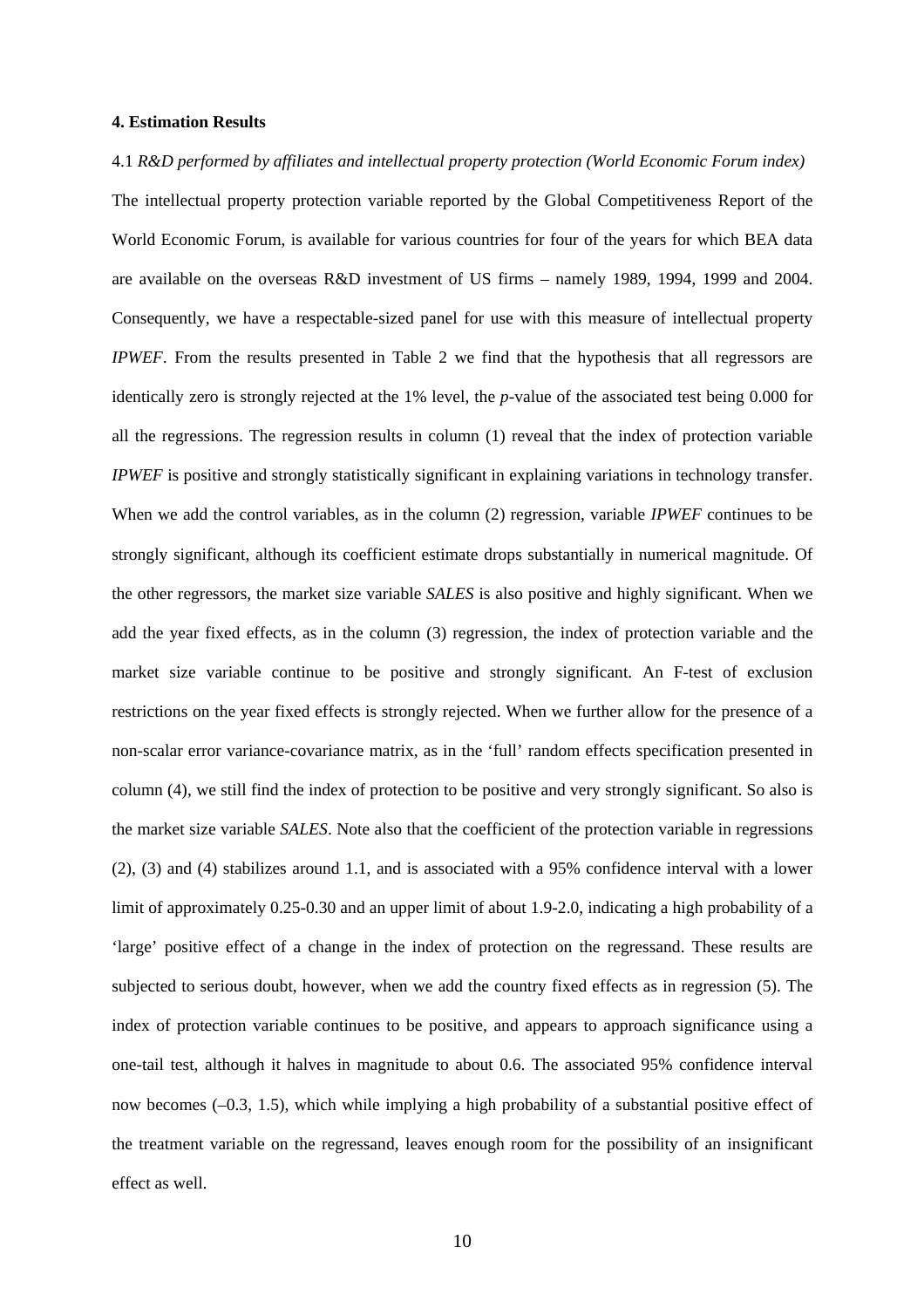#### 4.2 *R&D performed by affiliates and intellectual property protection (Ginarte-Park index)*

The Ginarte-Park index of protection is available for all the years for which BEA data are available on overseas R&D by US firms – namely 1977, 1982, 1989, 1994, 1999 and 2004. Consequently, we have the largest sample for use with this measure of intellectual property. Table 3 reveals, that the hypothesis that overseas R&D by the majority-owned foreign affiliates of US firms is randomly determined is strongly rejected, the *p*-value of the corresponding test being 0 in all the regressions. The column (1) regression suggests that the intellectual property protection variable *IPGP* has a strong and large positive effect on technology transfer. The addition of the control variables in regression (2), however, reduces the positive effect of this regressor to almost a fifth of its previous value, and renders it insignificant. Of the other regressors, the market size variable *SALES* is found to be positive and very strongly significant. The further addition of the time fixed effects, as in the column (3) results, leaves the earlier result vis-à-vis the index of protection variable virtually the same. The *SALES* variable too remains positive and very strongly significant. In addition, the human capital variable *ENROLL* now also has a strongly significant positive influence on overseas R&D. Using heteroscedasticity and autocorrelation-consistent standard errors, as in the 'full' random effects regression of column (4), all the results of the previous regression remain unchanged, with the caveat that the human capital variable is now somewhat more weakly significant. An F-test of the significance of the time fixed effects recommends their inclusion at the 10% level. Finally, inclusion of the country fixed effects in regression (5) does not alter the insignificance of the protection variable *IPGP*; the market size variable *SALES* is the one that exercises a positive and significant effect on the regressand. Further, the joint significance of the time dummies seem to indicate that forces such as the globalization of world trade and investment pre-dating the WTO might also be responsible for the increase in overseas R&D by multinationals.

The choice to express the dependent variable as overseas R&D as a proportion of gross product, was made to allow for the differing magnitudes of affiliate operations in different countries. Of course, if both R&D expenditure and other production related expenditure increase pari passu, the *share* of activity that is R&D may not go up, even if the *level* of R&D does. To take care of this, we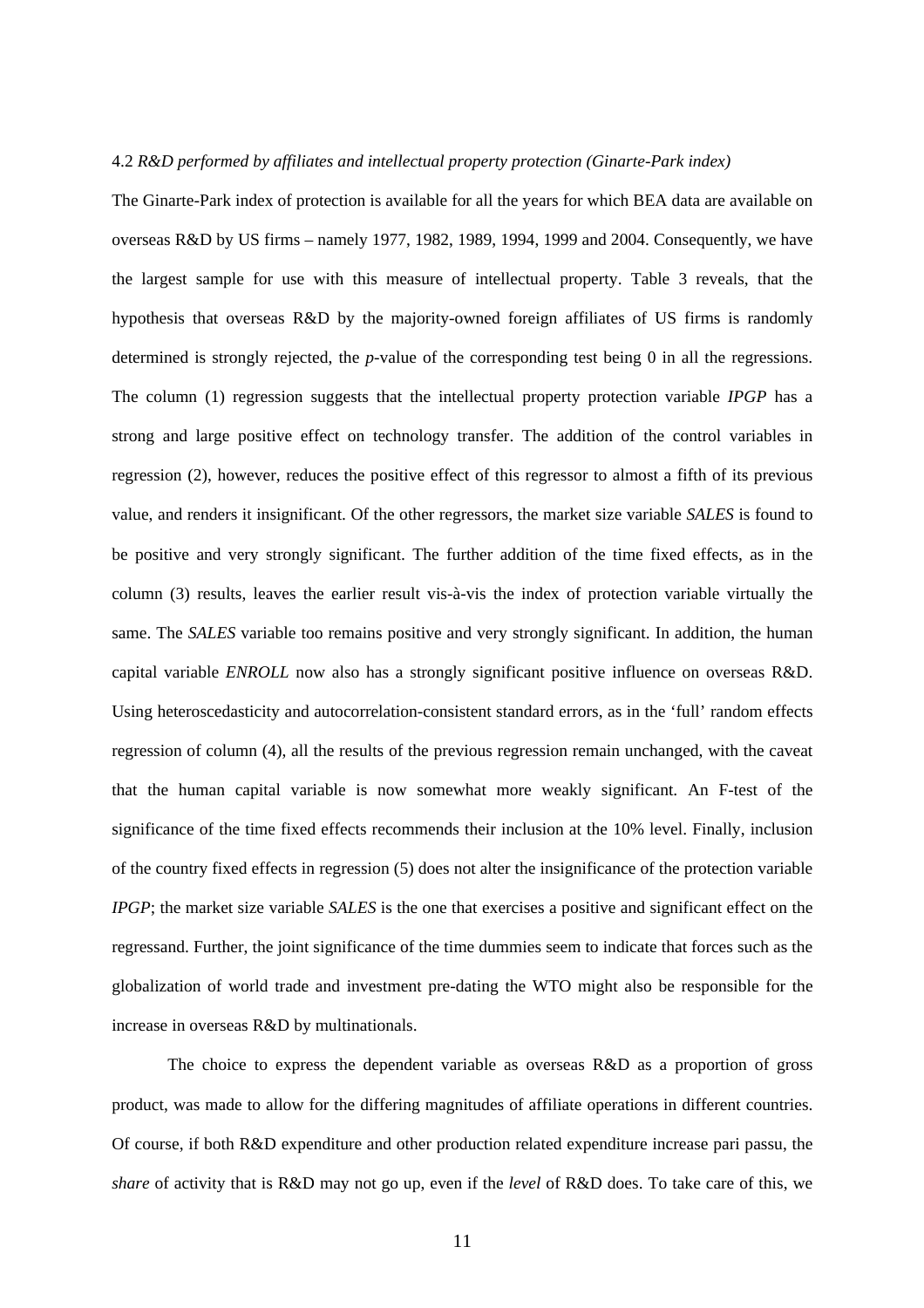repeat the above estimations with the dependent variable defined simply as the (total) overseas research and development investment undertaken by the (majority-owned) affiliates of US firms in a given country (*RD*). The results are reported in Table 4. Suffice it to note, that they are much the same as those discussed above using *RDPA* as the dependent variable and, therefore, need not be discussed in detail. Briefly, the index of protection variable *IPGP* is quite insignificant in all the regressions (barring the first, where it is the lone regressor), and it is the market size variable *SALES* which is consistently strongly significant. Also, the human capital variable *ENROLL* is found to have a significant positive coefficient in some of the regressions. In the subsequent analysis, we restrict ourselves to the use of *RDPA* as the dependent variable (rather than *RD*), because this does not appear to influence the results and avoids repetition.

# 4.3 *R&D performed by affiliates and intellectual property protection – standardized coefficients*

Although we have noted clearly the relative strengths of the Ginarte-Park measure of protection and, therefore, our preference for the estimation results using this measure, presentation of the results for the alternative measure *IPWEF* makes it natural for the reader to want to be able to compare the coefficient magnitudes across specifications. The elasticities, however, are not necessarily comparable – a 10% change in protection measures of very different scales and distributions across countries, may represent very different implied movements in the distribution of patent protection. To enable such comparison for those who might be interested, we compute standardized coefficients of the 'treatment variable', using the 'full' specification results (random effects and fixed effects) for both measures of protection, i.e. columns (4) and (5) of Tables 2 and 3. From the standardized coefficients reported in Table 5, we again find that *IPGP* has a very small effect on the overseas R&D by affiliates. Thus, a one standard deviation increase in the index of protection (which would, for instance, take a country from the  $25<sup>th</sup>$  percentile to the 75<sup>th</sup> percentile), would raise overseas R&D by a mere 0.066 to 0.077 standard deviation units (depending on whether we use the random effects or fixed effects results, respectively). Even the 95% confidence intervals for these standardized coefficients, (–0.10, 0.23) for the random effects coefficient and  $(-0.26, 0.11)$  for the fixed effects coefficient, indicate the possibility of an economically insignificant effect.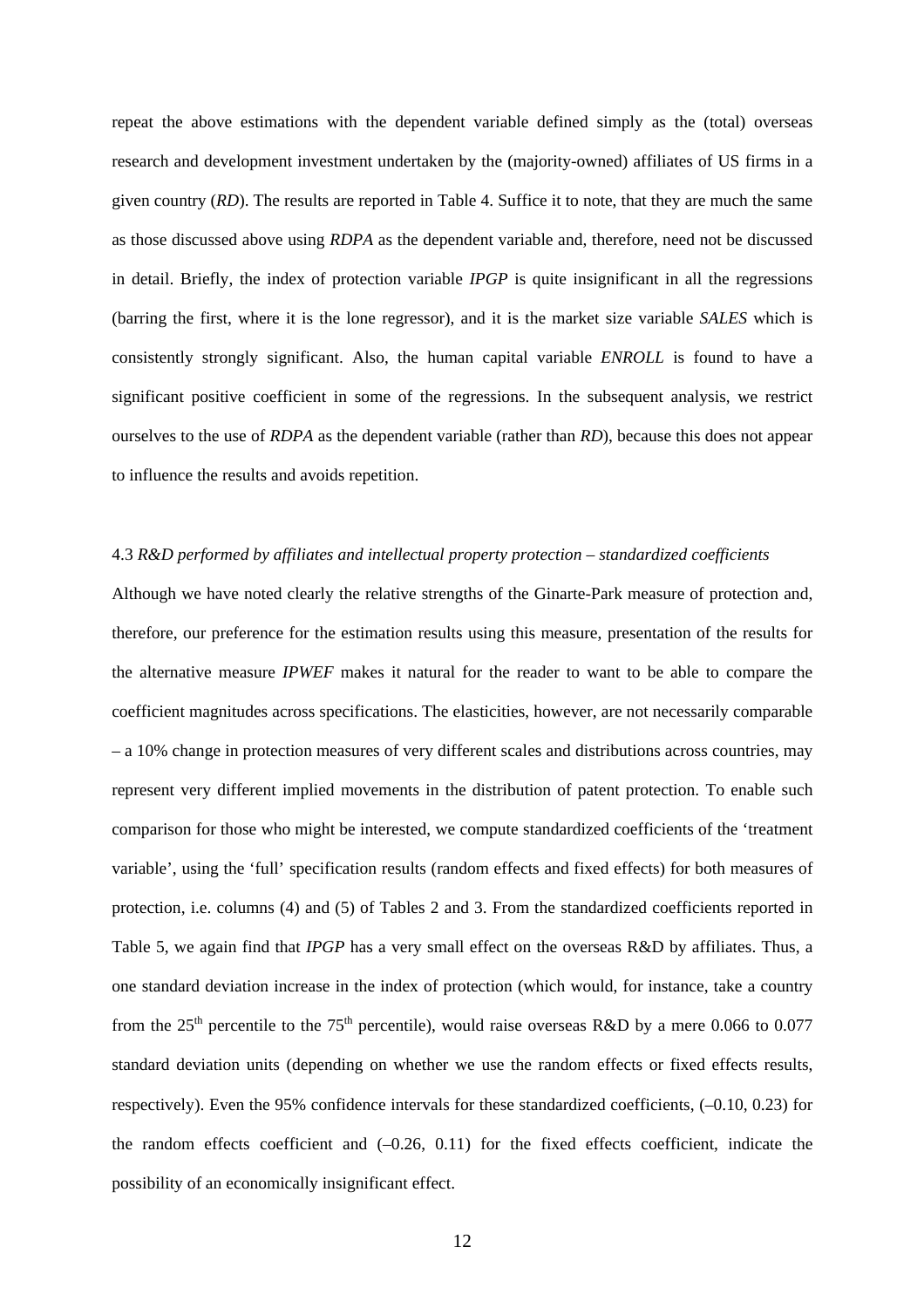4.4 *R&D performed by affiliates and intellectual property protection – an alternative interpretation*  It may be argued that not just any increase in the strength of intellectual property protection is likely to matter. Thus, an increase in the strength of protection may not matter at all (for overseas R&D, in the present context) if the higher level of protection is still 'too low', i.e. below some threshold. Similarly, an increase in the strength of protection may have only a marginal incremental effect if the strength of protection was already above some threshold to begin with. In other words, what may matter is an increase in the strength of protection from below some threshold to above the threshold. To test this hypothesis we re-define the Ginarte-Park index of protection as a binary variable *IPGPD*, which equals 1 if *IPGP* equals or exceeds the median level of protection in a given year, and equals 0 otherwise.[12](#page-40-11) We prefer to work with the Ginarte-Park index because of the various advantages it has over the alternative index, as pointed out above.

Column (1) of Table 6 shows that the index of protection dummy *IPGPD* has a large, positive and strongly significant effect on the dependent variable. Addition of the control variables, however, reduces the coefficient of the protection variable by almost a third and renders it statistically insignificant. As the column (2) results reveal, it is the market size variable *SALES* that is very strongly significant, with the human capital variable *ENROLL* mildly significant using a one-tail test. When we add the year fixed effects, as in the column (3) regression, the protection variable reduces further in size and significance; whereas the market size and human capital variables become even more strongly significant. Correction for heteroscedasticity and autocorrelation, as in column (4), does not alter these results. The addition of country fixed effects, as in the column (5) regression, also yields similar results, in that the protection variable is highly insignificant, whereas the market size variable is strongly significant. F-tests reject the exclusion of the year fixed effects from both the random effects and the fixed effects regressions of columns (4) and (5). In other words, this alternative interpretation of the influence of a strengthening of protection is perfectly in line with our earlier results, which suggest a very weak relationship at best between technology transfer as measured by overseas R&D performed by the affiliates of US multinationals and the strength of protection offered by the host country.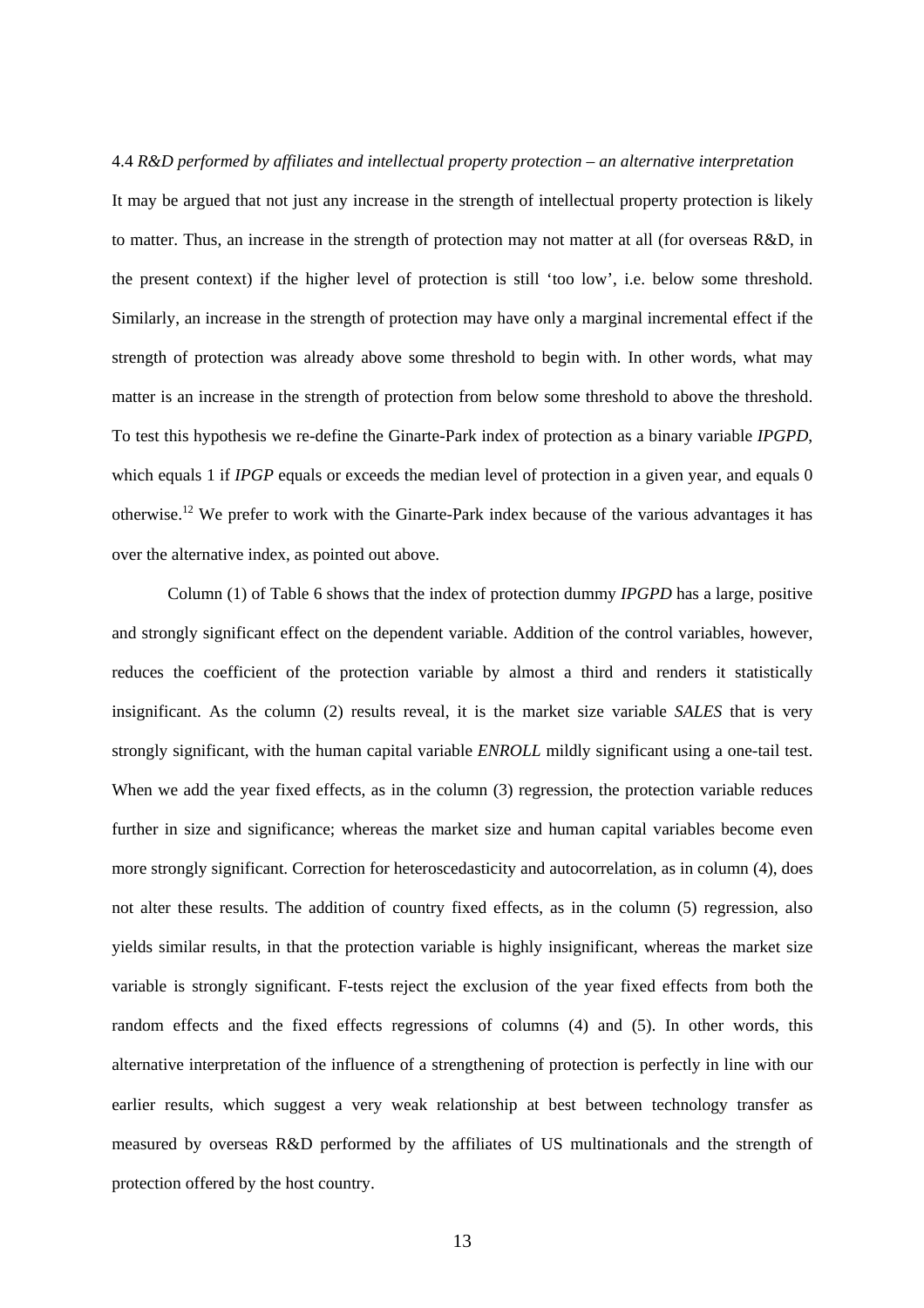Of course, it may still be argued that the threshold that we created – namely, the median level of protection – may still not be high enough; so that a robustness check of the above conclusion may be in order. Accordingly, we re-define the Ginarte-Park index dummy variable to equal 1 for those countries that fall in the top one-third of the distribution by level of protection in a given year, and equal 0 otherwise; which is labeled *IPGPD2*. [13](#page-40-12) To avoid repetition, the results presented in Table 7 are not discussed here, for they fully support those described just above. Given that the results presented in this sub-section using *IPGPD* and *IPGPD2* are in line with those presented previously using the continuous form of the 'treatment variable', namely *IPGP*, we revert to the latter in our subsequent exercises.

#### 4.5 *R&D performed by affiliates and components of intellectual property protection*

At this point we must take cognizance of the fact that the index of protection *IPGP* is a simple aggregation of five sub-indices, as explained in section 2.2.1, and it is possible that the results that we obtained above may have been biased on account of this aggregation procedure; for some aspects of the overall protection may be more important than other aspects. To allow for this relative variation across the sub-indices, we repeat the exercises of section 4.2 using *ICOV*, *IDUR*, *IMEM*, *IREV* and *IENF* in lieu of *IPGP*.<sup>14</sup> Instead of reporting all the regression results for each of these sub-indices, only the random effects and fixed effects results for the 'full' model are presented in Table 8. Suffice it to note that all the results are in conformity with those that we reported above using the aggregate index of protection *IPGP*. To wit, none of the sub-indices of protection are found to have a significant influence on overseas R&D; rather, it is the market size variable *SALES* that is strongly significant and, to a lesser extent, the human capital variable *ENROLL*.

#### 4.6 *R &D performed by affiliates (disaggregated by industry) and intellectual property protection*

Finally, we would like to allow for the fact that the dependent variable is based on an aggregation of the overseas R&D expenditure across various industries, and that the results discussed above may be biased on account of this aggregation; for it is quite conceivable that the effect of a change in the level of protection may vary depending on the industry in question. Unfortunately, however, the country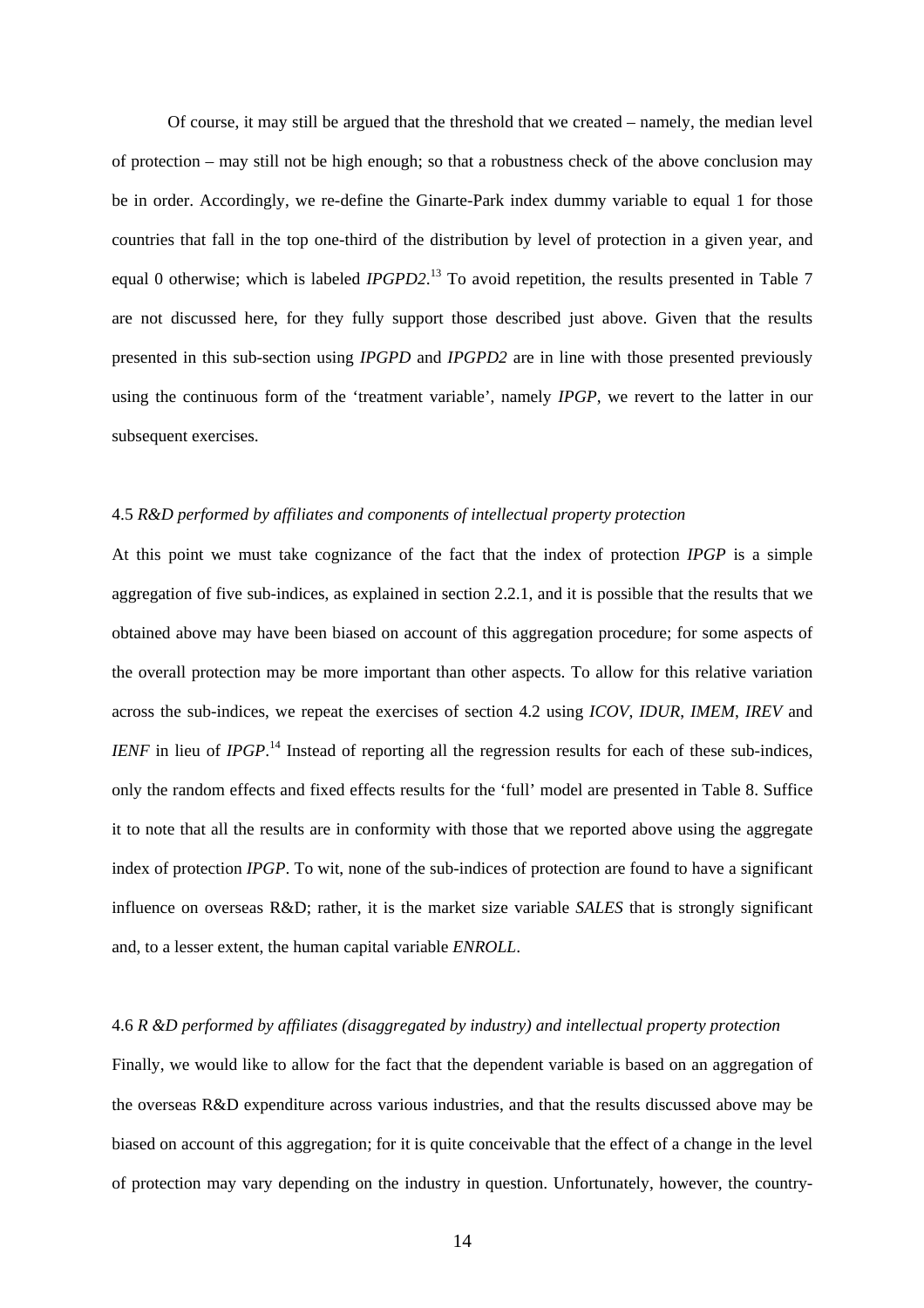by-industry disaggregation of the overseas R&D data comes with a couple of problems. Such disaggregated data are available only for the years 1994, 1999 and 2004; which immediately reduces the number of observations at our disposal by half. Further, for most manufacturing industries, a very large proportion of the entries are either zero or not reported.<sup>15</sup> Therefore, we are forced to restrict ourselves to overseas R&D in just one industry – the chemicals manufacturing sector, which comprises pharmaceuticals and medicines, basic chemicals, and other chemicals. Fortunately, this industry is considered to be amongst the most responsive to intellectual property protection. We label the dependent variable for this sector as *RDPAC*. Table 9 reveals that the results for this sector are no different from those that we found for overseas R&D in the aggregate, except for the fixed effects regression reported in column (5). Thus, it is the market size variable *SALES* and the human capital variable *ENROLL* which appear to have a significant influence on the dependent variable.

## **5. Endogeneity of the 'treatment variable'**

The literature on intellectual property cautions us that the index of protection may not be exogenous (Lerner 2002; Ginarte and Park 1997). Although the argument traditionally made is in a somewhat different context (that the relationship between domestic innovation and strength of protection may be bi-causal), a similar argument may be made in the present context as well. Specifically, countries that attract relatively higher levels of overseas R&D investment provide relatively stronger protection to intellectual property. Alternatively, there may be 'third factors' (such as political pressure) that push both overseas R&D as well as the strength of protection in an upward direction. It is very difficult to correct for this possibility given the lack of convincing instruments for the strength of intellectual property protection. In fact, one often feels that there's nothing called a perfect instrument.<sup>16</sup> Eschewing instrumental variable estimation, therefore, we adopt the following strategy to gauge the possibility of reverse causation in the present context.

First we estimate a series of regressions wherein we regress the dependent variable *RDPA* on contemporaneous and following period values of the index of protection *IPGP* individually. The regression results presented in Table 10, however, are somewhat confounding. In regressions (1a) and (1b) the coefficient estimates, t-statistics, and summary statistics are substantially better for the former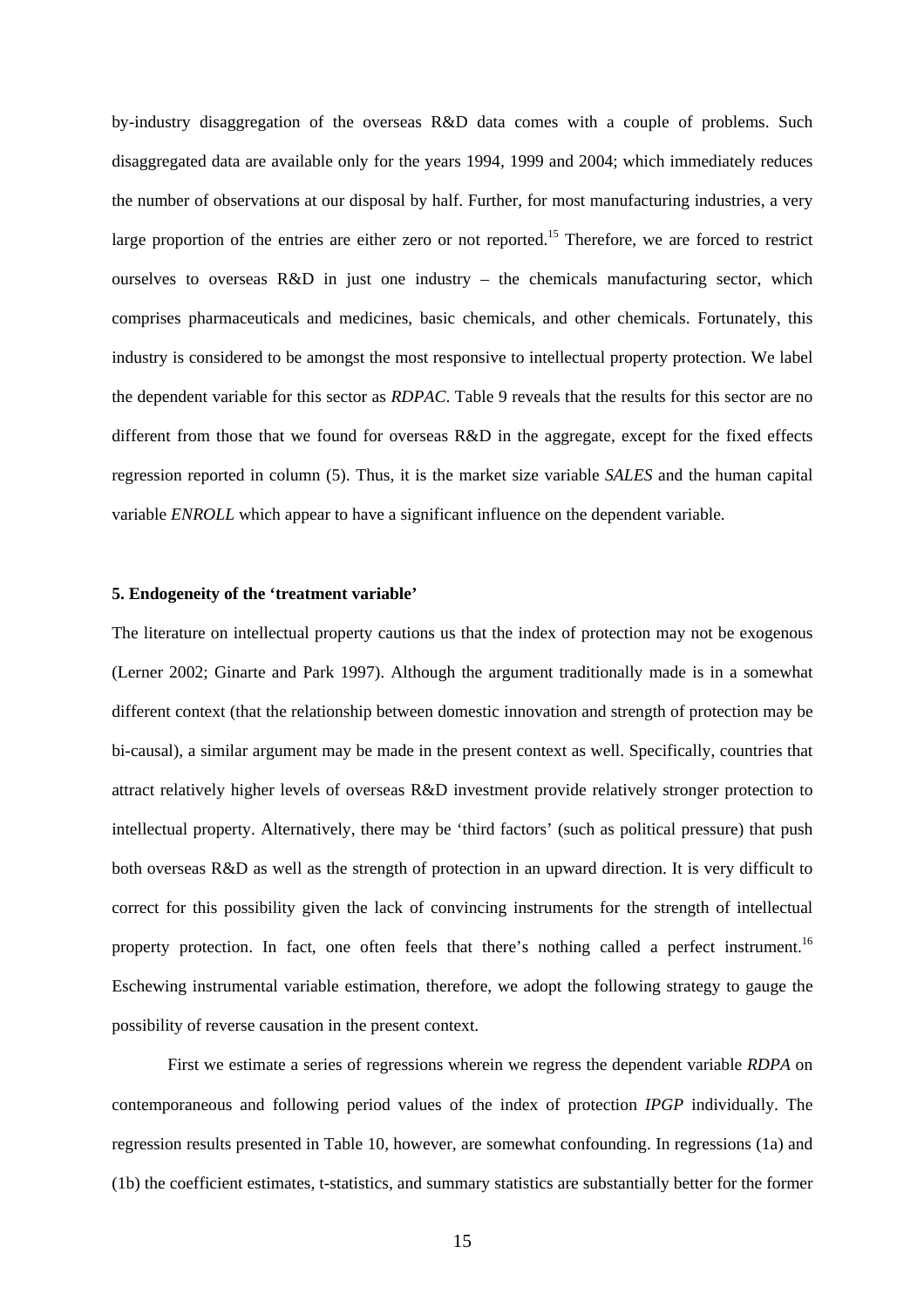which uses the contemporaneous index of protection variable  $IPGP<sub>t</sub>$ , as compared to the latter which uses the following period index  $IPGP_{t+1}$ . When the control variables are added, as in regressions (2a) and (2b), the verdict remains the same. In regressions (3a) and (3b) that include year fixed effects, and regressions (4a) and (4b) that allow for robust standard errors, however, there's little to choose between the regressions with the contemporaneous index of protection and those with the following period index; although technically the coefficients of the protection variable in the latter are mildly better, the goodness of fit is better in the former. Finally, allowing for country fixed effects, as in regressions (5a) and (5b), comparison is vitiated by the opposite signs of the coefficients of the index of protection variable.

Next we conduct a Sims (1972) type test wherein we regress *RDPA* on both contemporaneous and following period *IPGP* together. The results presented in Table 11 reflect much the same picture as the one outlined in the previous paragraph. In the column (1) and column (2) regressions, again we find that the performance of contemporaneous *IPGP* is substantially better. However, with the addition of the year fixed effects in column (3), and robust standard errors in column (4), the performance of both contemporaneous and following period *IPGP* is quite similar, with the latter marginally better. With the addition of the country fixed effects in column (5), comparison is vitiated by the opposite signs of the protection variable coefficients.

Putting together the results of both these causality investigations, we feel that these results are not inconsistent with the contention that the causation probably runs from the index of protection to overseas R&D investment, rather than vice versa. To be on surer ground, however, we re-do the exercises of section 4.2 using lagged values of the index of protection variable *IPGP*. The results are presented in Table 12. While column (1) shows that the index of protection has a positive, significant effect on the dependent variable, this result vanishes with the addition of control variables, as in column (2). The market size variable *SALES*, and the human capital variable *ENROLL* however, are strongly significant. This result becomes more pronounced with the addition of the year fixed effects in column (3), and correction for a non-scalar error variance-covariance matrix in column (4). Only with the addition of the country fixed effects in column (5), do the market size and human capital variable become only mildly significant using one-tail tests. These results support those that we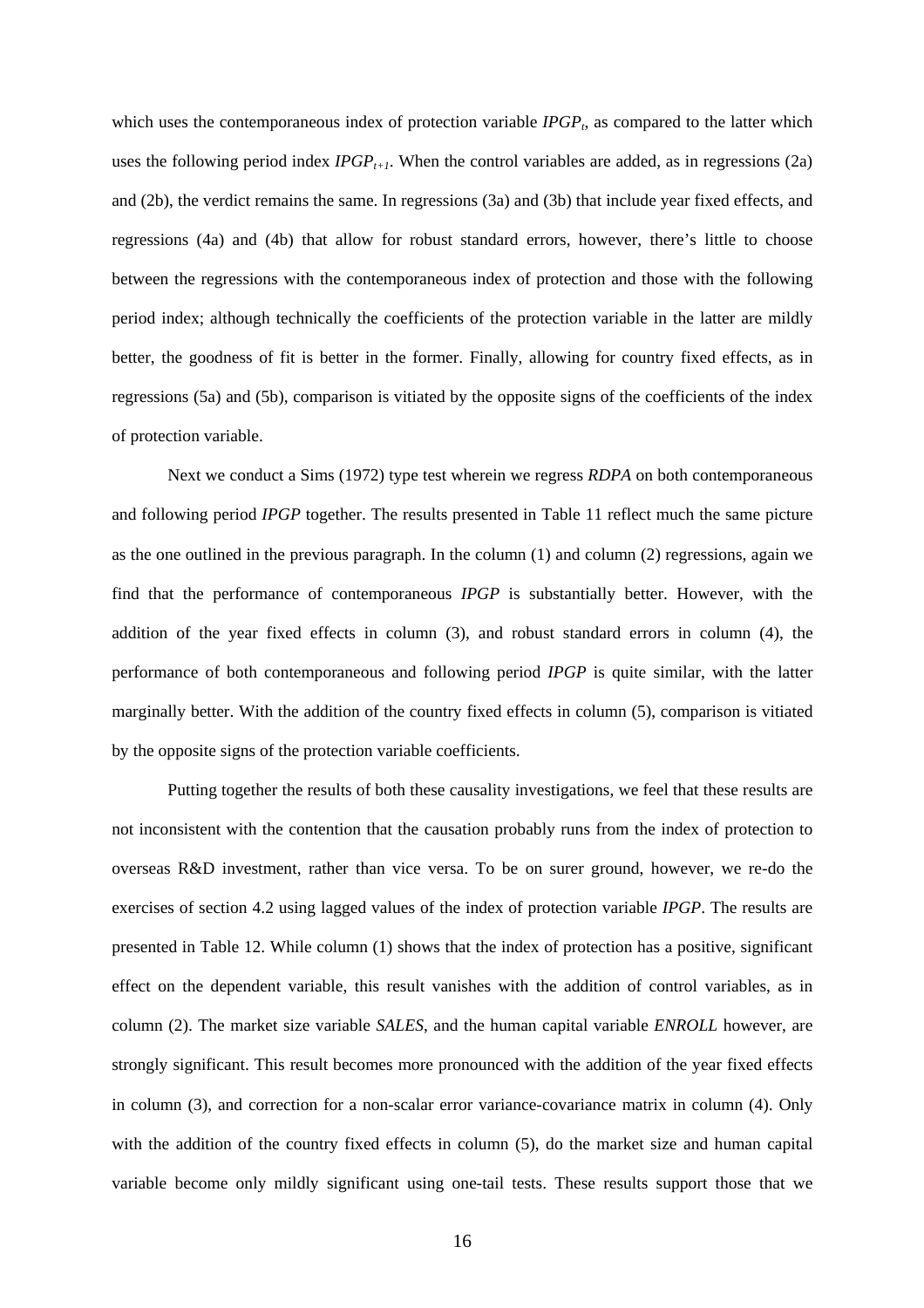presented in earlier sections, implying that whatever bias there may be on account of the reverse causality is probably unimportant.<sup>[17](#page-40-16)</sup>

#### **6. Rounding Up**

In the literature on intellectual property, one comes across claims about the influence that the strength of intellectual property protection may have on several key economic phenomena. One such is the effect that intellectual property protection has on technology transfer via overseas R&D investment by multinationals. Our paper attempts to gauge the strength of this empirical relationship. Using crosscountry panel data spanning the period 1977-2004, we find weak support at best, for the claim that stronger intellectual property rights has any sizable effect on the magnitude of overseas R&D investment by (US) multinationals. Although we find a positive relationship between these two variables alone, and this result persists upon the addition of control variables, this positive relationship disappears when we introduce year fixed effects and country fixed effects into the regression. The associated 95% confidence intervals, though, do allow some room for a reasonable positive effect. Variations in overseas R&D are found to respond strongly, on the contrary, to variables such as market size, and to a lesser extent human capital. One implication of our results is, that a tightening of intellectual property rights by developing countries pursuant to the TRIPs agreement may not have any significant influence on technology transfer via overseas R&D into these countries, ceteris paribus. These countries may fare better, alternatively, with an expanding stock of human capital and market size. Of course, this by itself does not call into question the overall utility of strengthening intellectual property rights; for that would also depend upon the extent to which stronger intellectual property rights affect the other key economic phenomena that they are claimed to influence.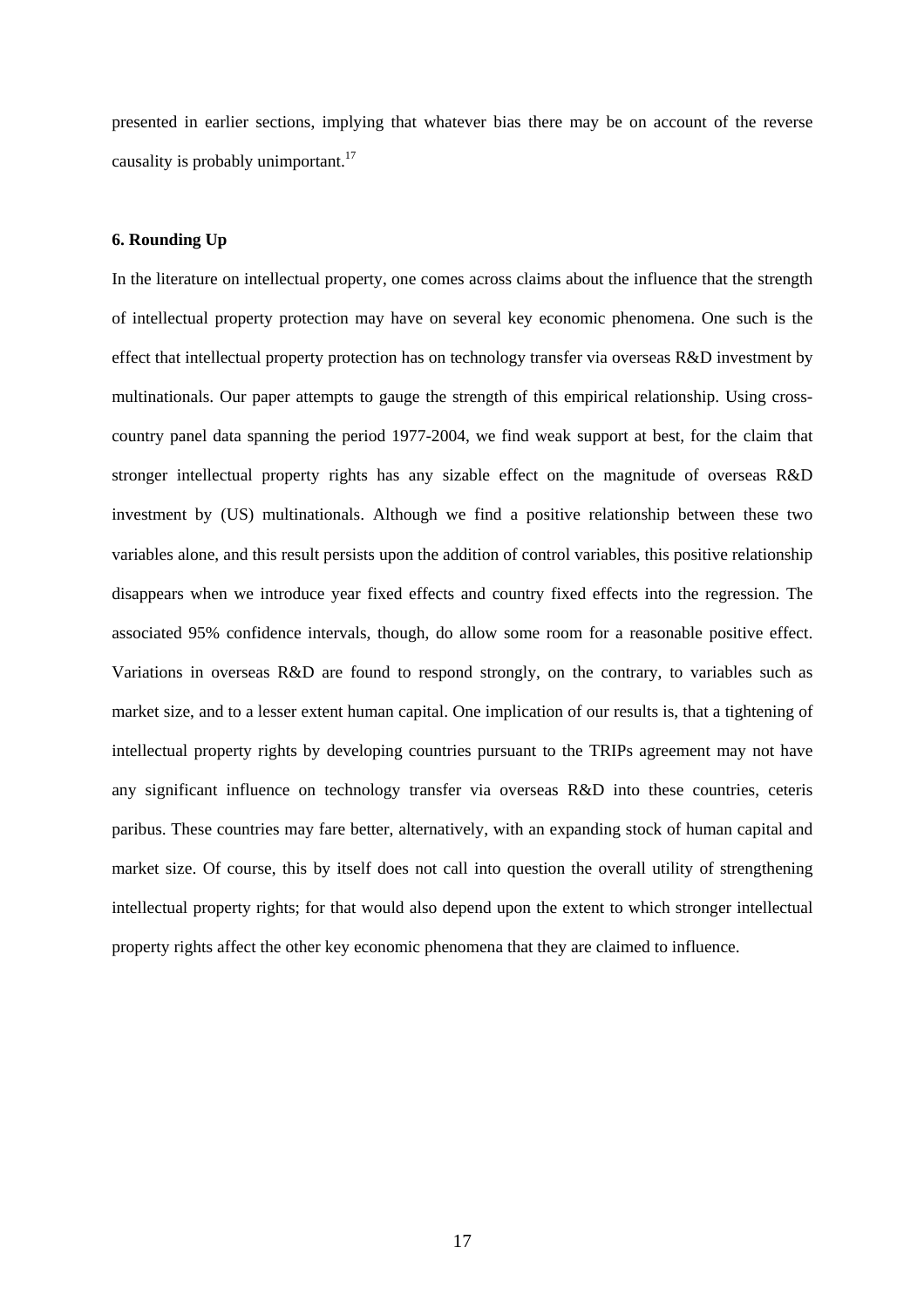#### **References**

- Alfranca, Oscar and Wallace E. Huffman 2003, 'Aggregate Private R&D Investments in Agriculture: The Role of Incentives, Public Policies, and Institutions', *Economic Development and Cultural Change*, 52(1), 1-21.
- Branstetter, Lee G., Raymond Fisman and C. Fritz Foley 2006, 'Do Stronger Intellectual Property Rights Increase International Technology Transfer? Empirical Evidence From U.S. Firm-Level Panel Data', *Quarterly Journal of Economics*, 121(1), 321-349.
- Bureau of Economic Analysis, *U.S. Direct Investment Abroad*, U.S. Department of Commerce, Washington, D.C., various years.
- Chen, Youngmin and Thitima Puttitanum 2005 'Intellectual Property Rights and Innovation in Developing Countries', Journal of Development Economics, 78(2), 474-493.
- Davis, Lee 2004, 'Intellectual Property Rights, Strategy and Policy', *Economic Innovation and New Technology*, 13(5), 399-415.
- Ferrantino, Michael J. 1993, 'The Effects of Intellectual Property Rights on International Trade and Investment', *Weltwirtschaftliches Archic*, 129(2), 300-331.
- Ginarte, Juan C. and Walter G. Park 1997, 'Determinants of Patent Rights: A Cross-National Study', *Research Policy*, 26(3), 283-301.
- Granstrand, Ove, Lars Hakanson and Soren Sjolander 1993, 'Internationalization of R&D a survey of some recent research', *Research Policy*, 22(5-6), 413-430.
- Gwartney, James D. and Robert Lawson, with Seth Norton 2008, *Economic Freedom of the World 2008 Annual Report 2008*, Economic Freedom Network, Canada; data online www.freetheworld.com
- Hall, Bronwyn 1992, *Investment and R&D at the firm level: does the source of financing matter*?, Working Paper no. 4096, National Bureau of Economic Research, Cambridge, MA.
- Hall, Bronwyn 2007, 'Patents and Patent Policy', *Oxford Review of Economic Policy*, 23(4), 568-587.
- Harrison, Ann 1994, 'The Role of Multinationals in Economic Development: The Benefits of FDI', *Columbia Journal of World Business*, 29(4), 6-11.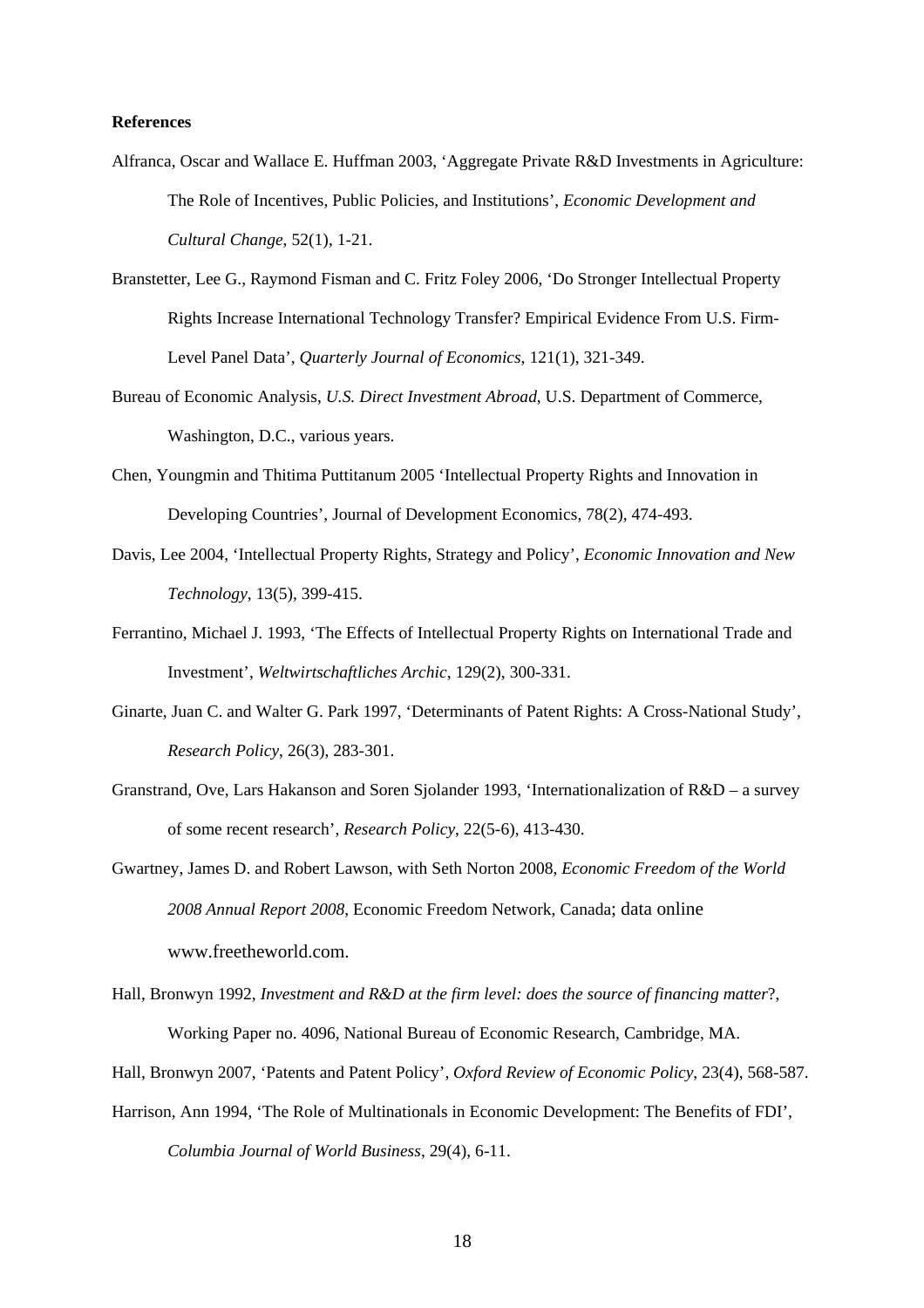- Hsieh, Chang Tai and Peter J. Klenow 2008, '*Misallocation and Manufacturing TFP in China and India*', NBER Working Paper no. 13290, Cambridge, Massachusetts, revised.
- Javorcik, Beata Smarzynska 2004a, 'Does Foreign Direct Investment Increase the Productivity of Domestic Firms? In Search of Spillovers Through Backward Linkages', *American Economic Review*, 94(3), 605-627.
- Javorcik, Beata Smarzynska 2004b, 'Composition of Foreign Direct Investment and Intellectual Property Rights: Evidence from Transition Economics', *European Economics Review*, 48(1), 39-62.
- Kanwar, Sunil and Robert E. Evenson 2003, 'Does Intellectual Property Protection Spur Technological Change?', *Oxford Economic Papers*, 55(2), 235-264.
- Kumar, Nagesh 1996, 'Intellectual Property Protection, Market Orientation and Location of Overseas R&D Activities by Multinational Enterprises', *World Development*, 24(4), 673-688.
- Lee, Jeong-Yeon and Edwin Mansfield 1996, 'Intellectual Property Protection and U.S. Foreign Direct Investment', *Review of Economics and Statistics*, 78(2), 181-186.

Lerner, Josh 2002, '150 Years of Patent Protection', *American Economic Review*, 92(2), 221-225.

- Levin, Richard C., Alvin K. Klevorick, Richard R. Nelson, Sidney G. Winter 1987, 'Appropriating the Returns from Industrial Research and Development', *Brookings Papers on Economic Activity*, 1987(3), 783-831.
- Mansfield, Edwin 1986, 'Patents and Innovation: An Empirical Study', *Management Science*, 32(2), 173-181.
- Mansfield, Edwin 1993, 'Unauthorized Use of Intellectual Property: Effects on Investment, Technology Transfer, and Innovation' in M. Wallerstein, M. Mogee, and R. Schoen (eds.) *Global Dimensions of Intellectual Property Rights in Science and Technology*, National Academy Press, Washington, D.C.
- Mansfield, Edwin, David Teece and Anthony Romeo 1979, 'Overseas Research and Development by US-Based Firms', *Economica*, 46(2), 187-196.
- Maskus, Keith E. and Mohan Penubarti 1995, 'How Trade-Related are Intellectual Property Rights', *Journal of International Economics*, 39(2), 227-248.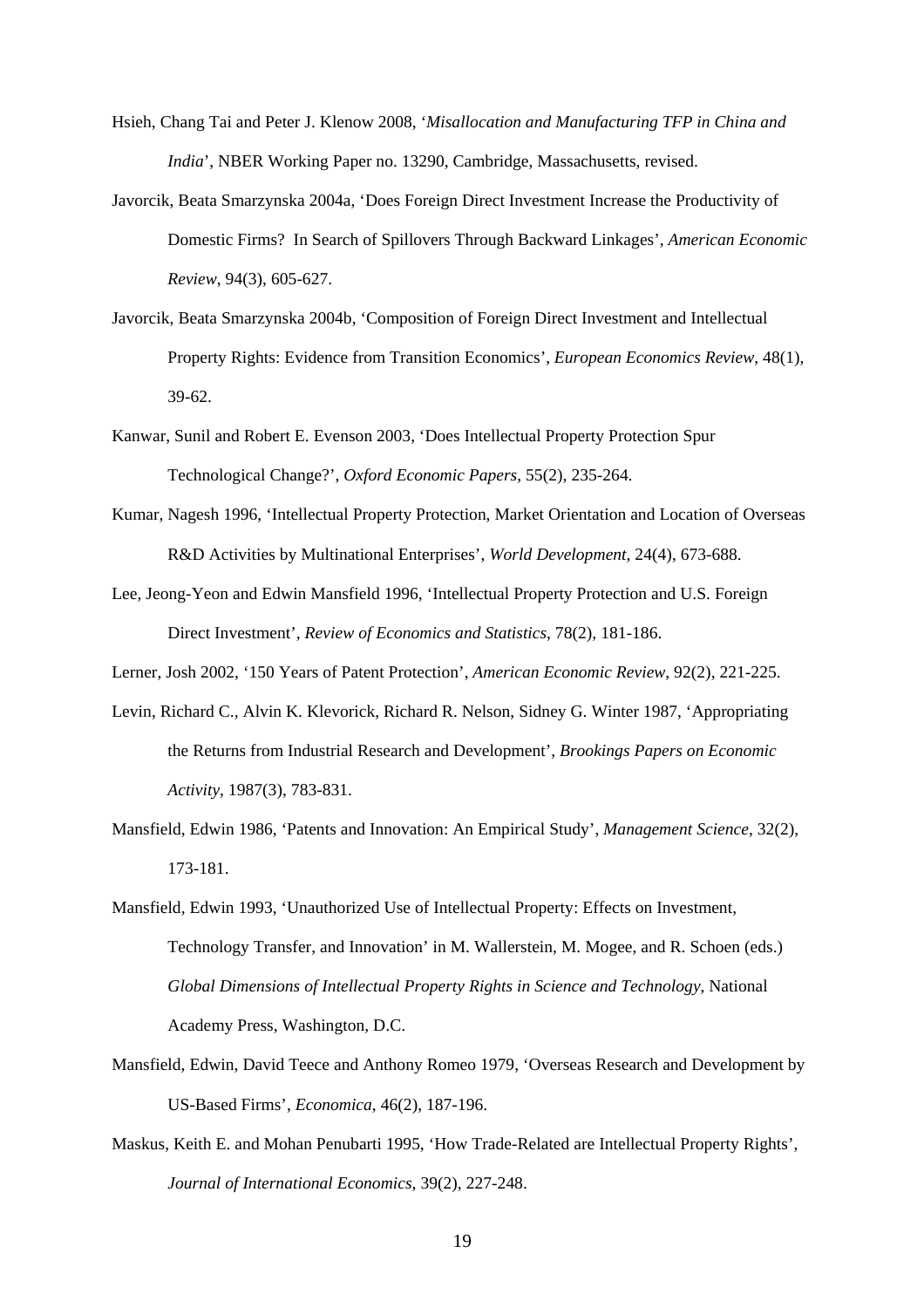- McCalman, Phillip 2001, 'Reaping What You Sow: An Empirical Analysis of International Patent Harmonization', *Journal of International Economics*, 55(1), 161-186.
- McCalman, Phillip 2004, 'Foreign Direct Investment and Intellectual Property Rights: Evidence from Hollywood's Global Distribution of Movies and Videos', *Journal of International Economics*, 62(1), 107-123.
- McCalman, Phillip 2005, 'Who Enjoys TRIPs Abroad: An Empirical Analysis of Intellectual Property Rights in the Uruguay Round', *Canadian Journal of Economics*, 38(12), 574-603.
- Park, Walter G. 2008, 'International patent protection: 1960-2005' *Research Policy*, 37(4), 761-766.
- Pavcnik, Nina 2002, 'Trade Liberalization, Exit, and Productivity Improvements: Evidence from Chilean Plants', *Review of Economic Studies*, 69(1), 245-276.
- Poole, Jennifer Pamela 2008, '*Multinational Spillovers through Worker Turnover*', unpublished manuscript, Department of Economics, University of California Santa Cruz, Santa Cruz.
- Qian, Yi 2007, 'Do National Patent Laws Stimulate Domestic Innovation in a Global Patenting Environment? A Cross-Country Analysis of Pharmaceutical Patent Protection, 1978-2002', *Review of Economics and Statistics*, 89(3), 436-453.
- Rapp, Richard T. and Richard P. Rozek 1990, 'Benefits and Costs of Intellectual Property Protection in Developing Countries', *Journal of World Trade*, 24(1), 75-102.
- Sakakibara, Mariko and Lee G. Branstetter 2001, 'Do Stronger Patents Induce More Innovation? Evidence from the 1988 Japanese Patent Law Reforms', *RAND Journal of Economics*, 32(1), 77-100.
- Scotchmer, Suzanne 2004, *Innovation and Incentives*, MIT Press, Cambridge.
- Sims, Christopher A. 1972, 'Money, Income and Causality', *American Economic Review*, 62(4), 540- 552.
- Smith, Pamela 1999, 'Are Weak Patent Rights a Barrier to U.S. Exports?', *Journal of International Economics*, 48(1), 151-177.
- Smith, Pamela 2001, 'How do Foreign Patent Rights Affect U.S. Exports, Affiliate Sales and Licenses?', *Journal of International Economics*, 55(1), 411-439.

Stock, James H. and Mark W. Watson 2007, *Introduction to Econometrics*, Addison-Wesley, Boston.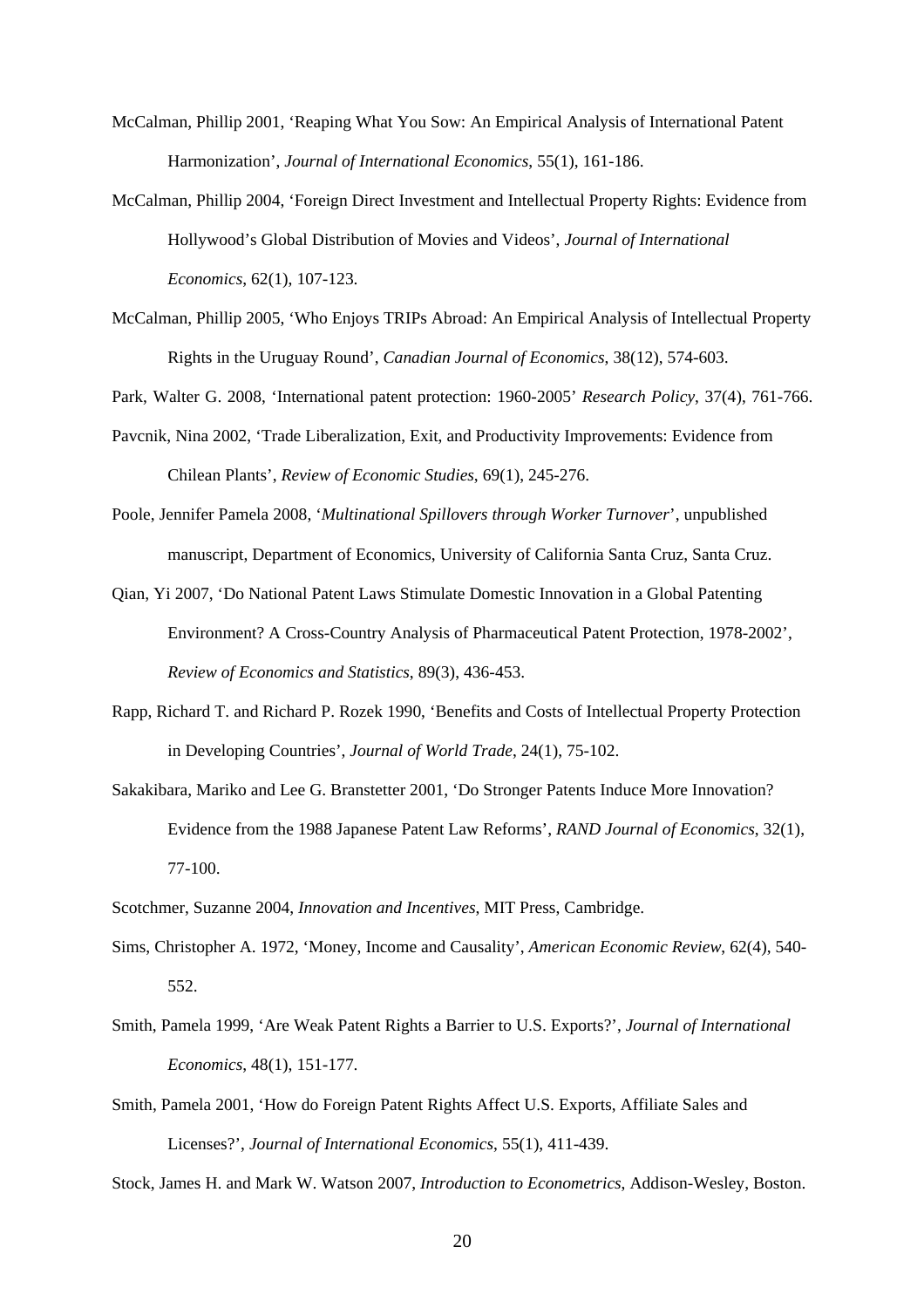- United Nations 1974, *The Impact of Multinational Corporations on Development and on International Relations*, United Nations, New York.
- World Bank, various years, *World Development Indicators*, The World Bank, Washington, D.C.
- World Economic Forum, various years, *Global Competitiveness Report*, Oxford University Press, Oxford.
- Yang, Guifang and Keith E. Maskus 2001, 'Intellectual Property Rights and Licensing: An Econometric Investigation', *Weltwirtschaftliches Archiv*, 137(1), 58-79.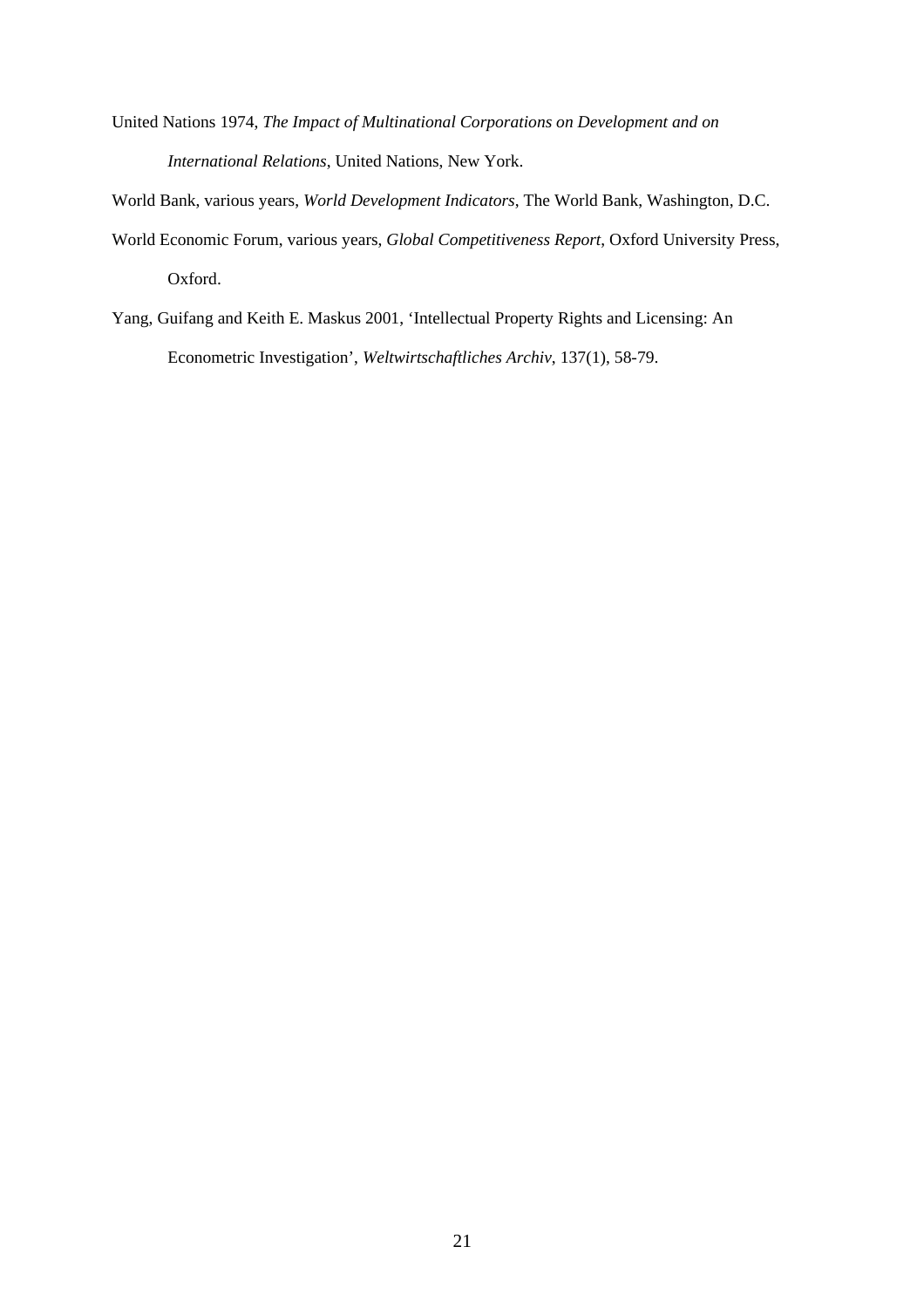### **Appendix 1**

As noted above, in addition to *IPWEF* and *IPGP*, two other indices of protection are available in the literature. Mansfield's (1993) index of protection is based on the perception of a sample of major US firms, about how weak intellectual property protection was in 1991, in a given set of countries. Each firm was asked whether the protection in each of these countries was too weak to permit it to transfer its newest technology to a wholly-owned subsidiary there, to invest in joint ventures with local partners, and to license its newest technology to unrelated firms. The higher the percentage of firms that answered in the affirmative for a given country, the *weaker* the protection offered by that country. We can, therefore, measure the *strength* of protection as 100 minus this percentage. This index (*IPM*) varies between 0 and 100 (mean 76.71; standard deviation 10.19), with higher percentages indicating stronger protection.

Rapp and Rozek's (1990) index is based on a comparison of individual countries' patent laws with the guidelines proposed by the US Chamber of Commerce's Intellectual Property Task Force, in its *Guidelines for Standards for the Protection and Enforcement of Patents*. Their index (*IPRR*) ranges from 0 to 5 (mean 3.41; standard deviation 1.48), with higher numbers indicating greater conformity with the proposed guidelines, and thereby signifying stronger protection.

The problem, however, is that the Mansfield index of protection *IPM* is available for just 1991, and the Rapp-Rozek index *IPRR* for 1990 only, making for effective sample sizes of merely 15 and 37, respectively. Further, no year or country fixed effects can be introduced into the regressions if one were to use these indices. Consequently, any exercises based on these indices would be most unreliable (for example, Kumar 1996). Therefore, neither of these indices is suitable for further analysis in the present context.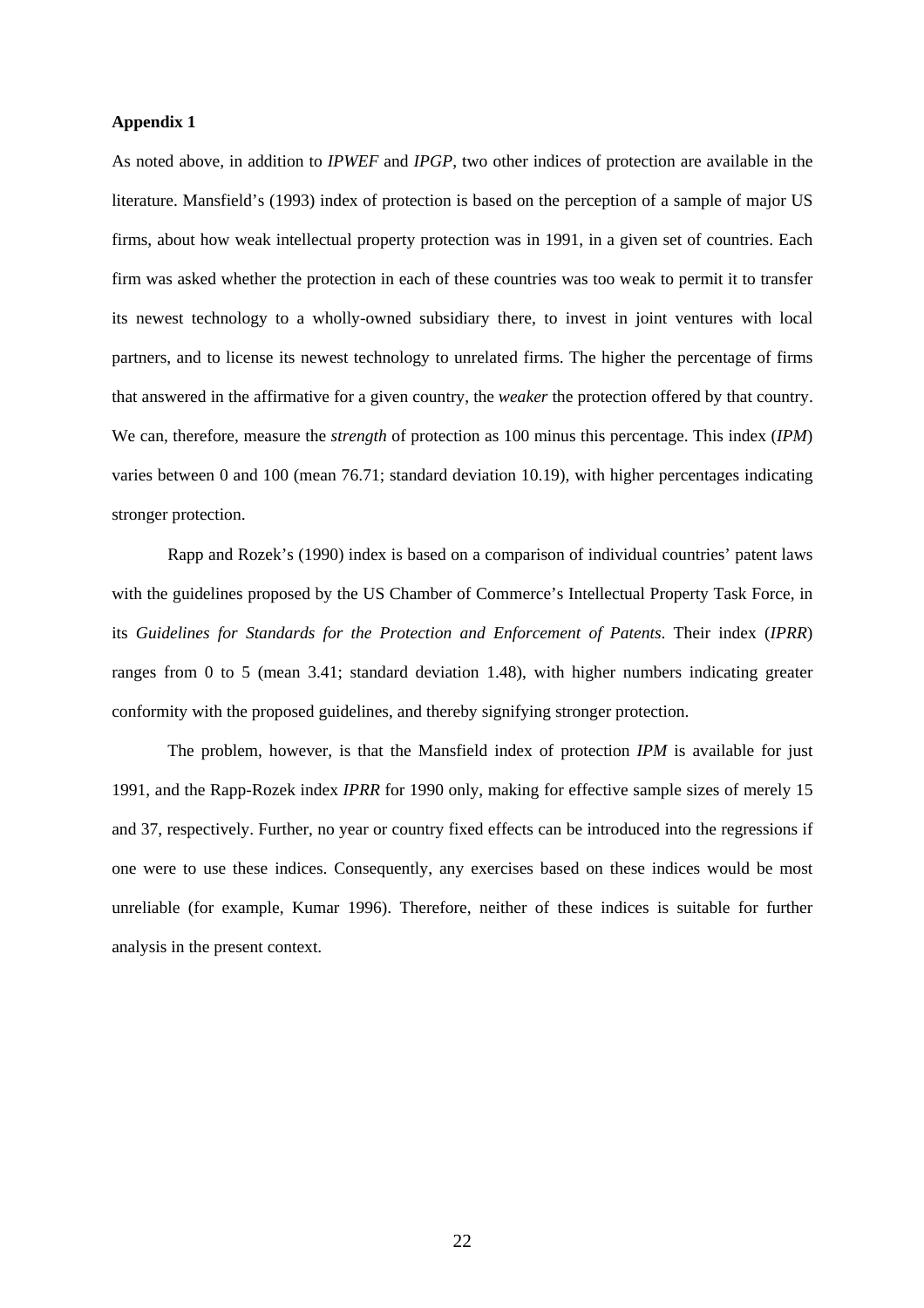## **Appendix 2**

Even though the alternative protection variable employed in section 4.1 (*IPWEF*) was considered deficient in its construction, we re-do those exercises using lagged *IPWEF*, to take care of possible endogeneity of the protection variable. The results, reported in Table A2.1, are perfectly in line with those presented in Table 12 using lagged *IPGP*. Very briefly, the 'full' random effects and fixed effects regressions of columns (4) and (5) reveal that the protection variable  $IPWEF_{t-1}$  has an insignificant effect on overseas R&D, and it is the market size variable *SALES* and the human capital variable *ENROLL* that are important explanatory variables.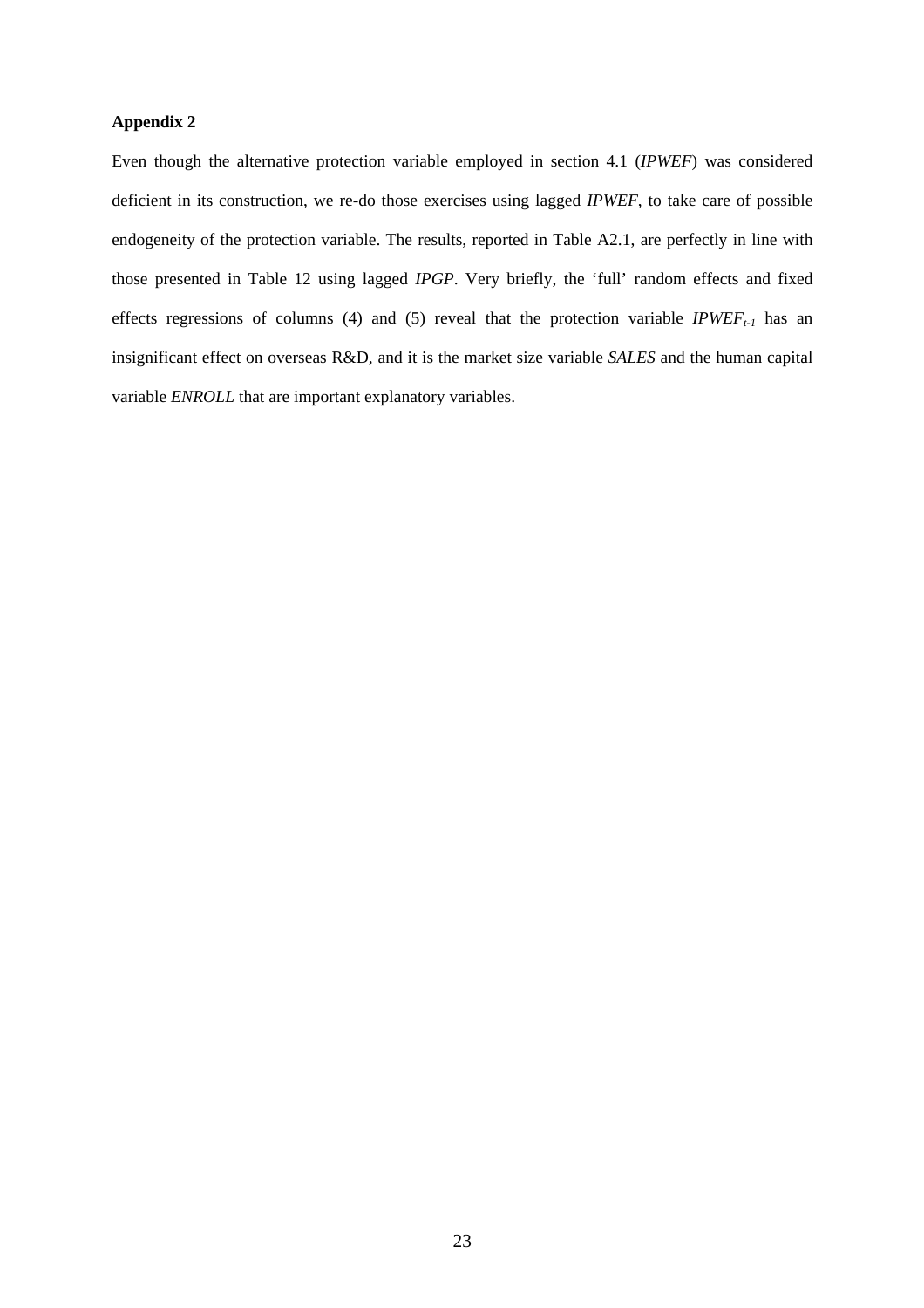Table 1: Descriptive Statistics for the data set

|                 | Benchmark Year<br>Full period        |            |            |              |              |             |            |  |
|-----------------|--------------------------------------|------------|------------|--------------|--------------|-------------|------------|--|
| Variable        | 1977                                 | 1982       | 1989       | 1994         | 1999         | 2004        | 1977-2004  |  |
|                 | Overseas Affiliates' Characteristics |            |            |              |              |             |            |  |
| <b>RD</b>       | 54.84                                | 102.50     | 194.97     | 288.16       | 433.26       | 610.61      | 285.90     |  |
|                 | (110.89)                             | (232.00)   | (426.67)   | (604.02)     | (870.20)     | (1142.04)   | (695.61)   |  |
| <b>GP</b>       | 3415.35                              | 5346.19    | 7578.15    | 9441.63      | 12974.70     | 17825.83    | 9559.78    |  |
|                 | (5883.02)                            | (8887.82)  | (12803.07) | (15011.72)   | (20949.84)   | (26914.72)  | (17339.19) |  |
| <b>SALES</b>    | 10367.22                             | 16778.41   | 24071.65   | 33137.97     | 50464.45     | 71846.13    | 34979.47   |  |
|                 | (17711.30)                           | (26333.00) | (40833.36) | (51560.97)   | (75743.46)   | (105398.40) | (64371.48) |  |
| <b>INTFUNDS</b> | 420.51                               | 502.38     | 1597.88    | 1756.98      | 3368.75      | 7867.05     | 2640.06    |  |
|                 | (694.53)                             | (814.44)   | (2382.78)  | (2247.11)    | (5272.53)    | (13348.34)  | (6561.96)  |  |
|                 | <b>Host Country Characteristics</b>  |            |            |              |              |             |            |  |
| <b>ENROLL</b>   | 61.10                                | 64.35      | 66.78      | 73.19        | 79.05        | 83.07       | 71.48      |  |
|                 | (11.91)                              | (10.67)    | (10.70)    | (13.01)      | (14.84)      | (13.32)     | (14.69)    |  |
| <b>TOI</b>      | 6.09                                 | 6.65       | 6.90       | 7.39         | 7.77         | 7.49        | 7.07       |  |
|                 | (1.56)                               | (1.40)     | (1.42)     | (1.09)       | (0.93)       | (0.83)      | (1.34)     |  |
| <b>EFI</b>      | 5.34                                 | 5.59       | 6.17       | 6.83         | 7.05         | 7.00        | 6.35       |  |
|                 | (0.95)                               | (1.02)     | (1.07)     | (1.12)       | (0.92)       | (0.92)      | (1.20)     |  |
| <b>IPGP</b>     | 2.06                                 | 2.34       | 2.56       | 3.37         | 3.93         | 4.07        | 3.08       |  |
|                 | (0.85)                               | (1.01)     | (1.21)     | (1.04)       | (0.73)       | (0.59)      | (1.20)     |  |
| N               | 37                                   | 37         | 40         | 40           | 40           | 40          | 234        |  |
| <b>IPWEF</b>    |                                      |            | 5.48       | 6.06         | 6.92         | 6.65        | 6.35       |  |
| $\mathbf N$     |                                      |            | (1.36)     | (1.62)<br>35 | (1.40)<br>39 | (1.63)      | (1.59)     |  |
|                 |                                      |            | 28         |              |              | 40          | 142        |  |

Note: The variables are *un*transformed.

 Standard deviations are given in parentheses below the corresponding means. The units of these variables are: RD (\$ million), GP (\$ million), SALES (\$ million), INTFUNDS (\$ million), ENROLL (%), TOI (index), EFI(index), IPGP (index), IPWEF (index).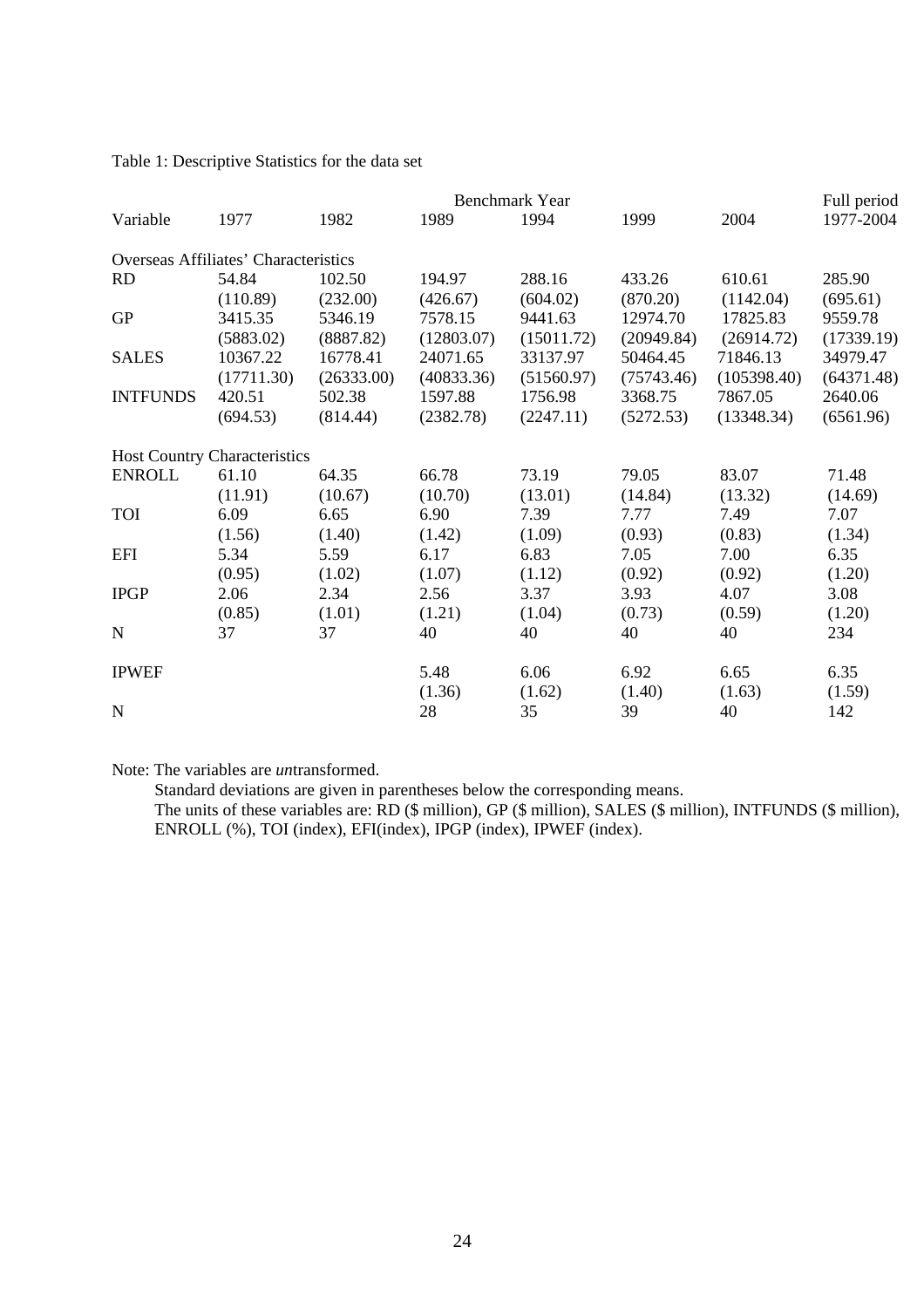| Regressor                      | (1)                          | (2)                       | (3)            | (4)                 | (5)          |
|--------------------------------|------------------------------|---------------------------|----------------|---------------------|--------------|
| Ln IPWEF                       | $\left. 1.868\right. ^{***}$ | $1.067\ensuremath{^{**}}$ | $1.115***$     | $1.115\sp{*}^{***}$ | 0.579        |
|                                | (0.291)                      | (0.423)                   | (0.442)        | (0.408)             | (0.454)      |
| Ln SALES                       |                              | $0.286***$                | $0.436***$     | $0.436***$          | 0.403        |
|                                |                              | (0.100)                   | (0.119)        | (0.167)             | (0.399)      |
| Ln INTFUNDS                    |                              | $-0.082$                  | 0.057          | 0.057               | 0.047        |
|                                |                              | (0.140)                   | (0.149)        | (0.167)             | (0.258)      |
| Ln ENROLL                      |                              | 0.373                     | 0.880          | 0.880               | 0.684        |
|                                |                              | (0.641)                   | (0.704)        | (0.807)             | (1.087)      |
| Ln TOI                         |                              | 0.119                     | 0.080          | 0.080               | $-0.041$     |
|                                |                              | (0.742)                   | (0.742)        | (1.070)             | (1.194)      |
| Ln EFI                         |                              | $-0.283$                  | $-0.623$       | $-0.623$            | $-0.111$     |
|                                |                              | (0.812)                   | (0.809)        | (0.969)             | (1.248)      |
| Constant                       | ***<br>$-7.949$              | ***<br>$-10.680$          | $-13.504***$   | $-13.504***$        | $-12.217$ ** |
|                                | (0.550)                      | (2.377)                   | (2.935)        | (3.627)             | (6.495)      |
| Year fixed effects             | No                           | No                        | Yes            | Yes                 | Yes          |
| <b>HAC</b>                     | No                           | No                        | No             | Yes                 | Yes          |
| Country fixed effects          | No                           | N <sub>o</sub>            | N <sub>o</sub> | No                  | Yes          |
| P-value (year fixed effects 0) |                              |                           | 0.047          | 0.003               | 0.044        |
| P-value (all slopes 0)         | 0.000                        | 0.000                     | 0.000          | 0.000               | 0.000        |
| $\overline{R}^2$               | 0.336                        | 0.392                     | 0.394          | 0.394               | 0.363        |
| $\mathbf N$                    | 142                          | 142                       | 142            | 142                 | 142          |

# Table 2: The Effect of Intellectual Property Protection (World Economic Forum Index) Dependent variable – Ln RDPA

Note: Standard Errors are reported in parentheses below the regression coefficients

HAC refers to heteroscedasticity and autocorrelation consistent standard errors.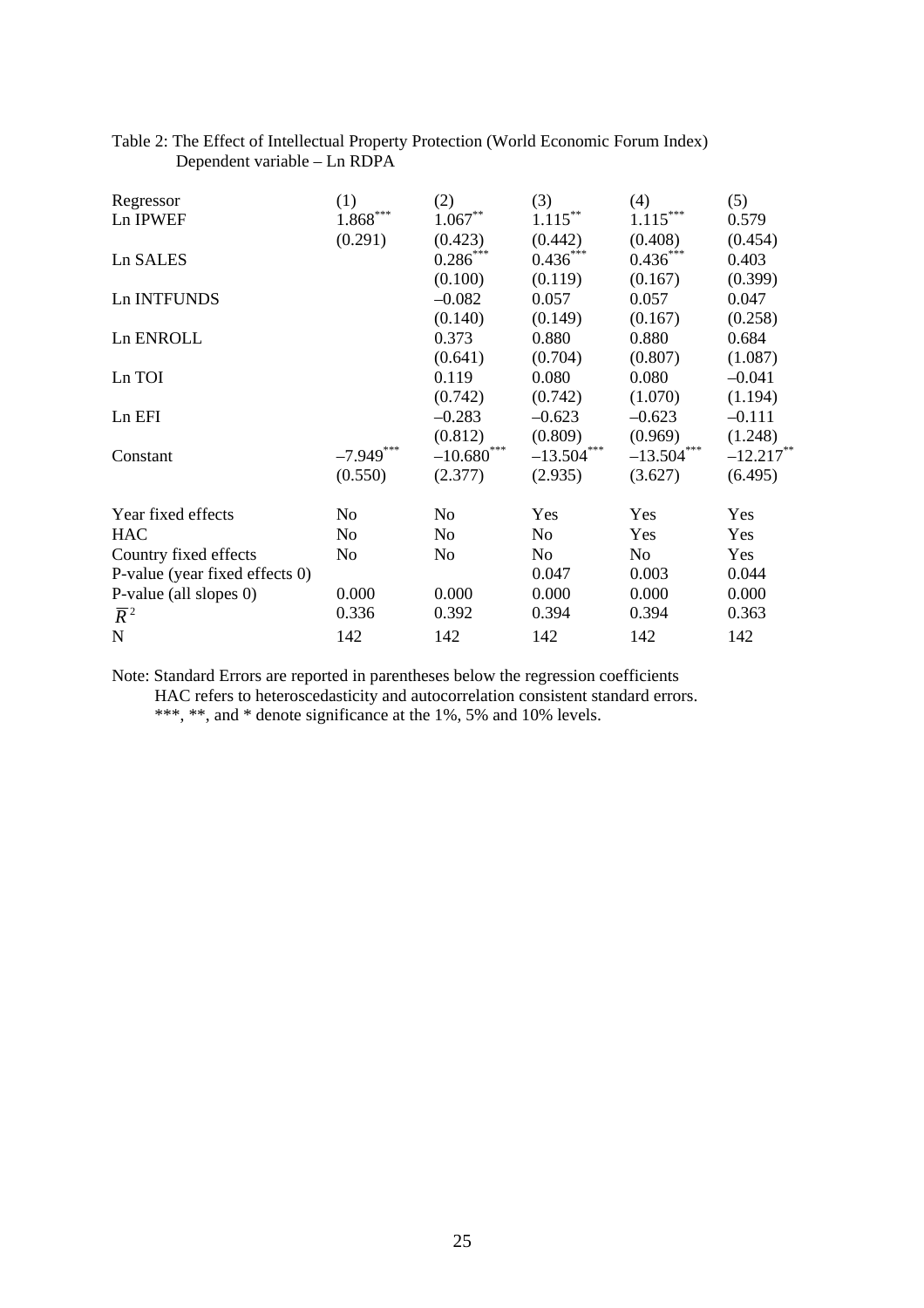| Regressor                | (1)             | (2)         | (3)            | (4)          | (5)             |
|--------------------------|-----------------|-------------|----------------|--------------|-----------------|
| Ln IPGP                  | $0.636^{***}\,$ | 0.137       | 0.158          | 0.158        | $-0.184$        |
|                          | (0.109)         | (0.163)     | (0.171)        | (0.203)      | (0.227)         |
| Ln SALES                 |                 | $0.312***$  | $0.422***$     | $0.422***$   | $0.340^*$       |
|                          |                 | (0.078)     | (0.086)        | (0.105)      | (0.175)         |
| Ln INTFUNDS              |                 | 0.048       | 0.082          | 0.082        | 0.050           |
|                          |                 | (0.072)     | (0.077)        | (0.088)      | (0.080)         |
| Ln ENROLL                |                 | 0.621       | $1.206***$     | $1.206*$     | 0.582           |
|                          |                 | (0.521)     | (0.554)        | (0.671)      | (0.720)         |
| Ln TOI                   |                 | $-0.267$    | $-0.288$       | $-0.288$     | $-0.153$        |
|                          |                 | (0.378)     | (0.383)        | (0.588)      | (0.583)         |
| Ln EFI                   |                 | $-0.063$    | 0.060          | 0.060        | 0.015           |
|                          |                 | (0.427)     | (0.447)        | (0.586)      | (0.593)         |
| Constant                 | $-5.388$ ***    | $-9.755***$ | $-12.973***$   | $-12.973***$ | ***<br>$-9.724$ |
|                          | (0.174)         | (1.891)     | (2.247)        | (2.830)      | (3.425)         |
| Year fixed effects       | No              | No          | Yes            | Yes          | <b>Yes</b>      |
| <b>HAC</b>               | N <sub>o</sub>  | No          | No             | Yes          | Yes             |
| Country fixed effects    | No              | No          | N <sub>o</sub> | No           | Yes             |
| P (year fixed effects 0) |                 |             | 0.011          | 0.062        | 0.046           |
| $P$ (all slopes 0)       | 0.000           | 0.000       | 0.000          | 0.000        | 0.000           |
| $\overline{R}^2$         | 0.308           | 0.329       | 0.347          | 0.347        | 0.233           |
| $\mathbf N$              | 234             | 234         | 234            | 234          | 234             |

# Table 3: The Effect of Intellectual Property Protection (Ginarte-Park Index) Dependent variable – Ln RDPA

Note: Standard Errors are reported in parentheses below the regression coefficients

HAC refers to heteroscedasticity and autocorrelation consistent standard errors.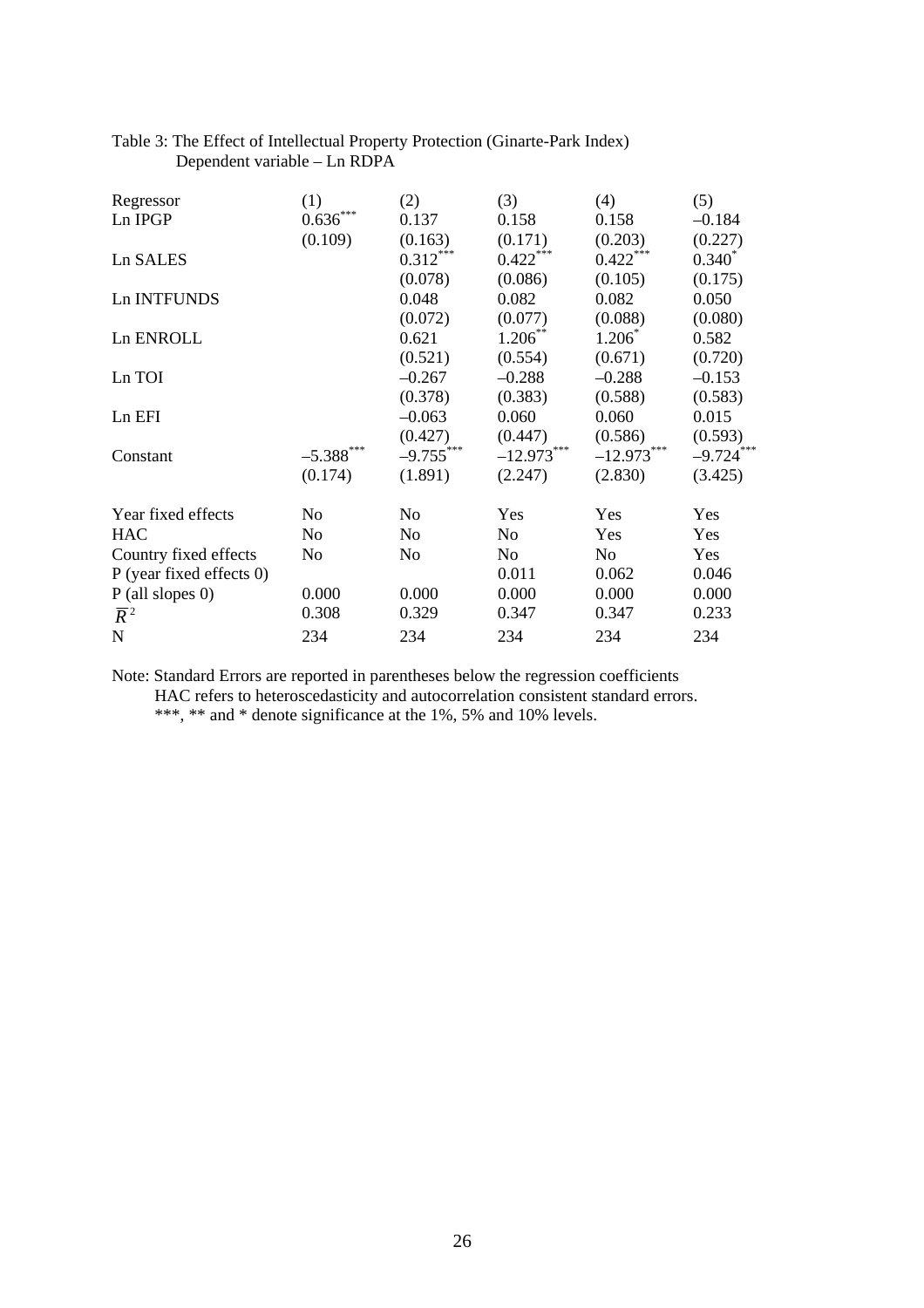| Regressor                | (1)        | (2)            | (3)          | (4)                  | (5)         |
|--------------------------|------------|----------------|--------------|----------------------|-------------|
| Ln IPGP                  | 1.836      | 0.043          | 0.051        | 0.051                | $-0.242$    |
|                          | (0.167)    | (0.159)        | (0.167)      | (0.193)              | (0.224)     |
| Ln SALES                 |            | $1.244***$     | $1.342***$   | $1.342***$           | $1.255***$  |
|                          |            | (0.077)        | (0.085)      | (0.105)              | (0.171)     |
| Ln INTFUNDS              |            | $-0.032$       | $-0.017$     | $-0.017$             | $-0.021$    |
|                          |            | (0.071)        | (0.075)      | (0.077)              | (0.074)     |
| Ln ENROLL                |            | 0.656          | $1.131***$   | $1.131$ <sup>*</sup> | 0.190       |
|                          |            | (0.511)        | (0.549)      | (0.604)              | (0.667)     |
| Ln TOI                   |            | $-0.246$       | $-0.208$     | $-0.208$             | $-0.072$    |
|                          |            | (0.368)        | (0.374)      | (0.570)              | (0.588)     |
| Ln EFI                   |            | $-0.228$       | $-0.212$     | $-0.212$             | $-0.086$    |
|                          |            | (0.417)        | (0.437)      | (0.551)              | (0.545)     |
| Constant                 | $1.455***$ | $-10.198$ ***  | $-10.815***$ | ***<br>$-10.815$     | $-8.539$ ** |
|                          | (0.319)    | (1.850)        | (2.231)      | (2.648)              | (3.377)     |
| Year fixed effects       | No         | N <sub>o</sub> | Yes          | Yes                  | Yes         |
| <b>HAC</b>               | No         | N <sub>o</sub> | No           | Yes                  | <b>Yes</b>  |
| Country fixed effects    | No         | N <sub>o</sub> | No           | N <sub>o</sub>       | Yes         |
| P (year fixed effects 0) |            |                | 0.021        | 0.143                | 0.064       |
| $P$ (all slopes 0)       | 0.000      | 0.000          | 0.000        | 0.000                | 0.000       |
| $\overline{R}^2$         | 0.357      | 0.803          | 0.810        | 0.810                | 0.772       |
| $\mathbf N$              | 234        | 234            | 234          | 234                  | 234         |

# Table 4: The Effect of Intellectual Property Protection (Ginarte-Park Index) Dependent variable – Ln RD

Note: Standard Errors are reported in parentheses below the regression coefficients HAC refers to heteroscedasticity and autocorrelation consistent standard errors.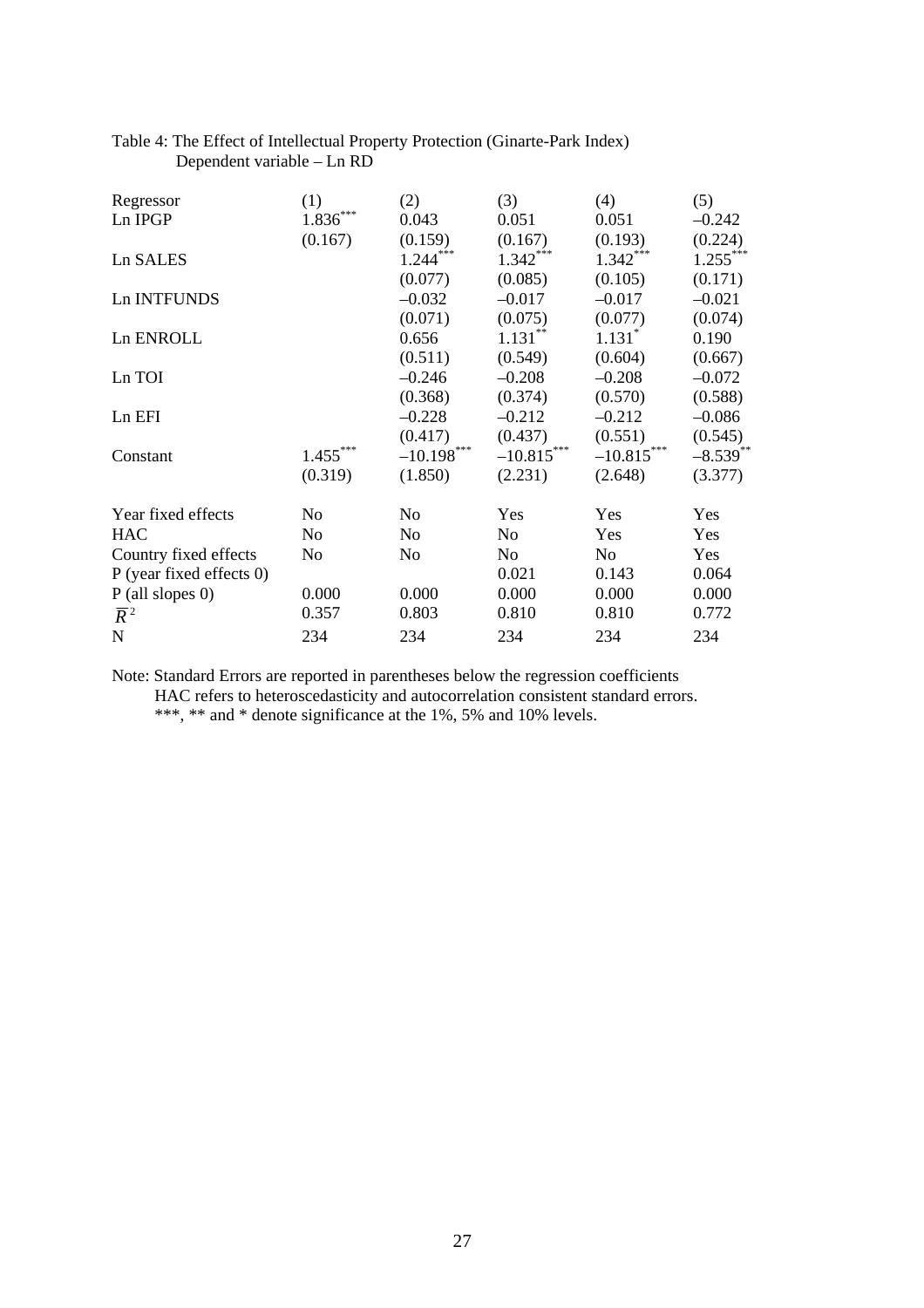|                                        | <b>Treatment Variable</b> |                   |                   |                   |  |  |  |
|----------------------------------------|---------------------------|-------------------|-------------------|-------------------|--|--|--|
|                                        | Ln IPWEF                  | Ln IPWEF          | $Ln$ IPGP         | Ln IPGP           |  |  |  |
|                                        | (Table 2, col. 4)         | (Table 2, col. 5) | (Table 3, col. 4) | (Table 3, col. 5) |  |  |  |
| Coefficient                            | 1.1149                    | 0.5794            | 0.1576            | $-0.1836$         |  |  |  |
| <b>Standard Error</b>                  | (0.4079)                  | (0.4542)          | (0.2035)          | (0.2269)          |  |  |  |
| <b>Standard Deviation (regressor)</b>  | 0.2802                    | 0.2802            | 0.5643            | 0.5643            |  |  |  |
| <b>Standard Deviation (regressand)</b> | 1.3449                    | 1.3449            | 1.3535            | 1.3535            |  |  |  |
| <b>Standardized Coefficient</b>        | 0.2323                    | 0.1207            | 0.0657            | $-0.0765$         |  |  |  |
| <b>Standardized Standard Error</b>     | (0.0850)                  | (0.0946)          | (0.0848)          | (0.0946)          |  |  |  |

## Table 5: The Effect of Intellectual Property Protection – Standardized Coefficients Dependent variable – Ln RDPA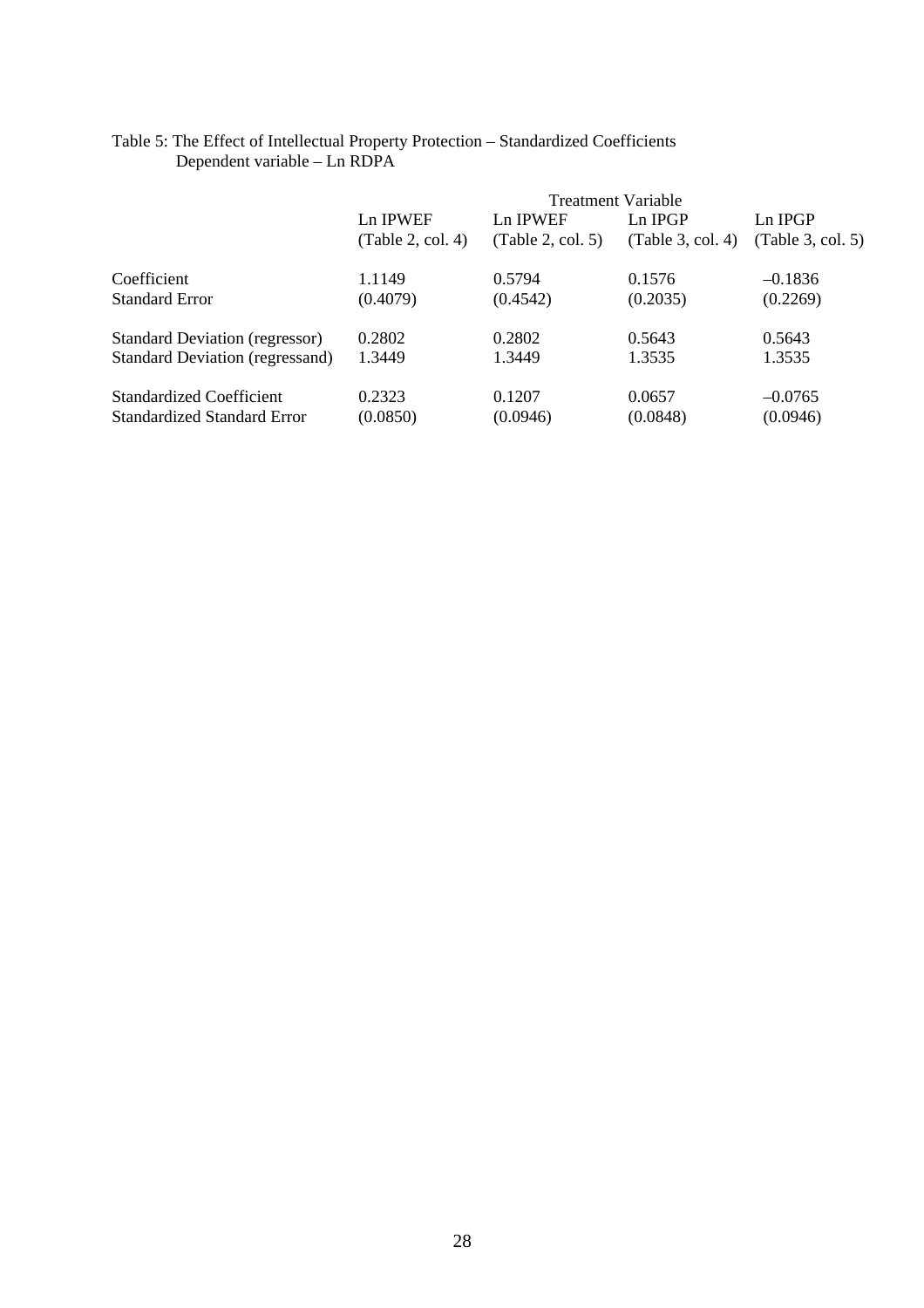| Regressor                | (1)          | (2)              | (3)          | (4)           | (5)         |
|--------------------------|--------------|------------------|--------------|---------------|-------------|
| Ln IPGPD                 | ***<br>0.476 | 0.163            | 0.075        | 0.075         | $-0.142$    |
|                          | (0.170)      | (0.158)          | (0.164)      | (0.173)       | (0.193)     |
| Ln SALES                 |              | $0.304***$       | $0.407***$   | $0.407***$    | $0.373***$  |
|                          |              | (0.079)          | (0.092)      | (0.109)       | (0.182)     |
| Ln INTFUNDS              |              | 0.056            | 0.072        | 0.072         | 0.065       |
|                          |              | (0.071)          | (0.075)      | (0.081)       | (0.079)     |
| Ln ENROLL                |              | 0.723            | $1.176***$   | $1.176*$      | 0.540       |
|                          |              | (0.466)          | (0.557)      | (0.687)       | (0.706)     |
| Ln TOI                   |              | $-0.228$         | $-0.214$     | $-0.214$      | $-0.267$    |
|                          |              | (0.358)          | (0.362)      | (0.520)       | (0.532)     |
| Ln EFI                   |              | 0.033            | 0.032        | 0.032         | 0.083       |
|                          |              | (0.418)          | (0.438)      | (0.537)       | (0.551)     |
| Constant                 | $-4.984***$  | ***<br>$-10.302$ | $-12.756***$ | $-12.756$ *** | $-9.773***$ |
|                          | (0.170)      | (1.507)          | (2.312)      | (2.960)       | (3.474)     |
| Year fixed effects       | No           | No               | Yes          | Yes           | Yes         |
| <b>HAC</b>               | No           | No.              | No           | Yes           | Yes         |
| Country fixed effects    | No           | No.              | No           | No            | Yes         |
| P (year fixed effects 0) |              |                  | 0.020        | 0.047         | 0.068       |
| $P$ (all slopes 0)       | 0.000        | 0.000            | 0.000        | 0.000         | 0.000       |
| $\overline{R}^2$         | 0.276        | 0.337            | 0.331        | 0.331         | 0.251       |
| $\mathbf N$              | 234          | 234              | 234          | 234           | 234         |

# Table 6 The Effect of Intellectual Property Protection (Ginarte-Park Index Dummy Dependent variable – Ln RDPA

Note: Standard Errors are reported in parentheses below the regression coefficients

HAC refers to heteroscedasticity and autocorrelation consistent standard errors.

\*\*\* denotes significance at the 1% level; \*\* denotes significance at the 5% level.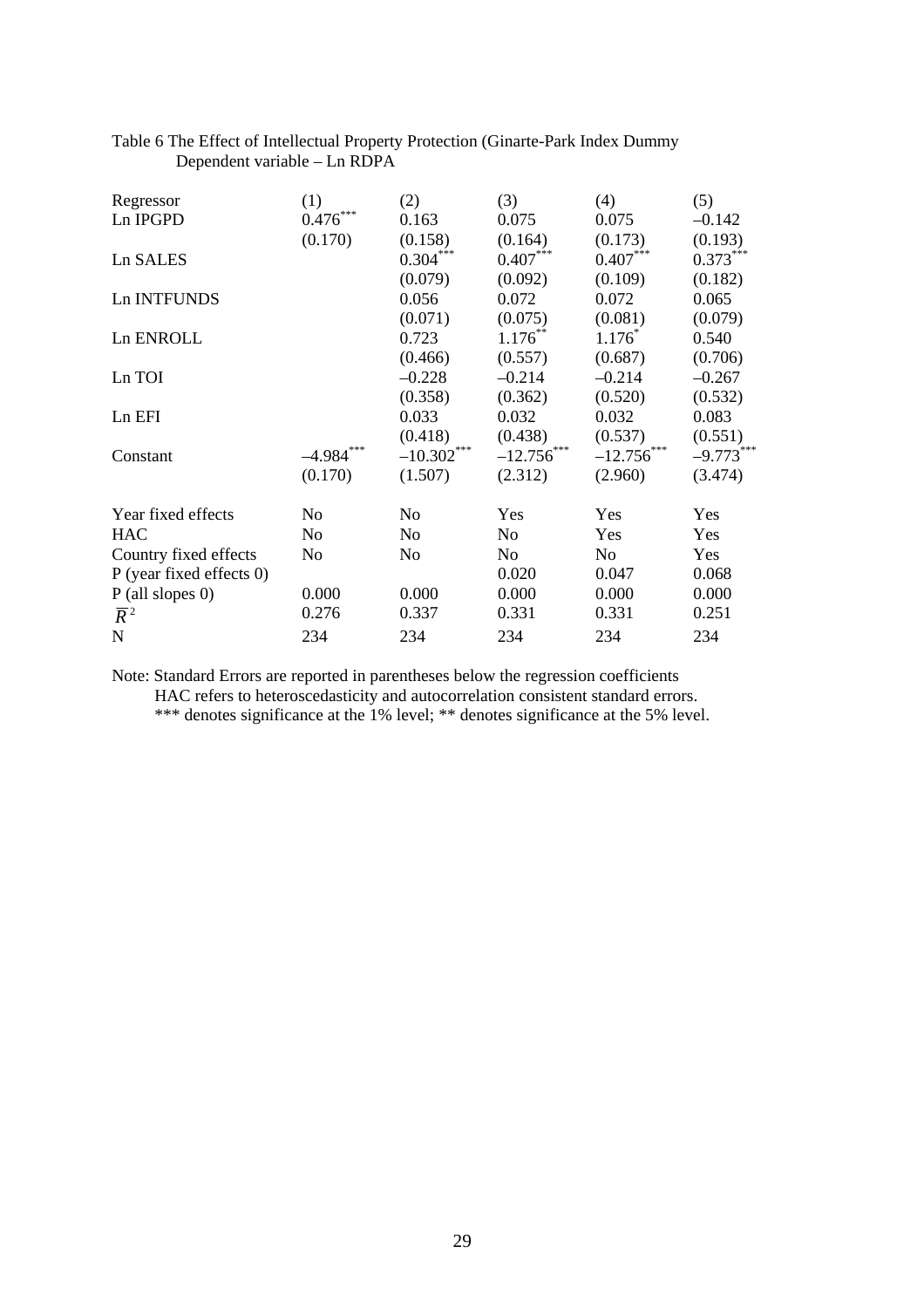| Regressor                | (1)                    | (2)                           | (3)           | (4)           | (5)             |
|--------------------------|------------------------|-------------------------------|---------------|---------------|-----------------|
| Ln IPGPD2                | $0.558^{\ast\ast\ast}$ | 0.223                         | 0.132         | 0.132         | $-0.014$        |
|                          | (0.173)                | (0.162)                       | (0.166)       | (0.205)       | (0.224)         |
| <b>SALES</b>             |                        | $0.292***$                    | $0.394***$    | $0.394***$    | $0.350**$       |
|                          |                        | (0.079)                       | (0.094)       | (0.106)       | (0.177)         |
| <b>INTFUNDS</b>          |                        | 0.052                         | 0.068         | 0.068         | 0.062           |
|                          |                        | (0.070)                       | (0.075)       | (0.080)       | (0.078)         |
| <b>ENROLL</b>            |                        | 0.715                         | $1.108***$    | $1.108*$      | 0.531           |
|                          |                        | (0.466)                       | (0.557)       | (0.642)       | (0.702)         |
| <b>TOI</b>               |                        | $-0.218$                      | $-0.214$      | $-0.214$      | $-0.260$        |
|                          |                        | (0.355)                       | (0.359)       | (0.523)       | (0.526)         |
| <b>EFI</b>               |                        | 0.053                         | 0.034         | 0.034         | 0.077           |
|                          |                        | (0.416)                       | (0.435)       | (0.538)       | (0.552)         |
| Constant                 | ***<br>$-4.950$        | ***<br>$-10.219$ <sup>*</sup> | $-10.286$ *** | $-10.286$ *** | ***<br>$-9.620$ |
|                          | (0.164)                | (1.506)                       | (2.320)       | (2.753)       | (3.395)         |
| Year fixed effects       | No                     | No                            | Yes           | Yes           | Yes             |
| <b>HAC</b>               | No                     | No                            | No            | Yes           | Yes             |
| Country fixed effects    | No                     | No                            | No            | No            | Yes             |
| P (year fixed effects 0) |                        |                               | 0.023         | 0.058         | 0.073           |
| $P$ (all slopes 0)       | 0.000                  | 0.000                         | 0.000         | 0.000         | 0.000           |
| $\overline{R}^2$         | 0.267                  | 0.339                         | 0.334         | 0.334         | 0.288           |
| N                        | 234                    | 234                           | 234           | 234           | 234             |

## Table 7: The Effect of Intellectual Property Protection (Ginarte-Park Index Dummy 2) Dependent variable – Ln RDPA

Note: Standard Errors are reported in parentheses below the regression coefficients

HAC refers to heteroscedasticity and autocorrelation consistent standard errors.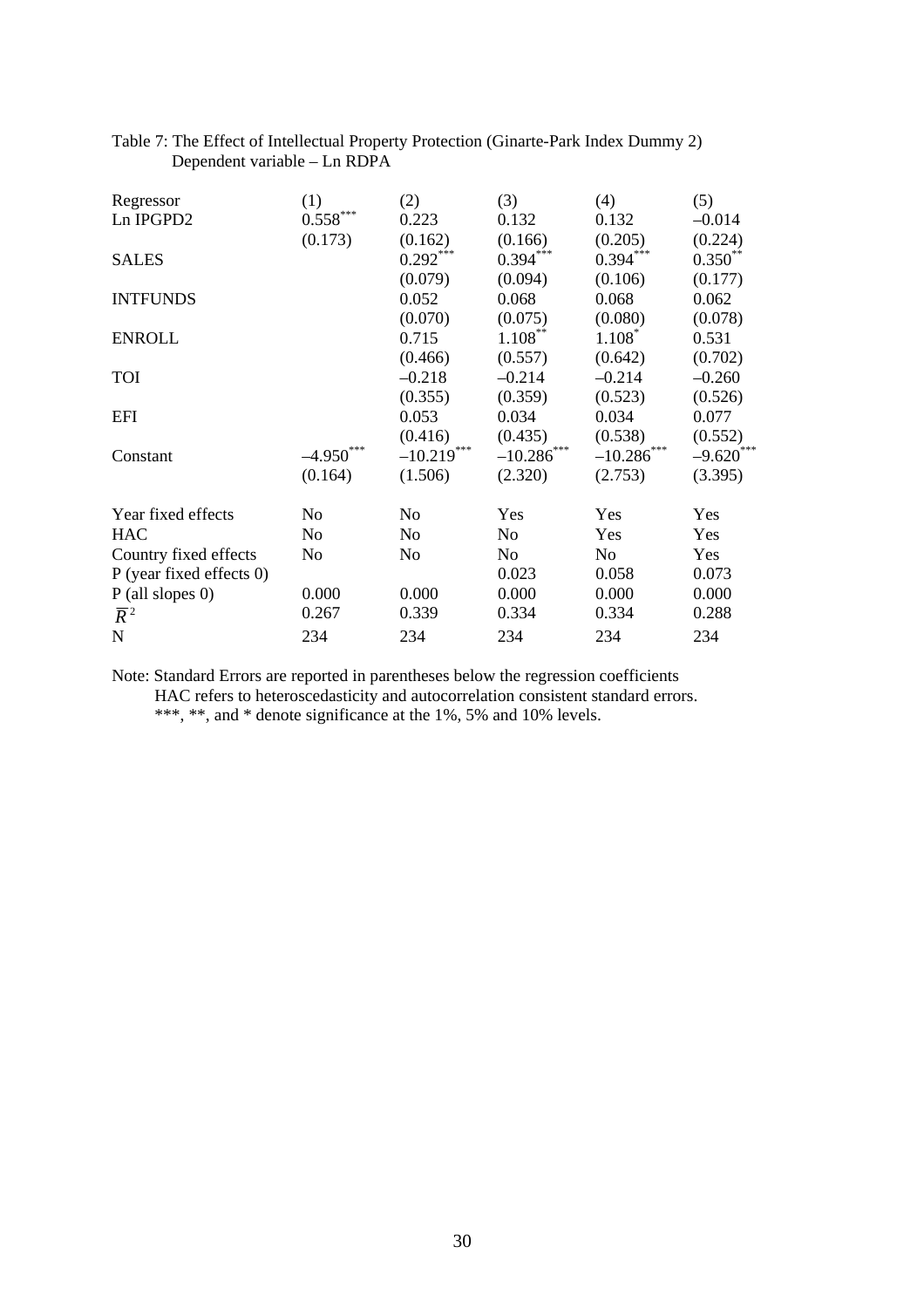| Regressor<br>Ln ICOV           | (1a)<br>$-0.177$        | (1b)<br>$-0.661$       | (2a)                     | (2b)                   | (3a)                            | (3b)                   | (4a)                    | (4b)                   | (5a)                            | (5b)                    |
|--------------------------------|-------------------------|------------------------|--------------------------|------------------------|---------------------------------|------------------------|-------------------------|------------------------|---------------------------------|-------------------------|
| Ln IDUR                        | (0.590)                 | (0.637)                | 0.613<br>(0.827)         | $-0.142$<br>(0.831)    |                                 |                        |                         |                        |                                 |                         |
| Ln IMEM                        |                         |                        |                          |                        | 0.509<br>(0.608)                | $-0.347$<br>(0.634)    |                         |                        |                                 |                         |
| Ln IREV                        |                         |                        |                          |                        |                                 |                        | 0.270<br>(0.425)        | $-0.369$<br>(0.559)    |                                 |                         |
| Ln IENF                        |                         |                        |                          |                        |                                 |                        |                         |                        | $-0.336$<br>(0.389)             | $-0.594$<br>(0.444)     |
| Ln SALES                       | $0.421***$<br>(0.113)   | $0.361**$<br>(0.180)   | $0.422***$<br>(0.108)    | 0.345<br>(0.179)       | $0.394***$<br>(0.118)           | 0.363<br>(0.186)       | $0.408***$<br>(0.111)   | $0.357**$<br>(0.179)   | $0.421$ ***<br>(0.107)          | $0.354$ *<br>(0.167)    |
| Ln INTFUNDS                    | 0.074<br>(0.082)        | 0.058<br>(0.078)       | 0.076<br>(0.085)         | 0.061<br>(0.080)       | 0.080<br>(0.083)                | 0.057<br>(0.079)       | 0.071<br>(0.082)        | 0.063<br>(0.078)       | 0.060<br>(0.082)                | 0.036<br>(0.078)        |
| Ln ENROLL                      | $1.190*$<br>(0.661)     | 0.499<br>(0.696)       | 1.145<br>(0.604)         | 0.538<br>(0.697)       | $1.158$ <sup>*</sup><br>(0.679) | 0.487<br>(0.673)       | 1.086<br>(0.639)        | 0.532<br>(0.700)       | $1.255$ <sup>*</sup><br>(0.686) | 0.596<br>(0.753)        |
| Ln TOI                         | $-0.191$<br>(0.549)     | $-0.152$<br>(0.545)    | $-0.272$<br>(0.556)      | $-0.245$<br>(0.556)    | $-0.227$<br>(0.525)             | $-0.251$<br>(0.535)    | $-0.239$<br>(0.527)     | $-0.242$<br>(0.539)    | $-0.135$<br>(0.532)             | $-0.117$<br>(0.543)     |
| Ln EFI                         | 0.041<br>(0.547)        | 0.053<br>(0.563)       | 0.102<br>(0.598)         | 0.058<br>(0.596)       | 0.066<br>(0.550)                | 0.055<br>(0.558)       | 0.056<br>(0.532)        | 0.063<br>(0.561)       | 0.062<br>(0.540)                | 0.103<br>(0.554)        |
| Constant                       | $-12.903***$<br>(2.862) | $-9.557***$<br>(3.382) | $-13.088$ ***<br>(2.763) | $-9.526***$<br>(3.561) | $-12.677***$<br>(2.970)         | $-9.454***$<br>(3.282) | $-12.419***$<br>(2.788) | $-9.608***$<br>(3.393) | $-13.245***$<br>(2.958)         | $-10.034***$<br>(3.600) |
| Year fixed effects             | Yes                     | Yes                    | Yes                      | Yes                    | Yes                             | Yes                    | Yes                     | Yes                    | Yes                             | Yes                     |
| <b>HAC</b>                     | Yes                     | Yes                    | Yes                      | Yes                    | Yes                             | Yes                    | Yes                     | Yes                    | Yes                             | Yes                     |
| Country fixed effects          | N <sub>o</sub>          | Yes                    | N <sub>o</sub>           | Yes                    | No                              | Yes                    | N <sub>o</sub>          | Yes                    | N <sub>o</sub>                  | Yes                     |
| P-value (year fixed effects 0) | 0.052                   | 0.057                  | 0.055                    | 0.083                  | 0.083                           | 0.140                  | 0.068                   | 0.072                  | 0.038                           | 0.032                   |
| P-value (all slopes 0)         | 0.000                   | 0.000<br>0.237         | 0.000                    | 0.000                  | 0.000                           | 0.000                  | 0.000                   | 0.000                  | 0.000                           | 0.000                   |
| $\overline{R}^2$               | 0.311                   |                        | 0.338                    | 0.283                  | 0.347                           | 0.252                  | 0.330                   | 0.257                  | 0.301                           | 0.240                   |
| ${\bf N}$                      | 234                     | 234                    | 234                      | 234                    | 234                             | 234                    | 234                     | 234                    | 234                             | 234                     |

## Table 8: The Effect of Intellectual Property Protection (Components of the Ginarte-Park Index) Dependent Variable – Ln RDPA

Note: Standard Errors are reported in parentheses below the regression coefficients

HAC refers to heteroscedasticity and autocorrelation consistent standard errors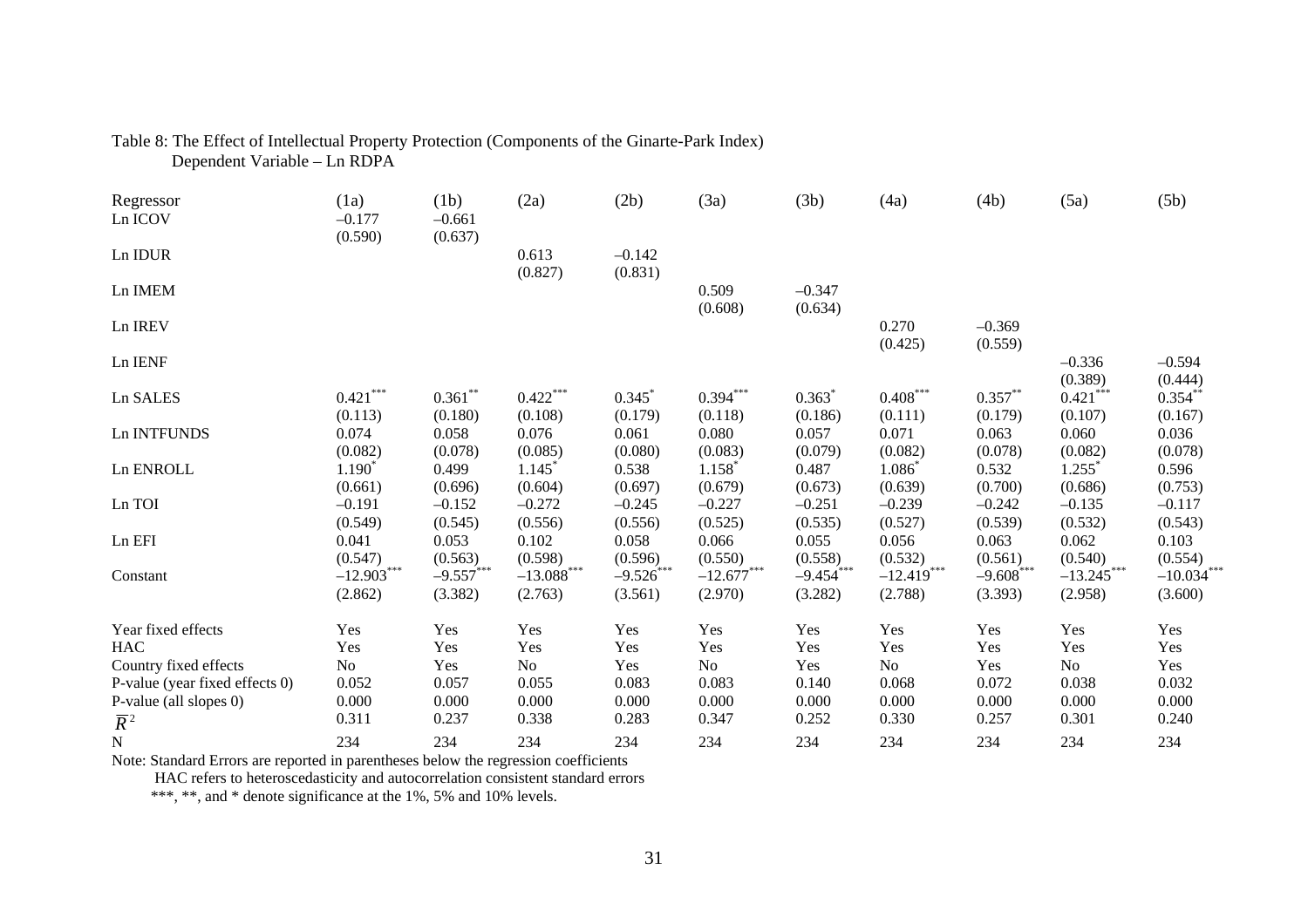| Regressor                | (1)         | (2)                   | (3)          | (4)              | (5)                   |
|--------------------------|-------------|-----------------------|--------------|------------------|-----------------------|
| Ln IPGP                  | 0.086       | $-0.878$ <sup>*</sup> | $-0.331$     | $-0.331$         | $-0.799$              |
|                          | (0.373)     | (0.531)               | (0.546)      | (0.499)          | (0.570)               |
| Ln SALES                 |             | $0.358***$            | $0.483***$   | $0.483***$       | $-0.420$              |
|                          |             | (0.119)               | (0.129)      | (0.097)          | (0.322)               |
| Ln INTFUNDS              |             | $-0.196$              | $-0.013$     | $-0.013$         | $-0.042$              |
|                          |             | (0.179)               | (0.189)      | (0.180)          | (0.216)               |
| Ln ENROLL                |             | $1.607^*$             | $2.064$ **   | $2.064**$        | $-0.103$              |
|                          |             | (0.912)               | (0.913)      | (0.806)          | (0.752)               |
| Ln TOI                   |             | $-2.173$ <sup>*</sup> | $-2.425$     | $-2.425$         | 0.338                 |
|                          |             | (1.194)               | (1.205)      | (1.616)          | (1.736)               |
| Ln EFI                   |             | 0.591                 | 0.230        | 0.230            | 3.957                 |
|                          |             | (1.078)               | (1.061)      | (1.131)          | (1.549)               |
| Constant                 | $-6.447***$ | $-12.653***$          | $-14.867***$ | ***<br>$-14.867$ | $-9.201$ <sup>*</sup> |
|                          | (0.517)     | (3.694)               | (3.688)      | (3.526)          | (5.226)               |
| Year fixed effects       | No          | No                    | Yes          | Yes              | Yes                   |
| <b>HAC</b>               | No          | No                    | No           | Yes              | <b>Yes</b>            |
| Country fixed effects    | No          | No                    | No           | No               | Yes                   |
| P (year fixed effects 0) |             |                       | 0.013        | 0.077            | 0.121                 |
| $P$ (all slopes 0)       | 0.817       | 0.001                 | 0.000        | 0.000            | 0.119                 |
| $\overline{R}^2$         | 0.080       | 0.313                 | 0.377        | 0.377            | 0.188                 |
| $\mathbf N$              | 113         | 113                   | 113          | 113              | 113                   |

# Table 9: The Effect of Intellectual Property Protection (Ginarte-Park Index) Dependent variable – Ln RDPAC

Note: Standard Errors are reported in parentheses below the regression coefficients HAC refers to heteroscedasticity and autocorrelation consistent standard errors.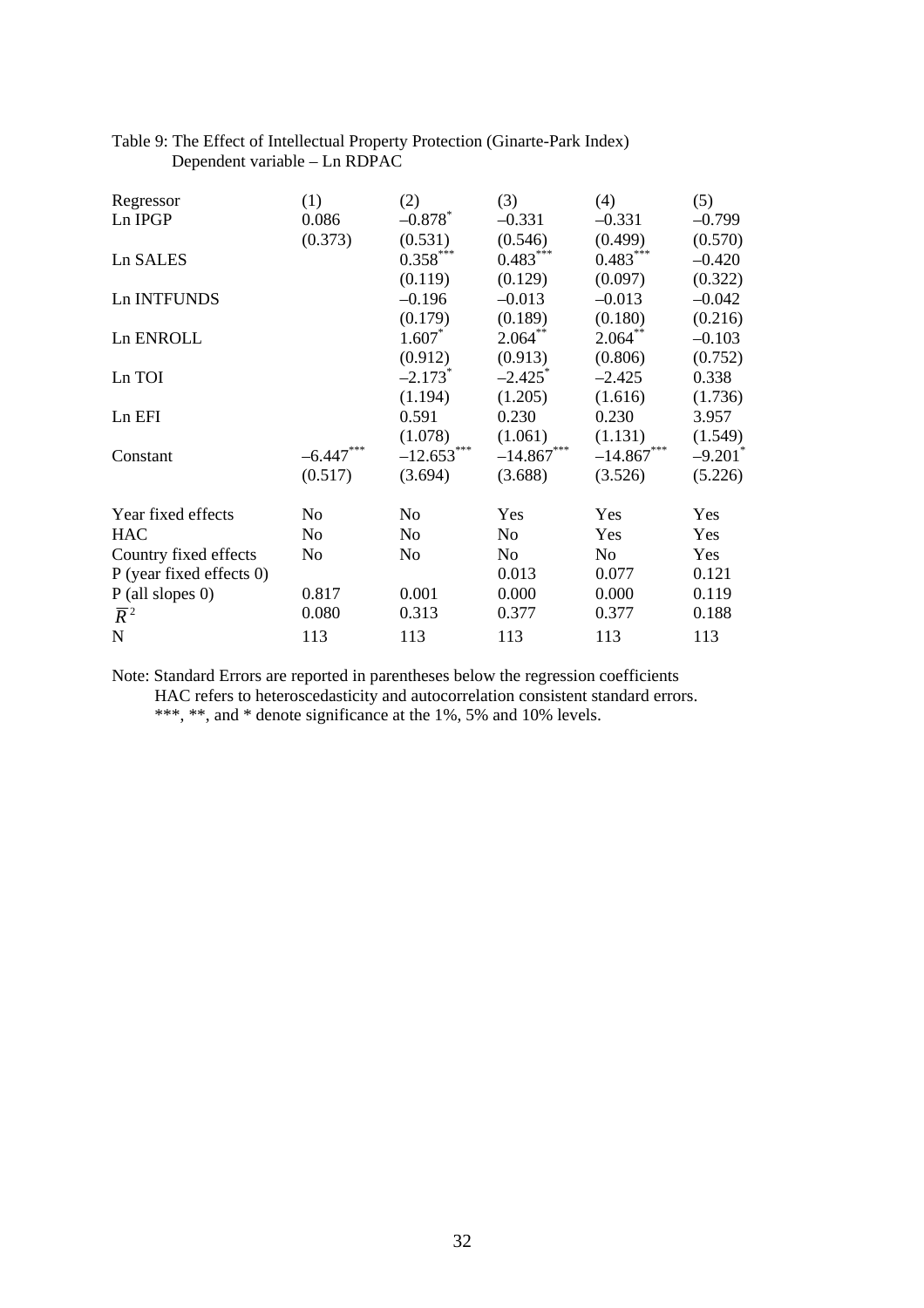| Regressor<br>Ln $IPGP_t$   | (1a)<br>$0.725***$ | (1b)         | (2a)<br>$0.358^{**}$ | (2b)          | (3a)<br>0.345     | (3b)         | (4a)<br>0.345 | (4b)         | (5a)<br>$-0.102$ | (5b)               |
|----------------------------|--------------------|--------------|----------------------|---------------|-------------------|--------------|---------------|--------------|------------------|--------------------|
|                            | (0.122)            |              | (0.178)              |               | (0.185)           |              | (0.185)       |              | (0.224)          |                    |
| $Ln$ IPGP $_{t+1}$         |                    | $0.623***$   |                      | 0.226         |                   | $0.368***$   |               | $0.368***$   |                  | 0.031              |
|                            |                    | (0.127)      |                      | (0.173)       |                   | (0.185)      |               | (0.184)      |                  | (0.190)            |
| Ln SALES                   |                    |              | $0.325***$           | $0.350^{***}$ | $0.378$ ***       | $0.404***$   | $0.378***$    | $0.404***$   | 0.242            | 0.250              |
|                            |                    |              | (0.093)              | (0.092)       | (0.096)           | (0.096)      | (0.096)       | (0.100)      | (0.188)          | (0.186)            |
| Ln INTFUNDS                |                    |              | 0.081                | 0.086         | 0.085             | 0.095        | 0.085         | 0.095        | 0.069            | 0.074              |
|                            |                    |              | (0.084)              | (0.084)       | (0.087)           | (0.087)      | (0.094)       | (0.098)      | (0.082)          | (0.084)            |
| Ln ENROLL                  |                    |              | 0.845                | 1.068         | $1.216^{\degree}$ | 1.181        | 1.216         | 1.181        | 0.301            | 0.279              |
|                            |                    |              | (0.601)              | (0.597)       | (0.634)           | (0.635)      | (0.789)       | (0.740)      | (0.908)          | (0.906)            |
| Ln TOI                     |                    |              | $-0.543$             | $-0.517$      | $-0.422$          | $-0.475$     | $-0.422$      | $-0.475$     | $-0.354$         | $-0.410$           |
|                            |                    |              | (0.399)              | (0.405)       | (0.401)           | (0.406)      | (0.566)       | (0.567)      | (0.563)          | (0.570)            |
| Ln EFI                     |                    |              | $-0.229$             | $-0.238$      | $-0.074$          | $-0.070$     | $-0.074$      | $-0.070$     | 0.062            | 0.076              |
|                            |                    |              | (0.451)              | (0.456)       | (0.474)           | (0.474)      | (0.665)       | (0.684)      | (0.696)          | (0.670)            |
| Constant                   | $-5.481$ ***       | $-5.490$ *** | $-10.129***$         | $-11.246$ *** | $-12.322***$      | $-12.352***$ | $-12.322***$  | $-12.352***$ | $-7.560^*$       | $-7.540^{\degree}$ |
|                            | (0.175)            | (0.194)      | (2.221)              | (2.158)       | (2.550)           | (2.521)      | (3.294)       | (2.986)      | (4.242)          | (4.238)            |
| Year fixed effects         | No                 | No           | No                   | No            | Yes               | Yes          | Yes           | Yes          | Yes              | Yes                |
| <b>HAC</b>                 | No                 | No           | No                   | No            | No                | No           | Yes           | Yes          | Yes              | Yes                |
| Country fixed effects      | No                 | No           | No                   | No            | No                | No           | No            | No           | Yes              | Yes                |
| $P$ (year fixed effects 0) |                    |              |                      |               | 0.060             | 0.020        | 0.165         | 0.091        | 0.033            | 0.052              |
| $P$ (all slopes 0)         | 0.000              | 0.000        | 0.000                | 0.000         | 0.000             | 0.000        | 0.000         | 0.000        | 0.000            | 0.000              |
| $\overline{R}^2$           | 0.348              | 0.284        | 0.384                | 0.347         | 0.382             | 0.371        | 0.382         | 0.371        | 0.162            | 0.234              |
| ${\bf N}$                  | 190                | 190          | 190                  | 190           | 190               | 190          | 190           | 190          | 190              | 190                |

## Table 10: The Effect of Contemporaneous vs. Following Period Index of Protection (Ginarte-Park Index) Dependent variable – Ln RDPA

Note: Standard Errors are reported in parentheses below the regression coefficients HAC refers to heteroscedasticity and autocorrelation consistent standard errors \*\*\*, \*\*, \* denote significance at the 1%, 5%, and 10% levels.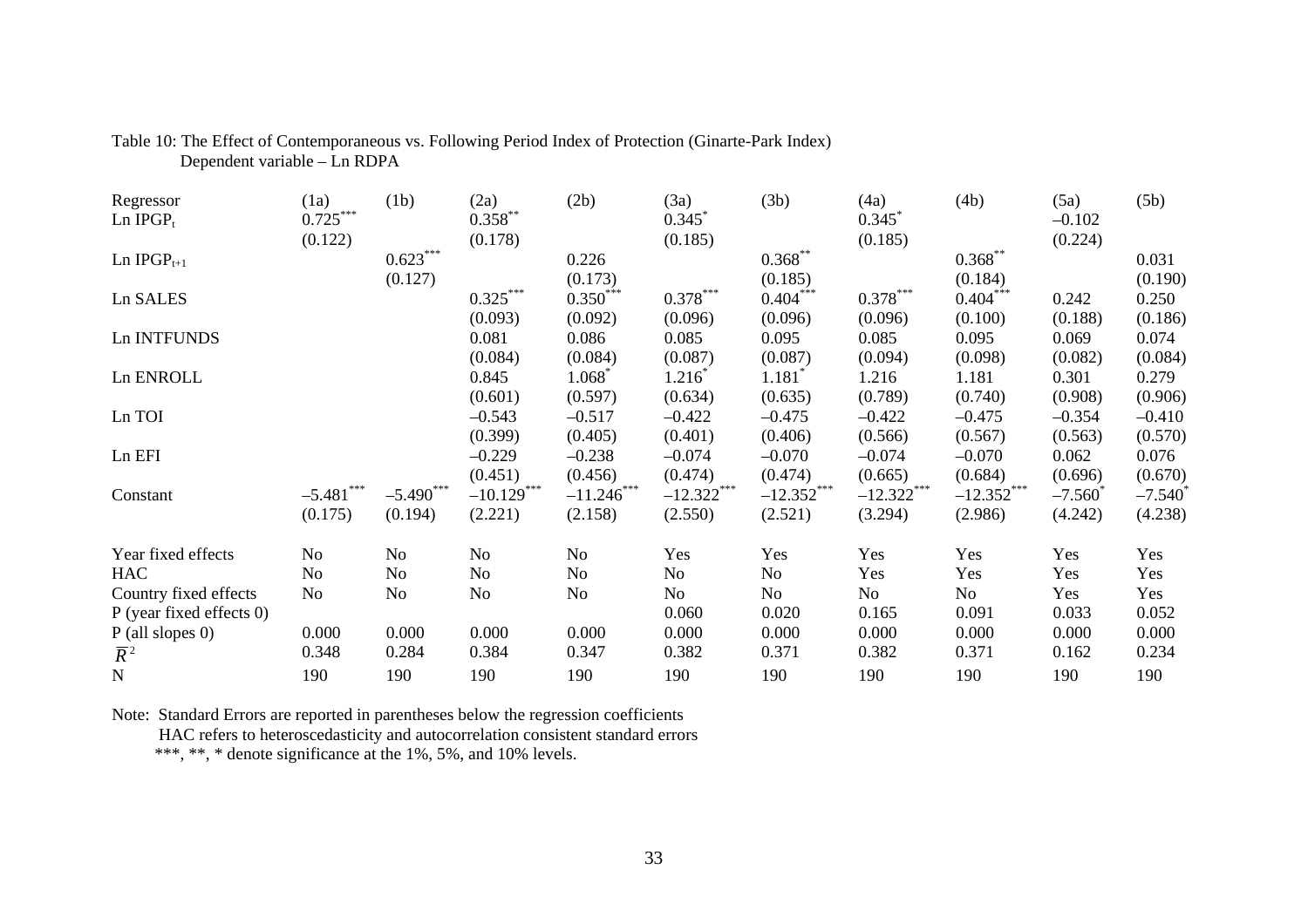| Regressor                | (1)                    | (2)               | (3)            | (4)            | (5)                   |
|--------------------------|------------------------|-------------------|----------------|----------------|-----------------------|
| Ln $IPGP_t$              | $0.658^{\ast\ast\ast}$ | 0.335             | 0.186          | 0.186          | $-0.175$              |
|                          | (0.204)                | (0.221)           | (0.236)        | (0.221)        | (0.247)               |
| Ln $IPGP_{t+1}$          | 0.081                  | 0.032             | 0.245          | 0.245          | 0.125                 |
|                          | (0.206)                | (0.213)           | (0.236)        | (0.213)        | (0.207)               |
| Ln SALES                 |                        | $0.325***$        | $0.392***$     | $0.392***$     | 0.261                 |
|                          |                        | (0.093)           | (0.097)        | (0.100)        | (0.187)               |
| Ln INTFUNDS              |                        | 0.082             | 0.092          | 0.092          | 0.073                 |
|                          |                        | (0.084)           | (0.087)        | (0.097)        | (0.084)               |
| Ln ENROLL                |                        | 0.827             | $1.103*$       | 1.103          | 0.241                 |
|                          |                        | (0.616)           | (0.644)        | (0.769)        | (0.889)               |
| Ln TOI                   |                        | $-0.551$          | $-0.488$       | $-0.488$       | $-0.396$              |
|                          |                        | (0.404)           | (0.406)        | (0.572)        | (0.577)               |
| Ln EFI                   |                        | $-0.230$          | $-0.062$       | $-0.062$       | 0.061                 |
|                          |                        | (0.454)           | (0.474)        | (0.670)        | (0.698)               |
| Constant                 | $-5.507***$            | $-10.060^{***}\,$ | $-11.955***$   | $-11.955***$   | $-7.439$ <sup>*</sup> |
|                          | (0.191)                | (2.288)           | (2.579)        | (3.152)        | (4.176)               |
| Year fixed effects       | No                     | N <sub>o</sub>    | Yes            | Yes            | Yes                   |
| <b>HAC</b>               | N <sub>o</sub>         | N <sub>o</sub>    | N <sub>o</sub> | Yes            | Yes                   |
| Country fixed effects    | No                     | N <sub>0</sub>    | No             | N <sub>o</sub> | Yes                   |
| P (year fixed effects 0) |                        |                   | 0.039          | 0.162          | 0.031                 |
| $P$ (all slopes 0)       | 0.000                  | 0.000             | 0.000          | 0.000          | 0.000                 |
| $\overline{R}^2$         | 0.345                  | 0.381             | 0.383          | 0.383          | 0.173                 |
| N                        | 190                    | 190               | 190            | 190            | 190                   |

## Table 11: The Effect of Contemporaneous vs. Following Period Index of Protection (Sims-type test) Dependent variable – Ln RDPA

Note: Standard Errors are reported in parentheses below the regression coefficients HAC refers to heteroscedasticity and autocorrelation consistent standard errors \*\*\*, \*\*, \* denote significance at the 1%, 5%, and 10% levels.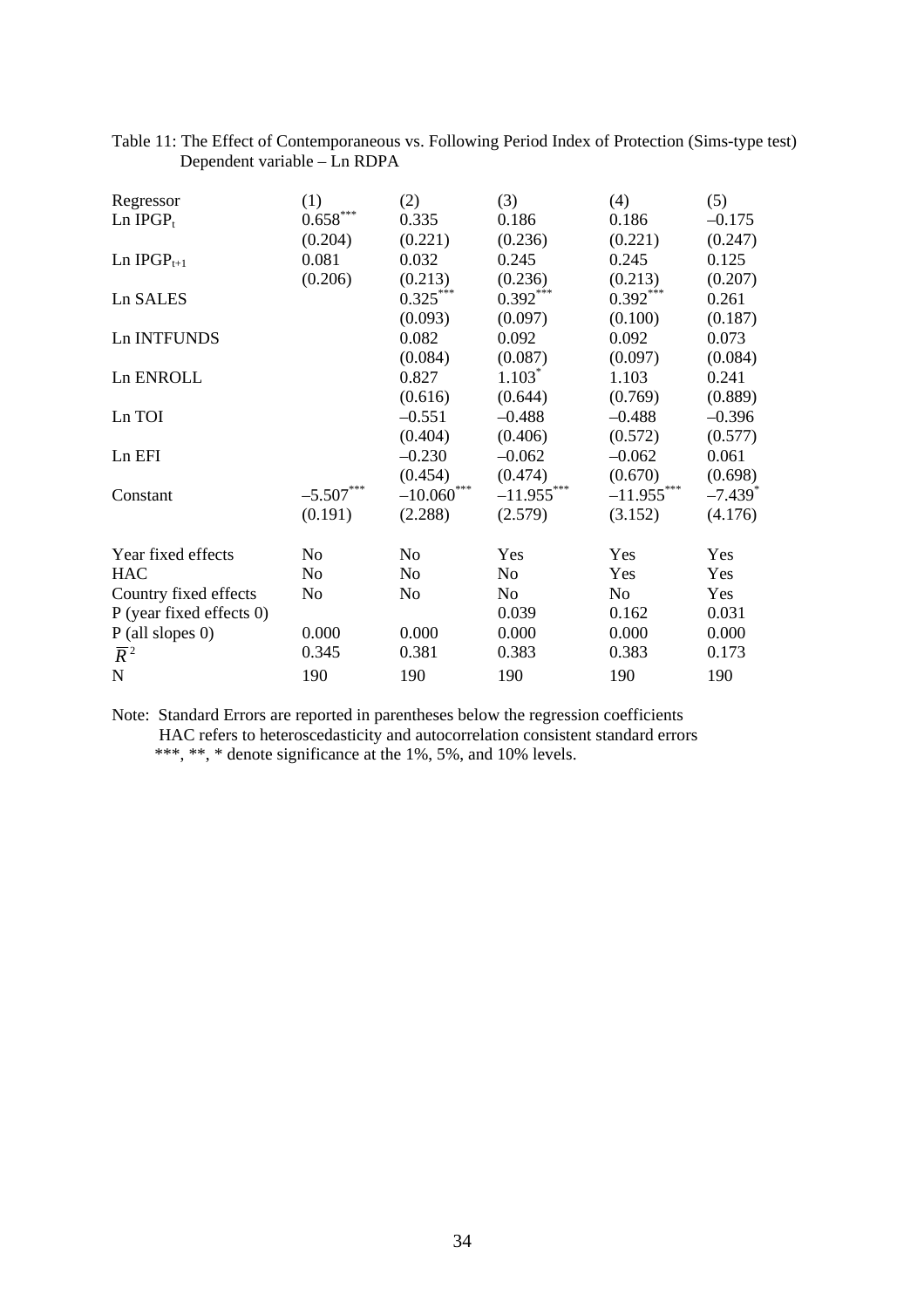| Regressor                  | (1)            | (2)            | (3)              | (4)              | (5)          |
|----------------------------|----------------|----------------|------------------|------------------|--------------|
| Ln $IPGP_{t-1}$            | $0.612***$     | $-0.082$       | 0.103            | 0.103            | $-0.36$ **   |
|                            | (0.130)        | (0.181)        | (0.195)          | (0.151)          | (0.159)      |
| Ln SALES                   |                | $0.339***$     | $0.433***$       | $0.433***$       | 0.320        |
|                            |                | (0.090)        | (0.099)          | (0.118)          | (0.245)      |
| Ln INTFUNDS                |                | $-0.004$       | 0.064            | 0.064            | 0.022        |
|                            |                | (0.081)        | (0.088)          | (0.100)          | (0.093)      |
| Ln ENROLL                  |                | $1.201^*$      | $1.512***$       | $1.512^*$        | 1.140        |
|                            |                | (0.620)        | (0.669)          | (0.830)          | (0.861)      |
| Ln TOI                     |                | 0.156          | $-0.262$         | $-0.262$         | $-0.040$     |
|                            |                | (0.533)        | (0.557)          | (0.806)          | (0.855)      |
| Ln EFI                     |                | $-0.107$       | 0.016            | 0.016            | $-0.098$     |
|                            |                | (0.513)        | (0.552)          | (0.739)          | (0.836)      |
| Constant                   | $-5.252$ ***   | $-13.078$ ***  | ***<br>$-14.640$ | ***<br>$-14.640$ | $-12.108***$ |
|                            | (0.189)        | (2.325)        | (2.747)          | (3.523)          | (4.026)      |
| Year fixed effects         | N <sub>0</sub> | No             | Yes              | Yes              | Yes          |
| <b>HAC</b>                 | No             | N <sub>0</sub> | N <sub>0</sub>   | Yes              | Yes          |
| Country fixed effects      | N <sub>o</sub> | No             | No               | No               | Yes          |
| $P$ (year fixed effects 0) |                |                | 0.148            | 0.050            | 0.331        |
| $P$ (all slopes 0)         | 0.000          | 0.000          | 0.000            | 0.000            | 0.000        |
| $\overline{R}^2$           | 0.313          | 0.290          | 0.323            | 0.323            | 0.169        |
| $\mathbf N$                | 190            | 190            | 190              | 190              | 190          |

# Table 12: The Effect of Intellectual Property Protection (Ginarte-Park index, lagged) Dependent variable – Ln RDPA

Note: Standard Errors are reported in parentheses below the regression coefficients HAC refers to heteroscedasticity and autocorrelation consistent standard errors.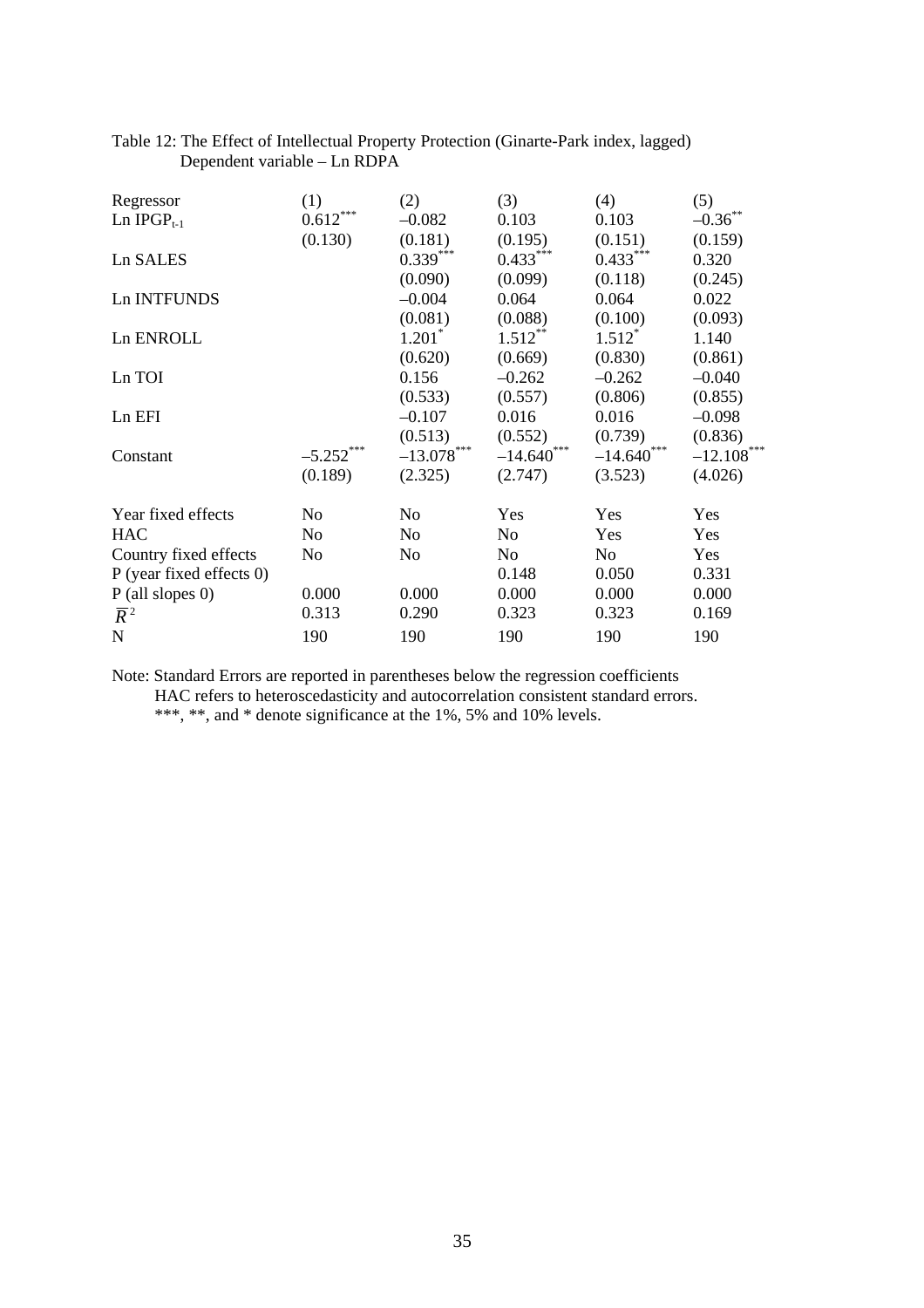| Regressor                | (1)            | (2)              | (3)          | (4)          | (5)          |
|--------------------------|----------------|------------------|--------------|--------------|--------------|
| Ln IPWEF <sub>t-1</sub>  | $0.833***$     | $-0.134$         | 0.183        | 0.183        | $-0.256$     |
|                          | (0.308)        | (0.469)          | (0.519)      | (0.505)      | (0.520)      |
| Ln SALES                 |                | $0.287***$       | $0.415***$   | $0.415***$   | 0.357        |
|                          |                | (0.118)          | (0.138)      | (0.169)      | (0.458)      |
| Ln INTFUNDS              |                | $-0.014***$      | 0.073        | 0.073        | 0.059        |
|                          |                | (0.156)          | (0.163)      | (0.145)      | (0.241)      |
| Ln ENROLL                |                | 0.880            | 1.070        | 1.070        | 1.259        |
|                          |                | (0.838)          | (0.858)      | (0.997)      | (1.180)      |
| Ln TOI                   |                | 0.705            | 0.429        | 0.429        | 0.280        |
|                          |                | (0.925)          | (1.032)      | (1.420)      | (1.592)      |
| Ln EFI                   |                | 1.045            | 0.923        | 0.923        | 0.972        |
|                          |                | (0.870)          | (0.870)      | (1.191)      | (1.519)      |
| Constant                 | $-5.925***$    | ***<br>$-14.370$ | $-15.975***$ | $-15.975***$ | $-15.319***$ |
|                          | (0.585)        | (3.430)          | (3.751)      | (4.394)      | (6.673)      |
| Year fixed effects       | N <sub>o</sub> | No               | Yes          | Yes          | Yes          |
| <b>HAC</b>               | No             | No               | No           | Yes          | <b>Yes</b>   |
| Country fixed effects    | N <sub>o</sub> | N <sub>0</sub>   | No           | No           | Yes          |
| P (year fixed effects 0) |                |                  | 0.220        | 0.142        | 0.922        |
| $P$ (all slopes 0)       | 0.007          | 0.001            | 0.000        | 0.013        | 0.380        |
| $\overline{R}^2$         | 0.257          | 0.304            | 0.332        | 0.332        | 0.300        |
| $\mathbf N$              | 100            | 100              | 100          | 100          | 100          |

# Table A2.1: The Effect of Intellectual Property Protection (World Economic Forum index, lagged) Dependent variable – Ln RDPA

Note: Standard Errors are reported in parentheses below the regression coefficients HAC refers to heteroscedasticity and autocorrelation consistent standard errors.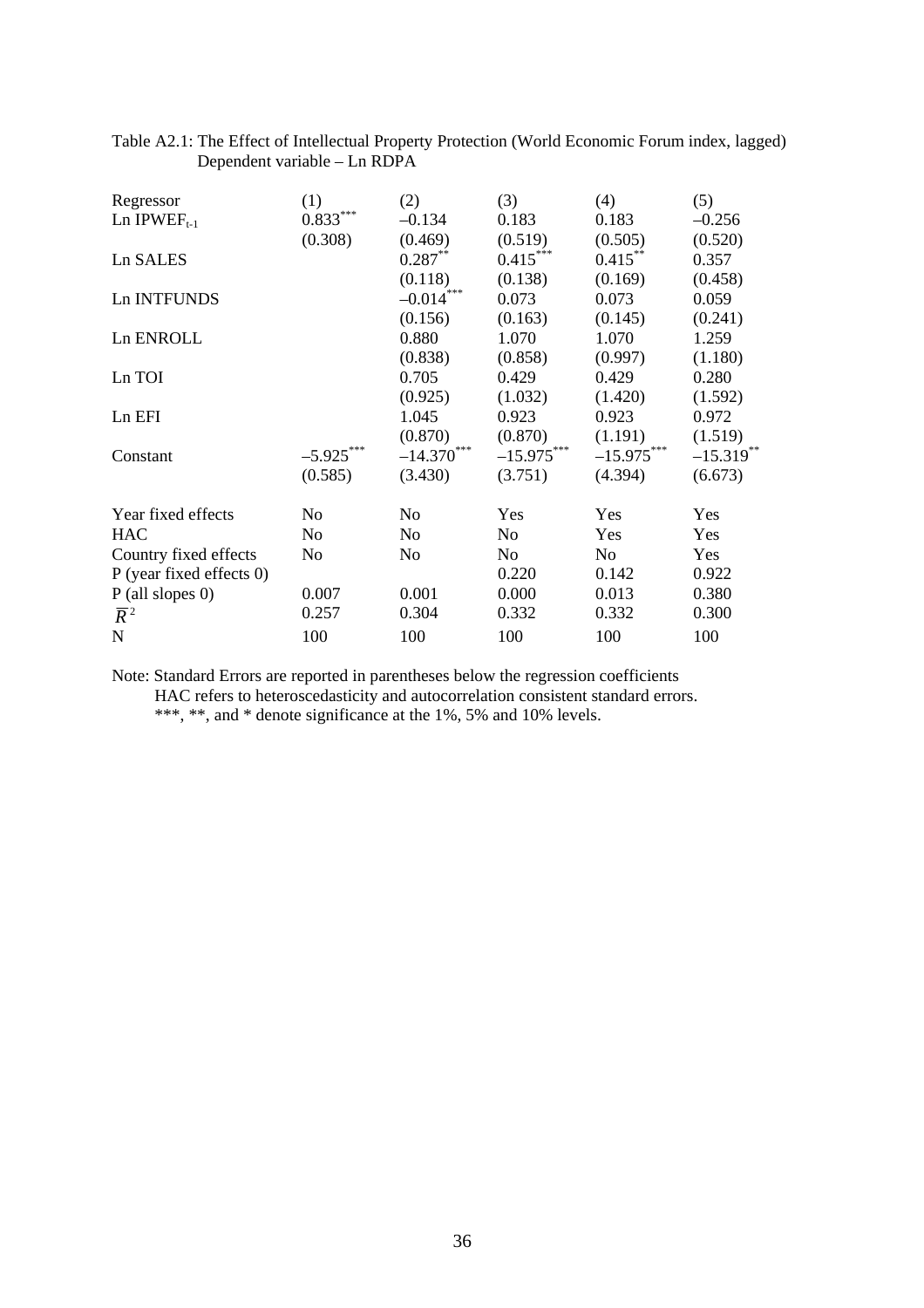

Figure 1: Scatterplots of R&D Performed by Affiliates (*RDPA*) against the indices of protection

(a)



(b)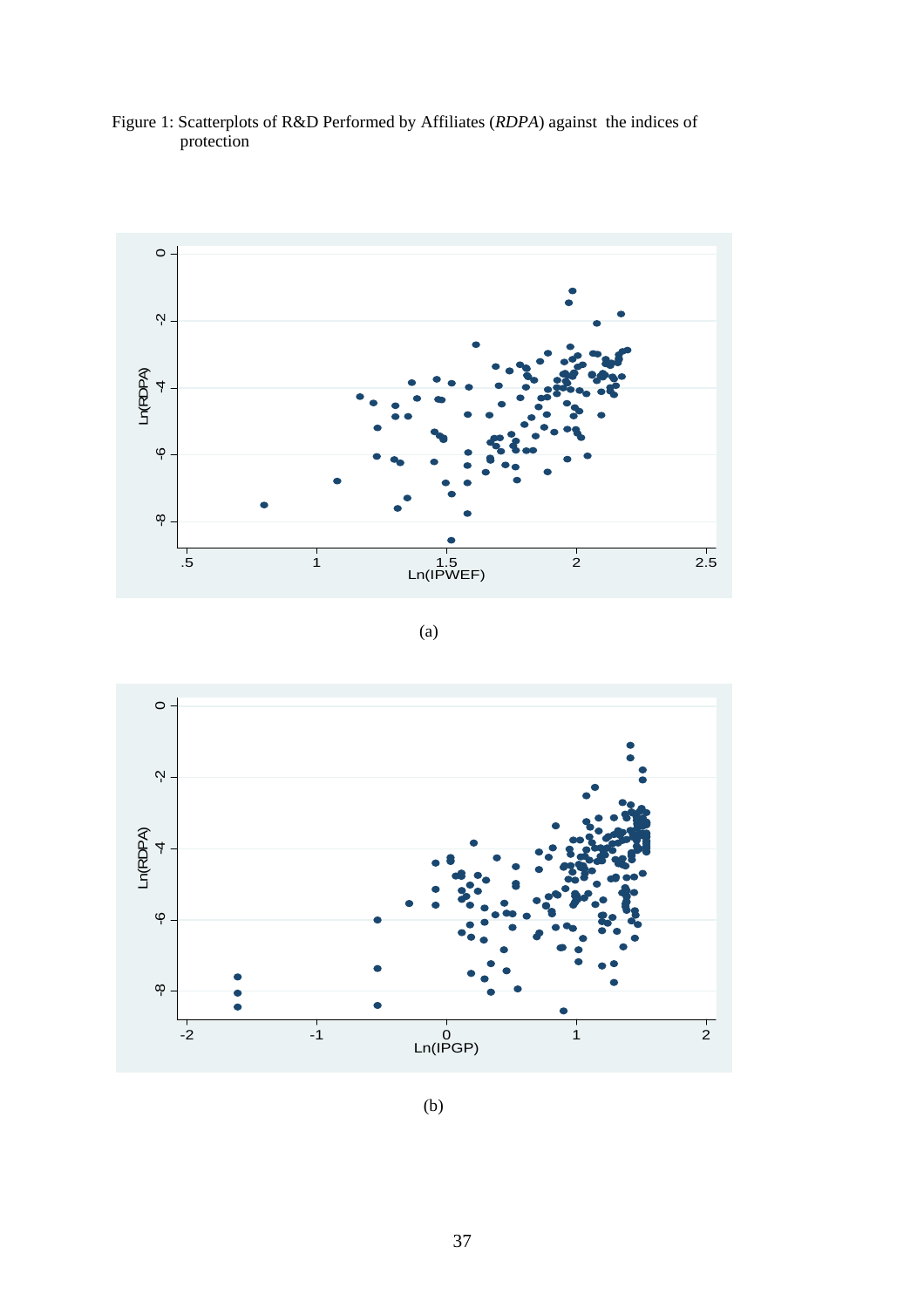## **Endnotes**

 $\overline{a}$ 

<sup>1</sup> Strictly speaking, innovation has to do with the technology in existence whereas technological change has to do with the technology actually in use, but at the practical level this distinction does not help.

 $2^2$  This is not to deny the importance of other factors behind growth. Thus, a growing body of recent research documents that, particularly in the case of developing countries, a reallocation of resources from less to more productive enterprises can drive productivity increases and growth (Pavcnik 2002; Hsieh and Klenow 2008). Note, however, that such reallocation is not likely to occur by itself, and probably requires policy-level innovations. While such innovation may not accord with the traditional definition of innovation, it is nevertheless a fact that certain countries (such as the US for example) allow the patenting of business methods.

 $3$  Some studies (for example, Davis 2004) aver that the 'original' objective of protection (to encourage innovation) has given way over time to other objectives (such as facilitation of strategic licenseswaps), appearing to imply the diminishing influence of intellectual property protection in encouraging innovation. Similarly, Scotchmer (2004) adduces evidence to support the view that such protection probably ranks fairly low down the list of alternative means of protecting innovation. Nevertheless, one can still legitimately ask the question whether stronger protection (still) induces more innovation.

<sup>4</sup> A related but different question has to do with the distribution of the rents accruing from higher minimum protection, as under the TRIPs agreement. McCalman (2005, 2001) shows that although the distribution of these benefits is likely to be skewed in favour of the developed countries, there is potential for all countries to benefit from this stronger protection.

<sup>5</sup> There's a substantial body of literature which studies the overseas R&D activities of firms, but does not consider how that R&D varies between countries in response to their strengths of intellectual property protection. For a useful survey see Granstrand, Hakanson and Sjolander (1993).

 $6$  If we restrict ourselves to their equations (1) and (4) (Table IV, p. 340), the protection dummy is insignificant in (4) and barely significant in (1). For the other four equations, they report that the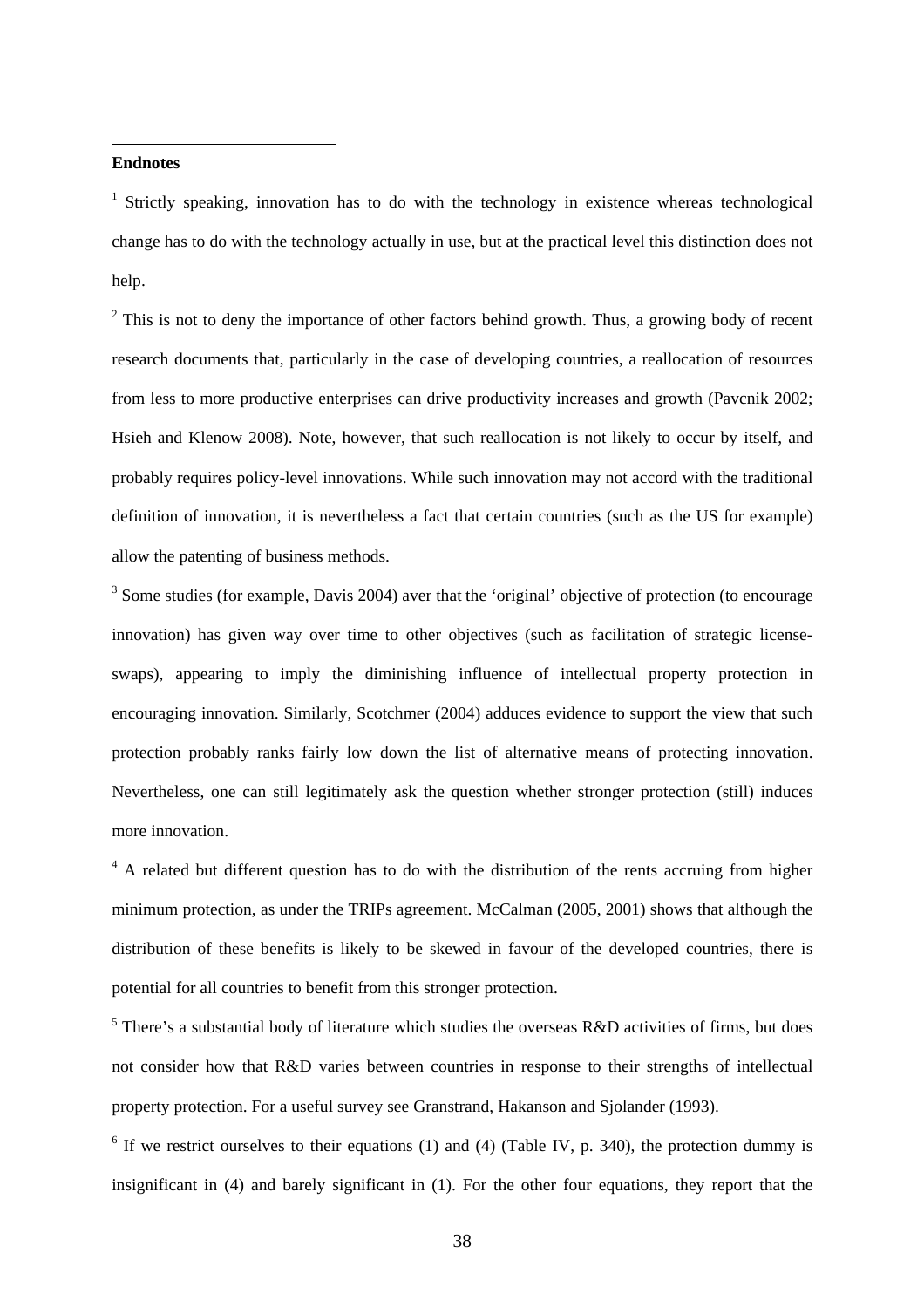positive effect of stronger protection is particularly true for firms which have high patent use – but this is a statement that the protection variable was *relatively stronger* for the high-patent-use firms than for the low-patent-use firms; it does not show that the effect of stronger protection per se was significant for either group of firms. The level of protection variable, as we have noted, was insignificant in five of their six regressions.

 $\overline{a}$ 

 $<sup>7</sup>$  The data available do not pertain to the overseas activity of each affiliate in a given country, but only</sup> to the sum total of affiliates in a given country. For further details see the data section below.

<sup>8</sup> In addition to membership of various intellectual property rights agreements, membership of the North-American Free Trade Agreement (NAFTA) is considered as well (see Park 2008); the implicit argument being that, for instance, Mexico would have to tighten its intellectual property laws courtesy its membership of NAFTA. We find this curious, because in principle at least, a similar case could be made about membership of other trade agreements as well, in manifesting the strength of protection a country provides. This would be problematic, because it is not clear which trade agreements have such an effect and which ones don't. It is not clear either, to what extent trade agreements have such an effect, assuming they do. Further, is this effect stronger for a country that is party to seven trade agreements as compared to one that is party to only six trade agreements?.

<sup>9</sup> In addition to indices *IPWEF* and *IPGP*, two other indices are available in the literature. Mansfield (1993) computes an index based on a 1991 survey of the perceptions of a sample of US firms, about the strength of protection in a set of mostly developing countries. Rapp and Rozek (1990) compute an alternative index based on the perceptions of the US Chamber of Commerce's intellectual property task force. Both indices, however, are available for single cross-sections only, and are inappropriate for further analysis. For details, see Appendix 1.

 $10$  Of course, it is quite possible that a particular location may be used to serve not just that (local) market, but other markets as well; in which case, the size of that local market may not be the determining factor. It would be possible to avoid this slippage only if one had access to detailed information on the exact market jurisdictions of each 'hub'. Given the paucity of such data, we have to rest content with less ideal proxies.